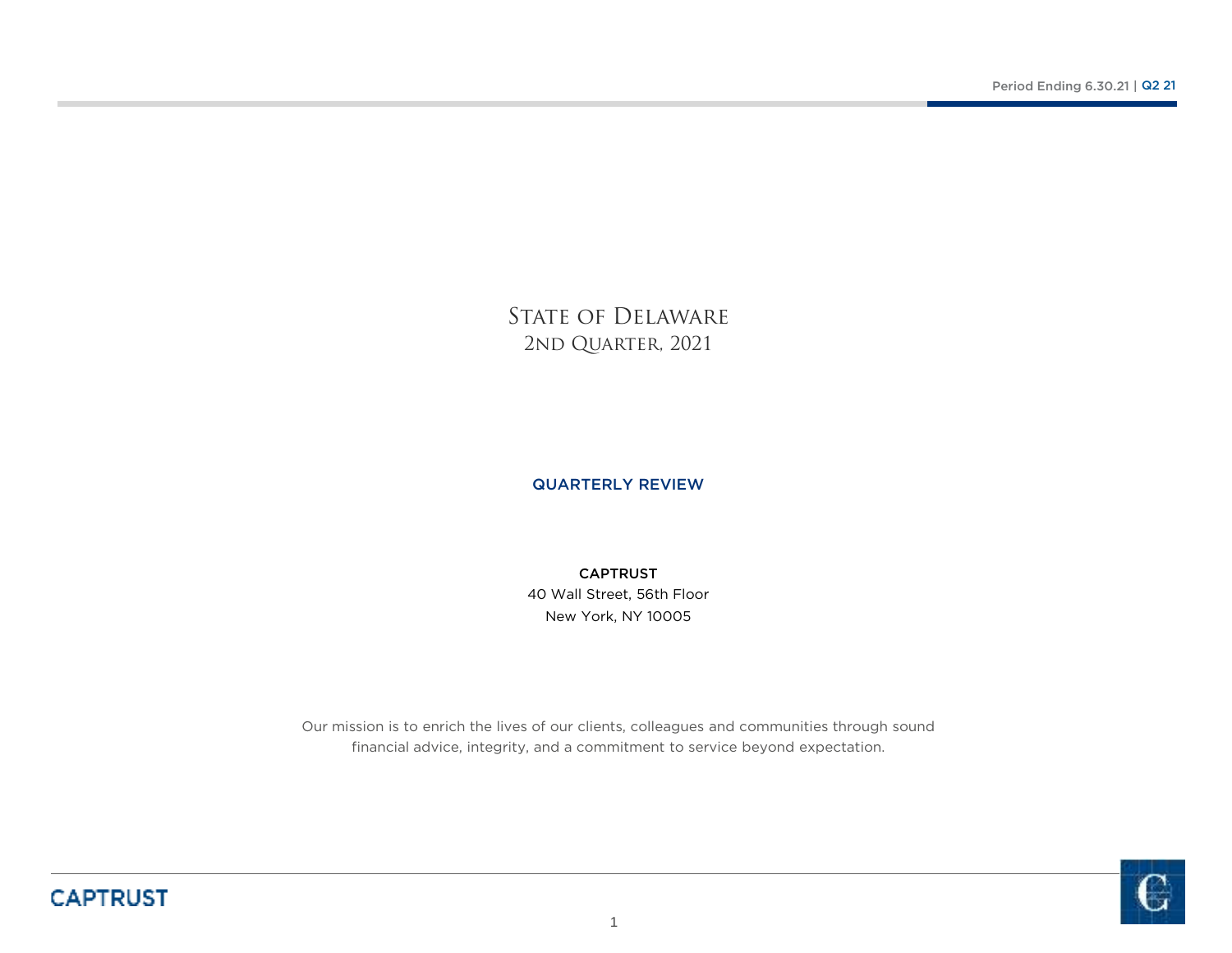State of Delaware

State of Delaware 457(b) Deferred Compensation Plan State of Delaware 403(b) PlanState of Delaware 401(a) Match Plan

2nd Quarter, 2021 Quarterly Review

prepared by:

Principal | Financial AdvisorEarle Allen, MBA, CEBS®

Section 1RETIREMENT INDUSTRY UPDATES

Section 2MARKET COMMENTARY AND REVIEW

Section 3

STATE OF DELAWARE INVESTMENT REVIEWS

Section 4

MANAGER FACT SHEETS

Appendix

**CAPTRUST** 

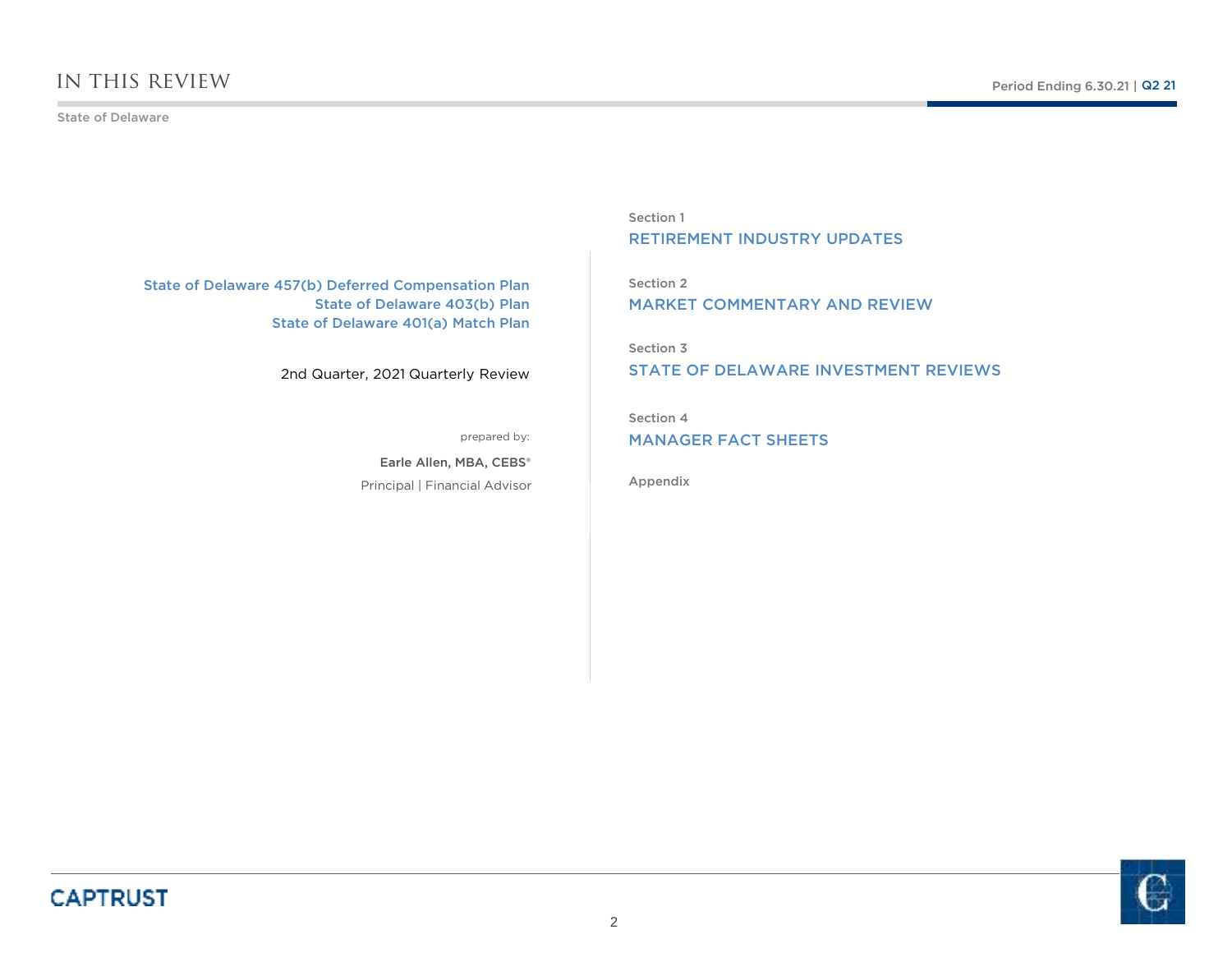State of Delaware

### **SECTION 1: RETIREMENT INDUSTRY UPDATES**

Executive Summary………………………………………………………………………….………………………….

Business Planning….………………………………………………………………………….………………………….

Industry Updates……………………………………………………………………………….………………………….

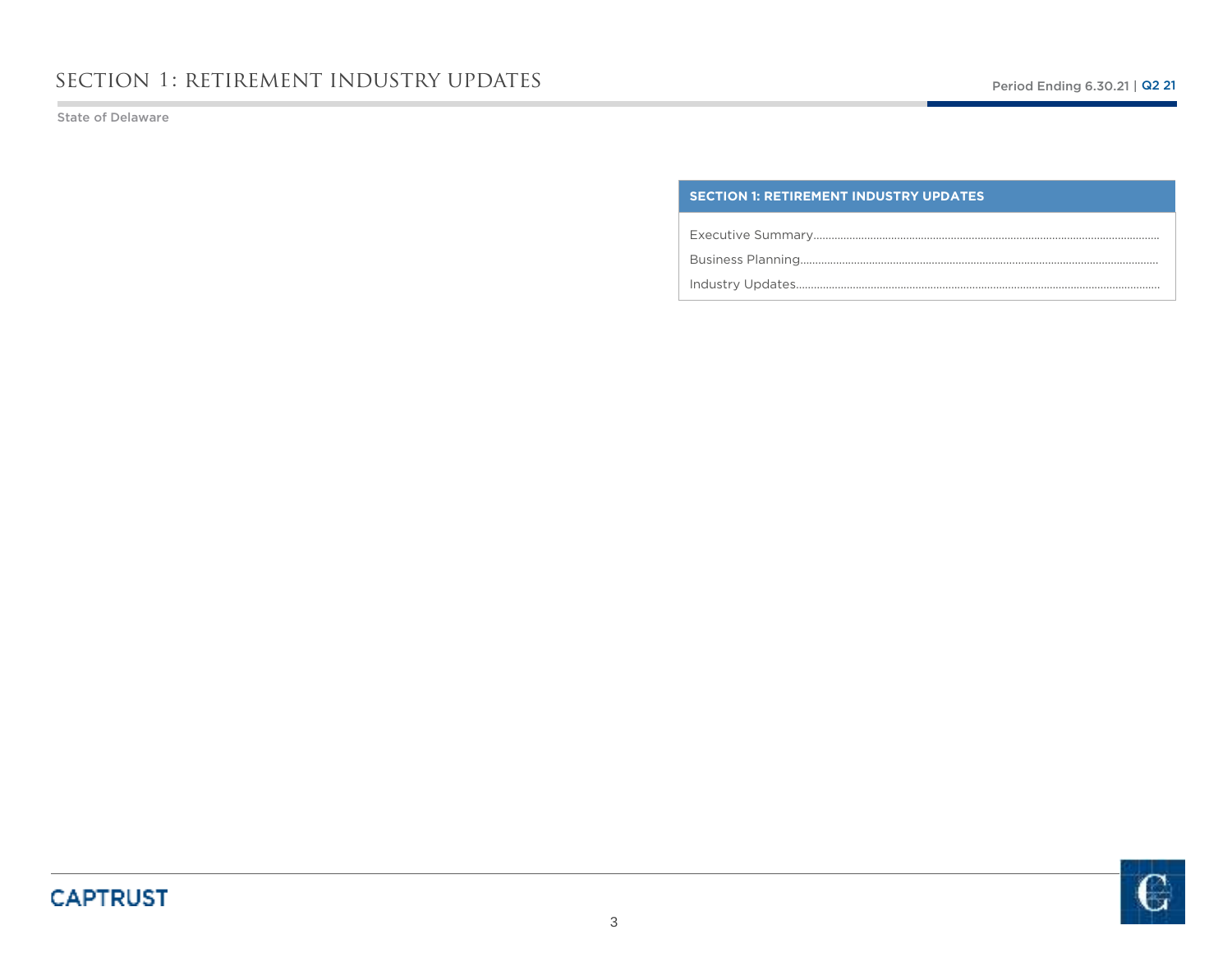## OVERVIEW AS OF JUNE 30, 2021:

The State of Delaware Deferred Compensation Plans held approximately \$1.16 billion<sup>1</sup> in total active plan assets, representing an increase of \$97.6 million (9.2% change) over total assets as of December 31, 2020. Contributions to the Plans during the quarter totaled approximately \$15.9 million.

- •\$908.0 million was invested in the State of Delaware 457(b) Deferred Compensation Plan
- \$224.5 million was invested in the State of Delaware 403(b) Plan
- •\$26.4 million was invested in the State of Delaware 401(a) Match Plan

The weighted average expense ratio of the funds (excluding the Voya Fixed Plus Account) is 0.32%, as compared with the 2019 NAGDCA Perspectives in Practice Survey reported a median expense ratio of 0.36% for all plans surveyed (median assets of \$645 million).

There is an asset-based fee of 0.08% charged to each participant; this fee pays for Voya recordkeeping and administrative services. There is an asset-based fee of five basis points 0.05% (not to exceed \$200 annually) charged to each participant; this fee pays the State of Delaware's administrative fee.

| <b>Plan Expense</b>         | Plan  | Benchmark <sup>2</sup> |
|-----------------------------|-------|------------------------|
| <b>Plan Average Expense</b> | 0.13% | 0.13%                  |
| Recordkeeping Expense       | 0.08% | 0.09                   |
| Plan Administration Expense | 0.05% | 0.04                   |

The Plan Expense Reimbursement Account balance across all three plans totaled \$470,898 as June 30, 2021.

1 Does not include assets held in individual accounts at previous/legacy providers/contracts. 403(b) legacy vendor assets are valued at approximately \$315.1 million as of 06.30.2021.

<sup>2</sup> 2019 NAGDCA Perspectives in Practice Survey Report, plans with assets between \$700M and \$2.25B.

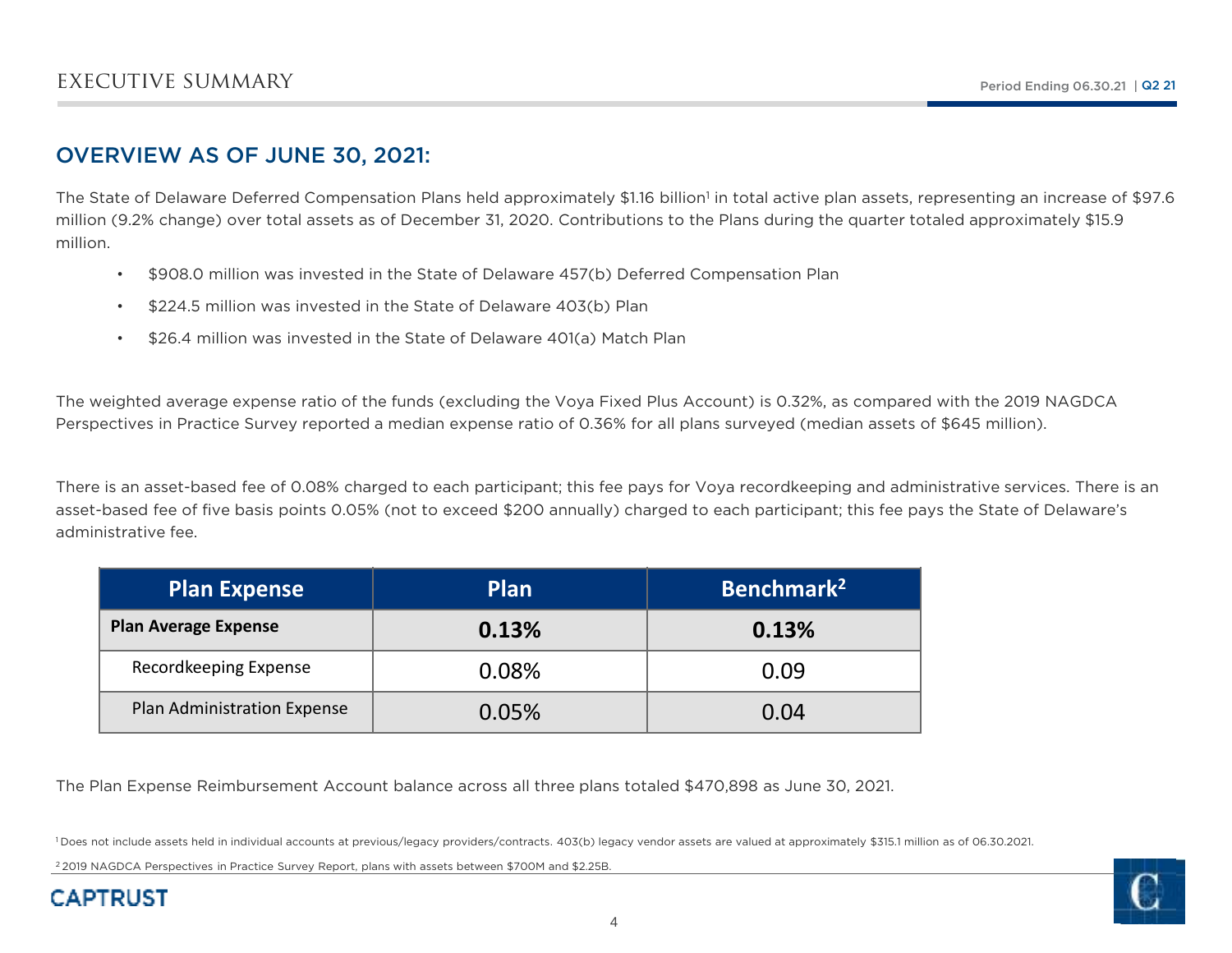### Tier One Assets (Target Date Suite)

- • Approximately \$834.2 million was invested in the American Funds Target Date Retirement Fund series (represents 72% of assets). The target date series is designated as the Plans' default investment, which is to be used in the event a participant does not make an investment election.
	- 93% of unique Plan participants (across all plans) were invested in the target date series (21,109 unique participants).
	- •The target date series received approximately 72% (\$11.5 million) of new contributions in the second quarter of 2021.

## Tier Two Assets (Core Fund Array)

- • Approximately \$288.9 million was invested in Tier Two (represents 25% of assets).
	- Tier Two received approximately 28% (\$4.5 million) of new contributions in the second quarter of 2021.
- • Approximately \$24.4 million was invested in the Voya Fixed Plus Account III (Across all Plans)
	- The Crediting rate for the Voya Fixed Plus Account is 1.35%. The minimum guaranteed crediting rate is 1.00%
- •Approximately \$264.5 million was invested in the Tier two mutual fund options
- • As of June 30, 2021, there were approximately \$18.7 million (2% of total Plan assets) invested in the Managed Account service, representing 410 unique users across plans (compared to 385 unique users across plans as if 12.31.2020).

### Tier Three Assets (Self Directed Brokerage Account)

• Approximately \$35.8 million was invested in the TD Ameritrade Self Directed brokerage Account (represents 3% of assets) across 486 unique participant accounts (compared to 418 unique participant accounts as of 12.31.2020).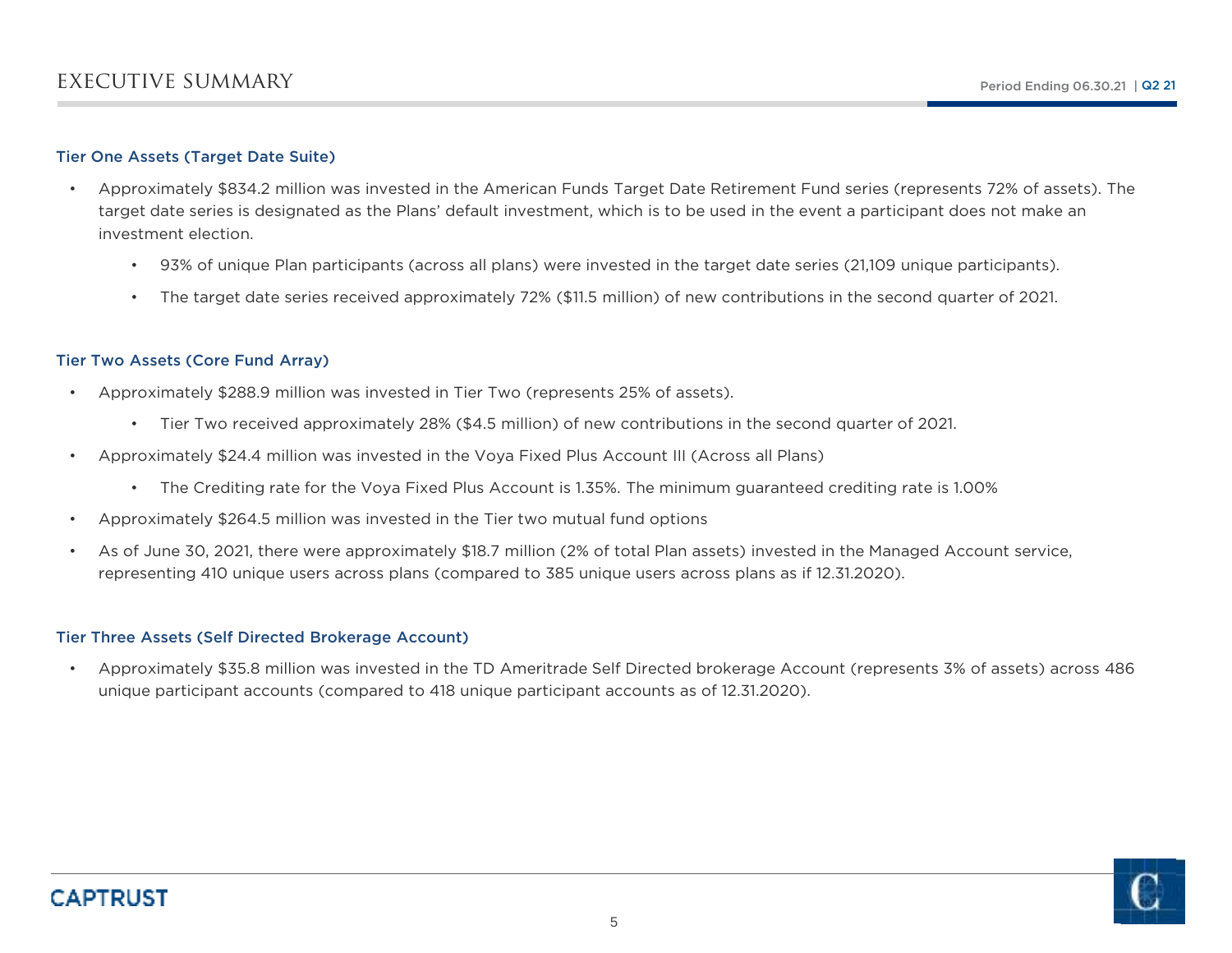### Investment Highlights

• Based on the analysis of the funds under the Plans, using the criteria outlined in the Investment Policy Statement, one fund recommendation is being made for consideration by the Committee. The Lazard International Equity R6 fund is being recommended to remain on Watch.

#### •Lazard International Equity R6 – Remain on Watch

• We recommend continuing this fund on watch due to its continued underperformance. The strategy focuses on the tradeoff between valuation (P/E) and financial productivity such as return on equity. Long-term performance has been consistent with the team demonstrating an ability to protect capital in downward market, but also keep up in market rallies. However, the strategy has recently failed to add value relative to the benchmark. While the strategy's value approach has faced challenges in recent growthoriented market rallies, the fund's positioning has continued to hurt the performance contributing to its subpar results.

•The recommendation for all other investments is: Not for Watch.

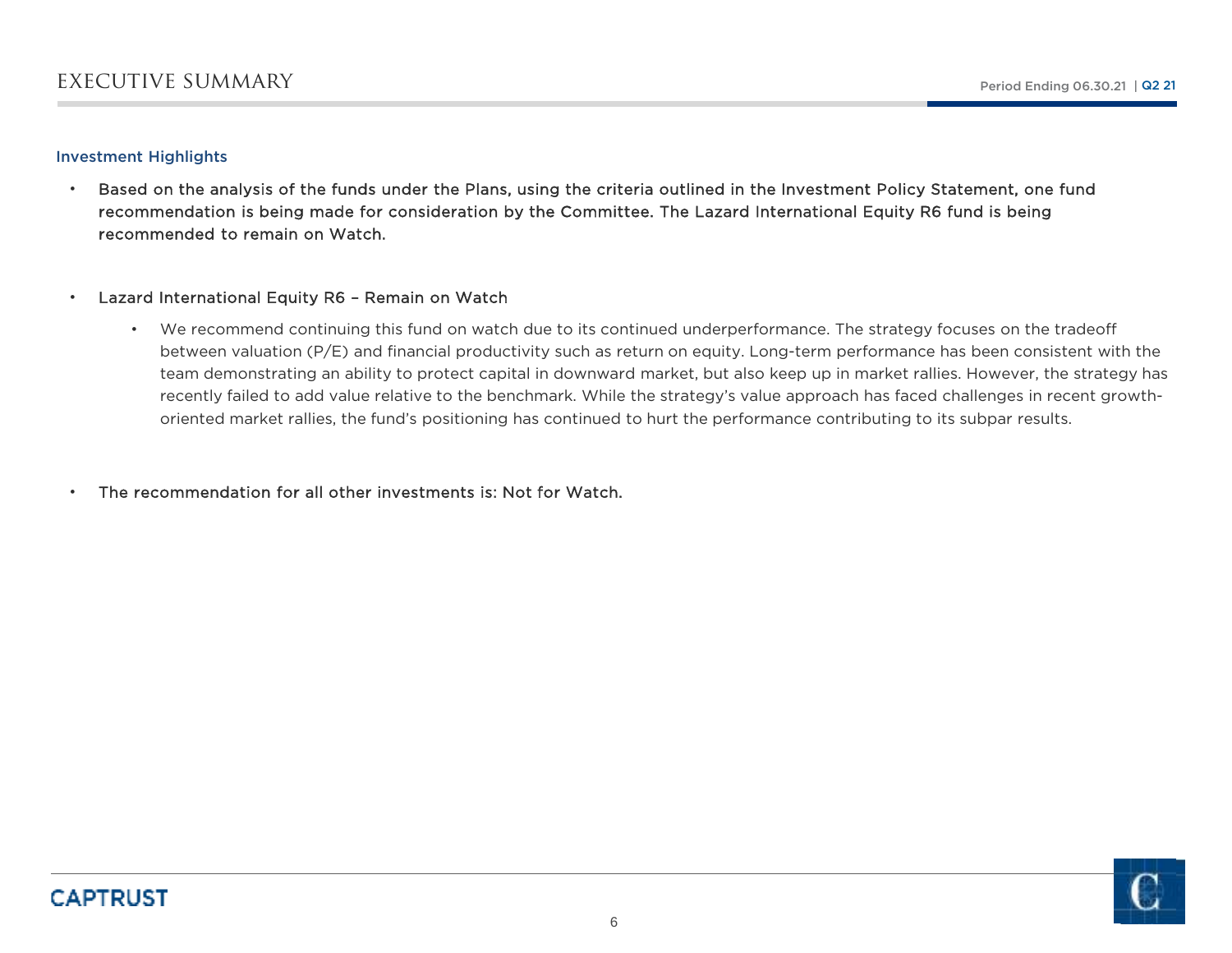# **2021 BUSINESS PLANNING**

| <b>Review</b><br>Period<br>(meeting<br>timeframe)                                | <b>1Q 2021</b><br>(May/June)                                                                                                              | <b>2Q 2021</b><br>(August/September)                                                                                                         | 3Q 2021<br>(November/December)                                                                | 4Q 2021<br>(February/March)                                                                                         |
|----------------------------------------------------------------------------------|-------------------------------------------------------------------------------------------------------------------------------------------|----------------------------------------------------------------------------------------------------------------------------------------------|-----------------------------------------------------------------------------------------------|---------------------------------------------------------------------------------------------------------------------|
| <b>Standard</b><br><b>Topics</b>                                                 | Industry trends<br>$\bullet$<br>Regulatory trends<br>$\bullet$<br>Plan assets/allocation<br>$\bullet$<br>Investment analysis<br>$\bullet$ | · Industry trends<br>Regulatory trends<br>$\bullet$<br>• Plan assets/allocation<br>• Investment analysis                                     | · Industry trends<br>• Regulatory trends<br>• Plan assets/allocation<br>• Investment analysis | · Industry trends<br>Regulatory trends<br>$\bullet$<br>Plan assets/allocation<br>$\bullet$<br>• Investment analysis |
| <b>Additional</b><br><b>Fiduciary and</b><br><b>Educational</b><br><b>Topics</b> | Review of Plan Fees<br>$\bullet$<br>Review of TD<br>$\bullet$<br>Ameritrade &<br>Morningstar                                              | Review of Fixed Account<br>$\bullet$<br>• Target Date Fund Series<br>Review<br>Review of Investment<br>$\bullet$<br><b>Policy Statements</b> | • Investment Structure<br>Review                                                              | • Annual Business<br>Planning                                                                                       |

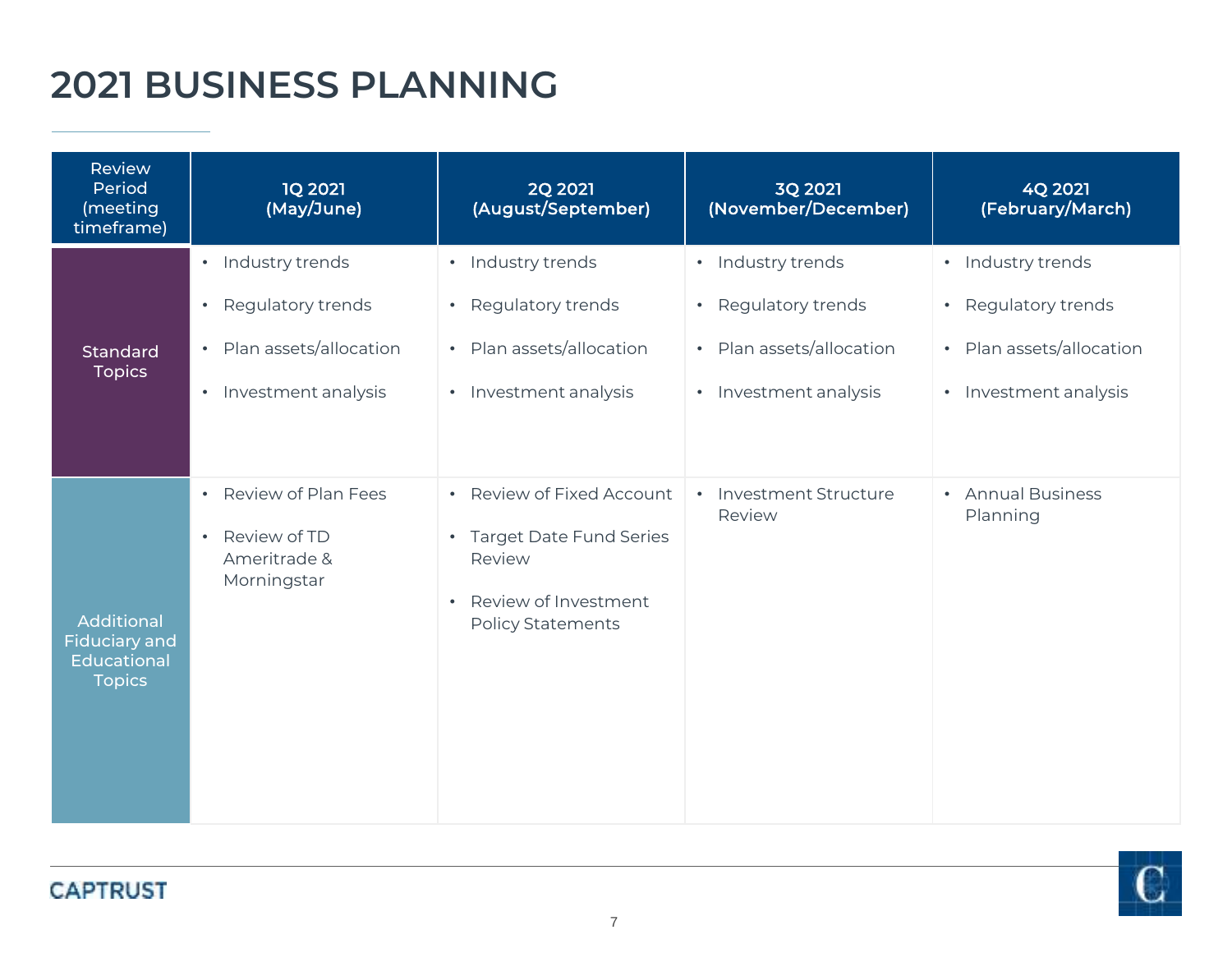# DIVERSITY AND INCLUSION IN RETIREMENT: PLAN DESIGN

 A huge disparity exists between retirement savings of minorities versus Whites, and women versus men. Women and minorities, on average, have lower earnings and lower job tenure, and are more likely to work part-time or seasonal shifts. In our D&I topical series, CAPTRUST examines the actions plan sponsors can take to create more equitable and inclusive retirement benefits for their participants. We start by focusing on plan design features that benefit minorities and women and encourage savings.



# AUTOMATIC PLAN FEATURES

Implement auto-enrollment and auto-escalation features to encourage savings and improve deferral rates.

## DID YOU KNOW?

According to a Vanguard study, auto-enrollment is particularly important for low-income Blacks and Hispanics. With voluntary enrollment, these individuals participate in a defined contribution plan at 35% and 36%, respectively. With auto-enrollment, participation jumps to 93% and 94%, respectively.

Auto-escalation is also important in reducing the disparity in savings rates between lower-income minorities versus Whites and Asians. Whites and Asians were more likely to override their plan's default deferral contribution. As a result, deferral rates for Whites and Asians with auto enrollment were about 0.5 to 2 percentage points higher than those for Blacks and Hispanics.



## **LOANS**

Update plan loan provisions to:

- Offer access to loans to encourage plan participation;
- Actively promote the use of loans over hardship withdrawals for emergency needs; and
- Allow terminated employees to continue to repay loans.



**ELIGIBILITY** 

Update eligibility to:

- Allow part-time and seasonal workers to participate in the retirement plan; and
- Allow for immediate eligibility and shorter vesting periods.

These recommendations are from a 2010 ERISA Advisory Council report: *Disparities for Women and Minorities in Retirement Savings*. While dated, the tactics suggested above remain relevant. The ERISA Advisory Council will issue a new report later this year, *Gaps in Retirement Savings Based on Race, Ethnicity, and Gender,* and will formulate specific recommendations that the Department of Labor could follow to reduce these gaps in retirement savings.

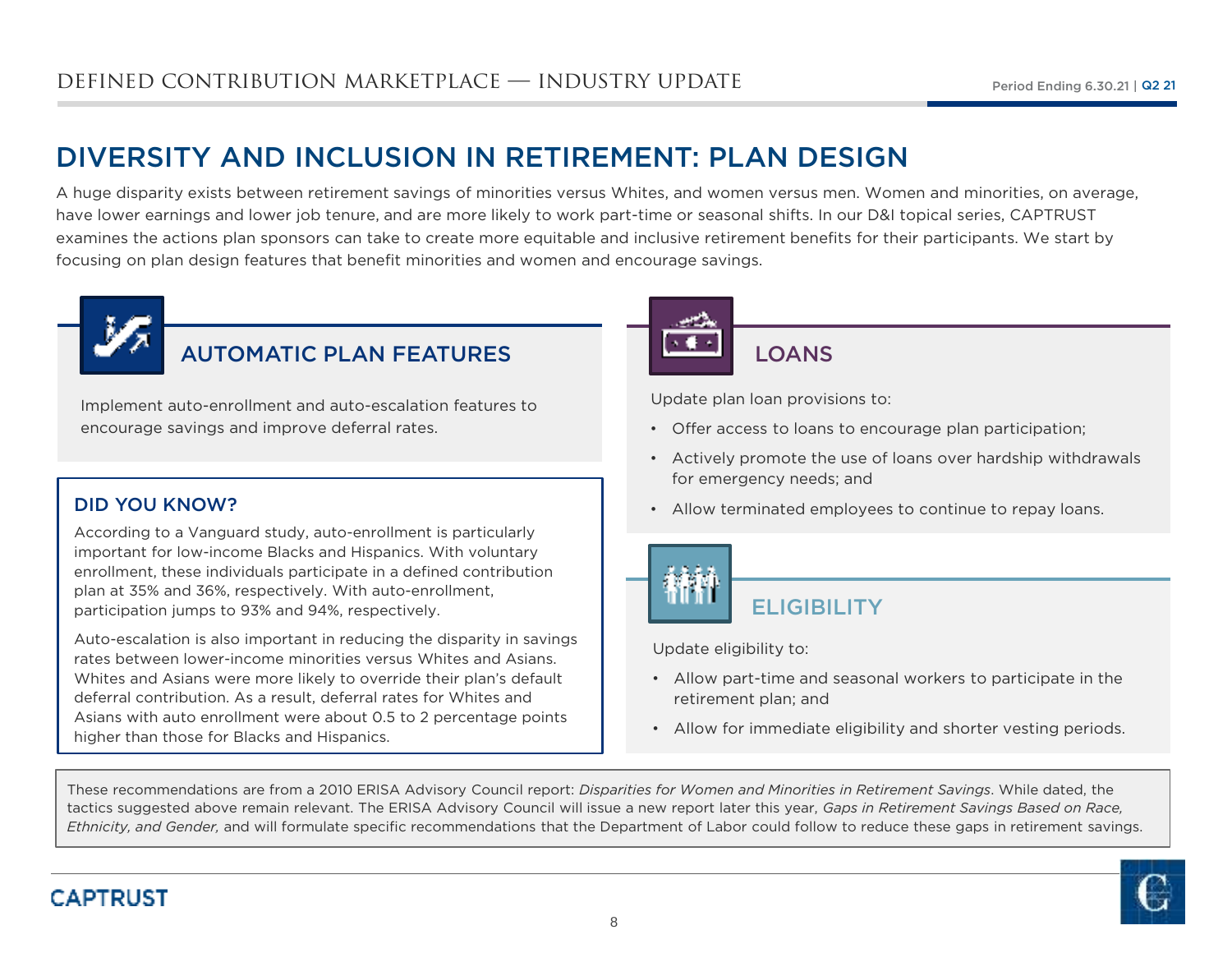# FIDUCIARY FLASH TRAINING: ENSURING REASONABLE FEES

 Fiduciary training provides a way to minimize risk through education and governance and serves as a critical component to managing a retirement plan. In fact, the Department of Labor often looks for evidence of formal training during plan investigations. A good fiduciary curriculum covers a range of topics—from an overview of ERISA to best practices for monitoring investments. In this installment, we cover the duty to ensure reasonable plan fees, one of the core fiduciary duties required by ERISA.

## ENSURING REASONABLE PLAN FEES

- A fiduciary is responsible for understanding and evaluating fees associated with the plan's investments and services.
- Having the least expensive plan is not required. However, fiduciaries are responsible for ensuring that the costs associated with the services provided are reasonable.

### Investment Fees

- Investment fees should be reviewed on a regular basis. These comparisons should be made with peers in the same investment category.
- It is important to review and understand an investment option's various share classes, net investment cost, and the impact of the share class utilized. Know whether revenue sharing with certain share classes is used to offset plan costs or allocated back to participants.

### Service Providers

- Administration and recordkeeping fees should be reviewed periodically to ensure that the costs are reasonable for the services provided.
- A common approach is to perform a fee benchmark against similar sized plans and comparable services in the market every one to three years and to conduct a more formal comparison, such as a request for proposal (RFP) or request for information (RFI), every five to ten years.
- Additional service providers, such as auditors, investment advisors, and consultants, should also be monitored and benchmarked on a periodic basis.
- Creating a consistent process to review and document all plan fees on an ongoing basis is an important step in fulfilling this fiduciary responsibility.

## FIDUCIARY DUTIES UNDER ERISA

- Duty of prudence
- Duty of loyalty
- Duty to diversify
- Duty to monitor and supervise
- Duty to ensure reasonable fees
- Duty to avoid prohibited transactions

## ENSURING REASONABLE FEES

- Analyze and document total plan costs
- Understand the use and impact of revenue sharing arrangements on plan costs
- Compare plan costs to the market periodically
- Retain copies of all contracts and service agreements

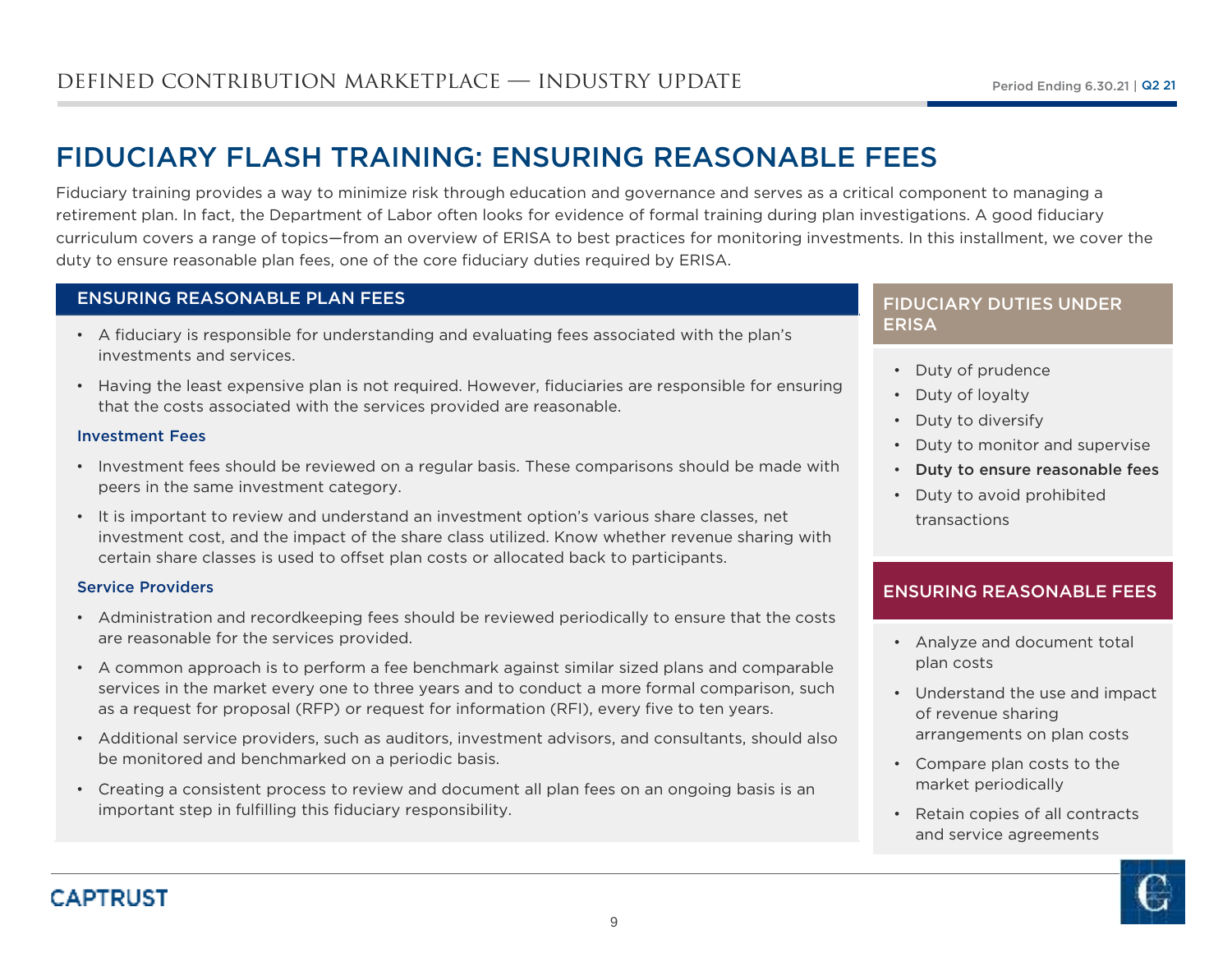# INVESTMENT VEHICLES: THE FUTURE 403(b) MODEL?

Most participants at public education institutions, nonprofit hospitals, religious entities, and other nonprofits are limited in the type of available investment vehicles to choose from, which can result in higher investment management fees. The proposed Securing a Strong Retirement Act (SECURE Act 2.0) seeks to level the playing field by allowing certain 403(b) plans access to collective investment trusts (CITs), which are widely considered cost-effective investment vehicles. While CITs are similar to mutual funds, these investment vehicles are regulated differently and carry their own considerations.



# MUTUAL FUNDS



## COLLECTIVE INVESTMENT TRUSTS

- Investment company pools investor money
- •Regulated by the Securities and Exchange Commission (SEC)
- •Held to securities laws and regulations
- • $\bm{\cdot}$   $\;$  Investment performance and unit prices widely available
- •Valued on a daily basis
- •Available on most recordkeeper platforms
- •Retail and institutional management expenses
- Available to investors at all asset levels
- Investment company pools investor money
- Regulated by the Office of the Comptroller of Currency (OCC)
- Held to ERISA fiduciary standards and banking regulations
- Investment performance and unit prices not widely available
- Valued on a daily basis
- Available on major recordkeeper platforms
- Lower institutional management expenses, generally
- Access typically requires a higher minimum

In May, the House Ways and Means Committee unanimously passed the Securing a Strong Retirement Act, advancing it to the full chamber for consideration.



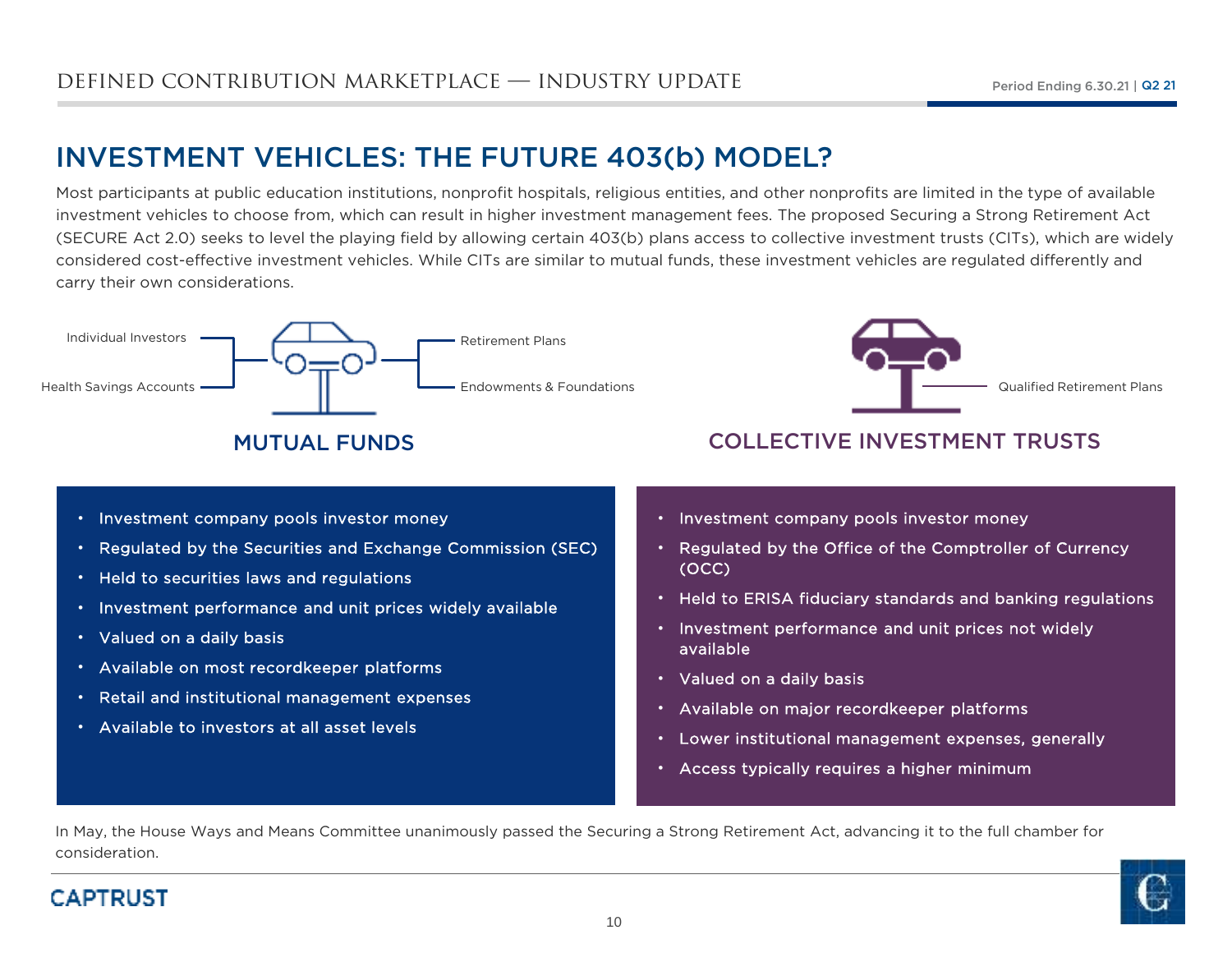State of Delaware

### **SECTION 2: MARKET COMMENTARY AND REVIEW**

Market Commentary…………………………………………………………………………………………………….

Market Review……………………………………………………………………………………………………………….

Asset Class Returns……………………………………………………………………………………………………..

Index Performance……………………………………………………………………………………………………….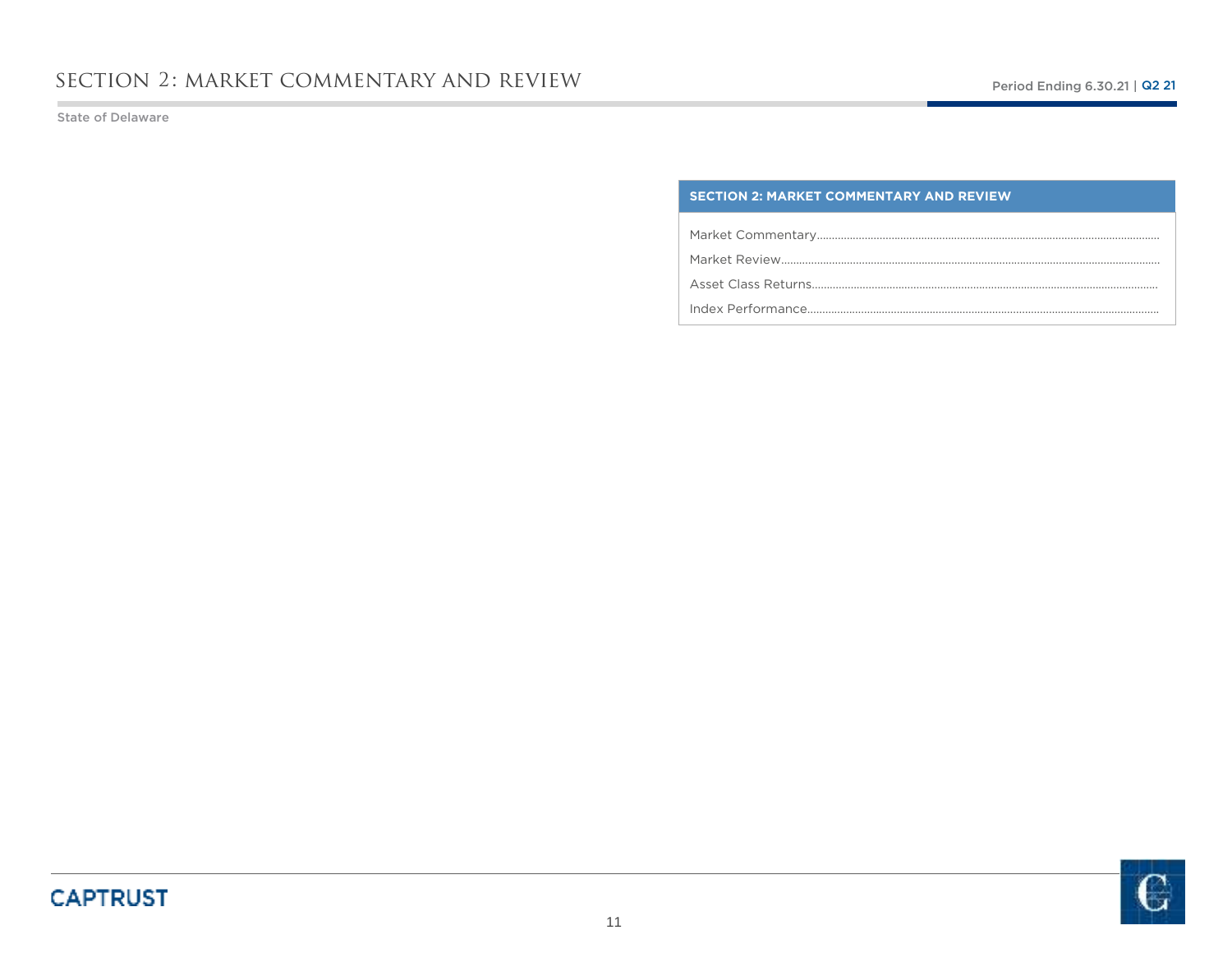# STRONG QUARTER AND FIRST HALF

All major asset classes posted gains last quarter, buoyed by fiscal and monetary policy support and optimism about economic reopening. Stocks and commodities performed particularly well, while bonds regained some ground amid declining rates. Meanwhile, investors watch for signs that inflation pressures are either temporary or more persistent.

- U.S. stocks added to gains in the second quarter. Both large- and small-cap stocks have notched double-digit returns for the year so far, as consumer spending and corporate earnings remain strong.
- While they are lagging their U.S. counterparts, international developed and emerging market stocks are also in positive territory for the year, despite the headwind of slower growth in China.
- $\bullet$  Bonds are in negative territory for the year but posted a small gain in the second quarter as interest rates eased a bit. The yield on the benchmark 10-year U.S. Treasury slipped from 1.74% to 1.45% this quarter.
- Commodities were the standout performer for the second quarter (and the year to date) as oil prices reached their highest level since 2018. Other commodities, including lumber and precious metals, also surged during the quarter.

1.8% $\mathbb{Z}$ 5.1% $\frac{9}{2}$  5.4% 8.5%13.3%-1.6%7.6%9.2%15.2%21.1%**Emerging**  Market StocksU.S. Bonds International U.S. Stocks**Commodities Stocks** Q2 2021YTD 2021

Asset class returns are represented by the following indexes: S&P 500 Index (U.S. large-cap stocks), MSCI EAFE Index (international developed stocks), MSCI Emerging Markets Index (emerging market stocks), Bloomberg Barclays U.S. Aggregate Bond Index (U.S. bonds), and Bloomberg Commodity Index (commodities).

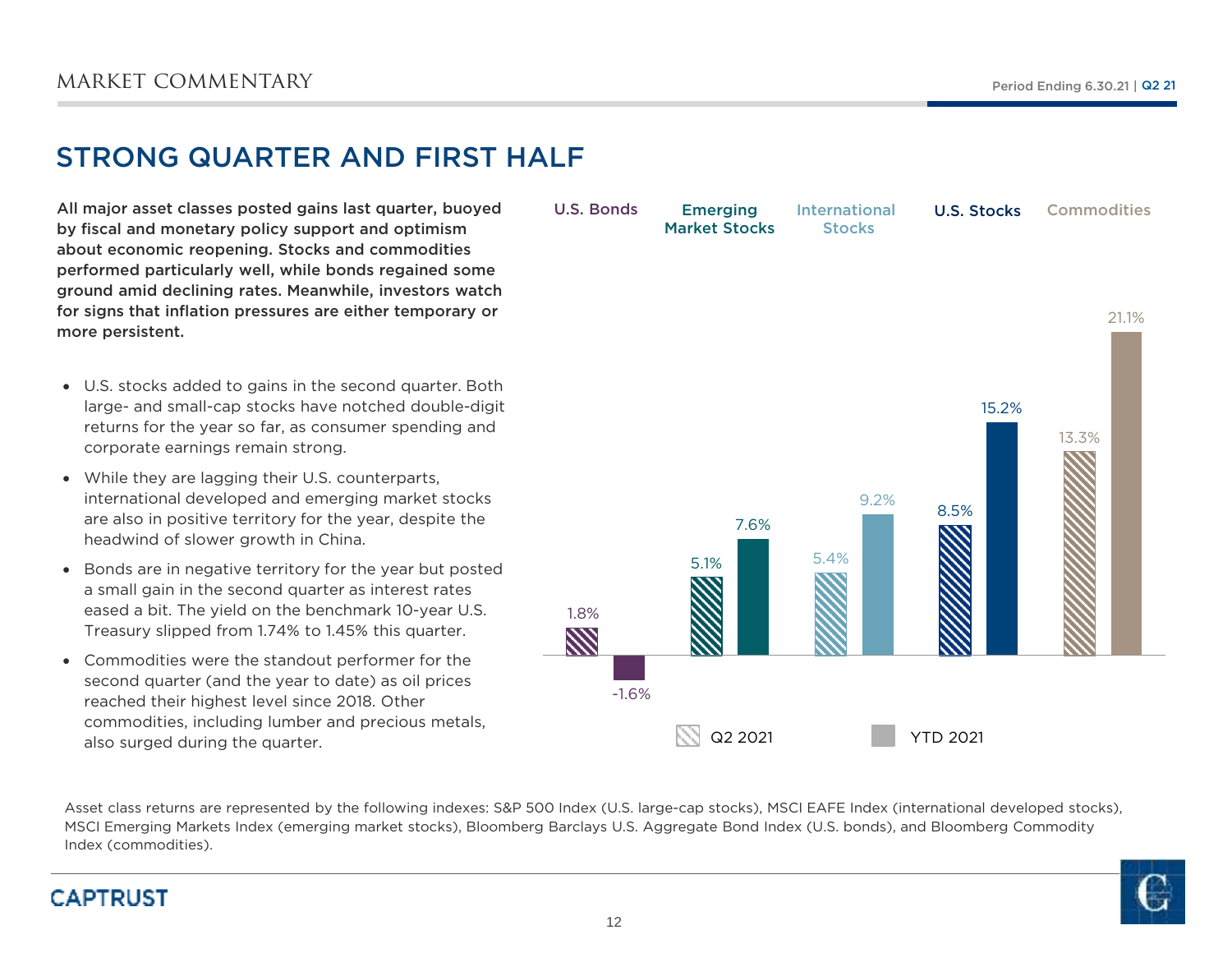# DIGGING DEEPER: STOCKS AND BONDS

## **Equities**

|                               | Q2<br>2021 | <b>YTD</b><br>2021 | Last 12<br><b>Months</b> |                                              | 06.30.21           | 03.31.21           | 06.30.20                 |
|-------------------------------|------------|--------------------|--------------------------|----------------------------------------------|--------------------|--------------------|--------------------------|
| U.S. Stocks                   | 8.5%       | 15.2%              | 40.8%                    | 1-Year U.S. Treasury Yield                   | 0.07%              | 0.07%              | 0.16%                    |
| • Q2 Best Sector: Real Estate | 13.1%      | 23.3%              | 31.9%                    | 10-Year U.S. Treasury Yield                  | 1.45%              | 1.74%              | 0.66%                    |
| • Q2 Worst Sector: Utilities  | $-0.4%$    | 2.5%               | 15.9%                    |                                              | <b>QTD</b><br>2021 | <b>YTD</b><br>2021 | Last 12<br><b>Months</b> |
| <b>International Stocks</b>   | 5.4%       | 9.2%               | 32.9%                    |                                              |                    |                    |                          |
| <b>Emerging Market Stocks</b> | 5.1%       | 7.6%               | 41.4%                    | 10-Year U.S. Treasury<br><b>Total Return</b> | 3.06%              | $-4.17\%$          | $-5.94\%$                |

Fixed Income

## Equities – Relative Performance by Market Capitalization and Style

|              |       | Q2 2021      |        |              | <b>YTD 2021</b> |              |        | <b>Last 12 Months</b> |       |              |        |
|--------------|-------|--------------|--------|--------------|-----------------|--------------|--------|-----------------------|-------|--------------|--------|
|              | Value | <b>Blend</b> | Growth |              | Value           | <b>Blend</b> | Growth |                       | Value | <b>Blend</b> | Growth |
| Large        | 5.2%  | 8.5%         | 11.9%  | Large        | 17.0%           | 15.2%        | 13.0%  | Large                 | 43.7% | 40.8%        | 42.5%  |
| Mid          | 5.7%  | 7.5%         | 11.1%  | Mid          | 19.5%           | 16.2%        | 10.4%  | Mid                   | 53.1% | 49.8%        | 43.8%  |
| <b>Small</b> | 4.6%  | 4.3%         | 3.9%   | <b>Small</b> | 26.7%           | 17.5%        | 9.0%   | <b>Small</b>          | 73.3% | 62.0%        | 51.4%  |

Sources: Bloomberg, U.S. Treasury. Asset class returns are represented by the following indexes: S&P 500 Index (U.S. stocks), MSCI EAFE Index (international stocks), and MSCI Emerging Markets Index (emerging market stocks). Relative performance by market capitalization and style is based upon the Russell US Style Indexes except for large-cap blend, which is based upon the S&P 500 Index.



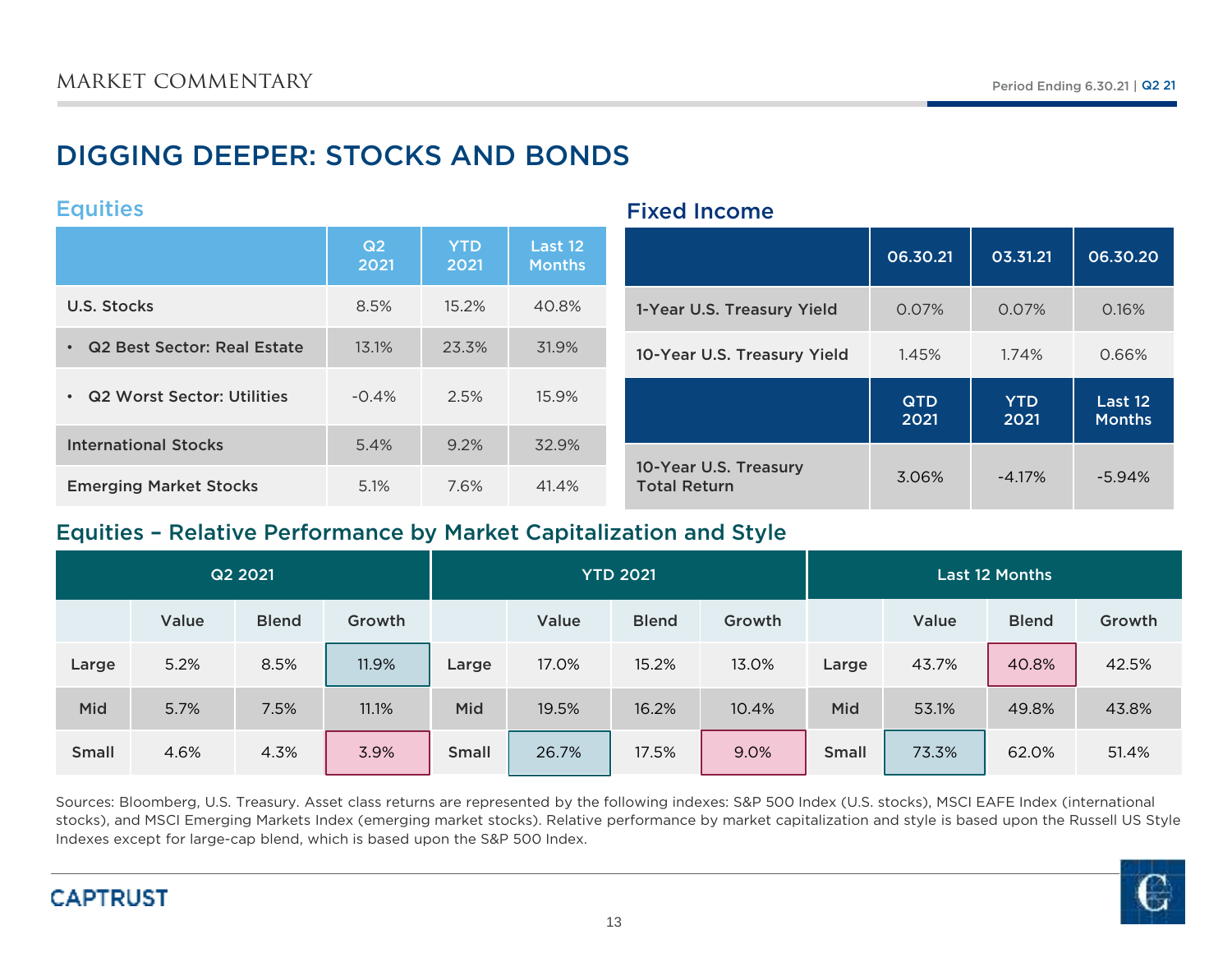# ECONOMIC OUTLOOK

The economic recovery is full steam ahead, but growing concerns around inflation and labor market challenges are tempering the good news. Below are the headwinds and tailwinds we see as we enter the next phase of the post-pandemic recovery.

## **HEADWINDS**

## Inflation Signals Flashing



- The much-anticipated inflation readings for May revealed a 5% year-over-year increase inprice levels, the sharpest increase since 2008.
- This reignited concerns of the risks of economy-crippling 1970s-style inflation, while others view the numbers merely as evidence of economic healing.

## Help Wanted

• In May, the number of job openings reached an all-time high of 9.3 million as the labor force participation rate shrank. The scarcity of qualified workers has affected all sectors, creating wage pressures as businesses compete to fill empty slots.

## Uncertain Policy Outlook

- As support programs wind down, the baton will pass from the public to the private sector to sustain the recovery. A proposed infrastructure investment package could provide a further economic boost but also risks higher tax rates.
- In June, the Fed took its first steps toward a slightly less dovish stance through a willingness to begin talking about tapering its ultra-accommodative policies.

## TAILWINDS

## The Reopening Surge

- The combination of broadening vaccine distribution, relaxed restrictions, consumers and businesses ready to spend and invest, and supportive policy has shifted the economic recovery into high gear.
- U.S. gross domestic product (GDP) increased at a whopping 6.4% annualized rate in the first quarter of 2021, and leading indicators point to an even stronger second quarter.

## Consumer and Business Spending Power

- Soaring home and financial asset prices, lower borrowing costs, and government support have pushed household wealth to record highs.
- Businesses' capital expenditures could surge to their highest levels in nearly 20 years, a strong signal of business optimism that could also drive future productivity gains.

## Fiscal and Monetary Support

• The policy backdrop remains growth-oriented, with continued direct stimulus to families and unemployed workers. Extremely supportive monetary policy has also kept borrowing costs low, adding fuel to the economic engine.

A one-of-a-kind recession has created a strong, but atypical recovery. There will be bumps in the road, both for the economy and for markets, as the complex machinery of the global economy returns to full speed.

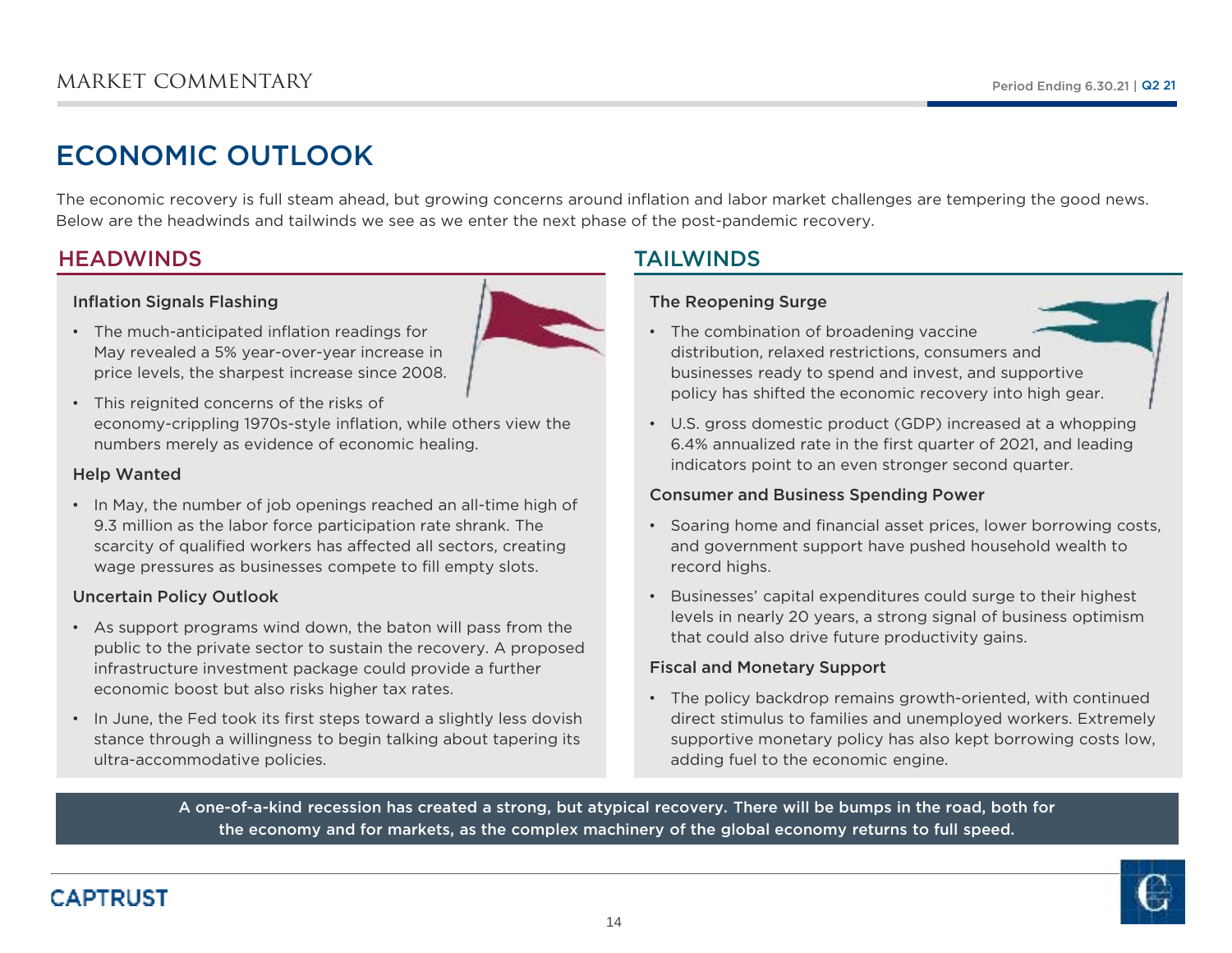# INFLATION: WHERE IT IS, WHERE IT ISN'T

Inflation is a normal and important precondition for economic growth, and the Federal Reserve's mandate is to create conditions for positive (but low), predictable, and stable inflation. Although the challenge of the past decade has been too little inflation, the torrid growth conditions of the pandemic recovery, combined with supply chain disruptions, supply/demand imbalances, and labor market tightening, have caused inflation to spike to eye-popping levels within some (but not all) categories.



# U.S. Consumer Price Index

## May 2021 – Year-over-Year Inflation

### **OBSERVATIONS**

- As the U.S. economy staged a historically quick recovery in the first half of 2021, price levels rose in tandem.
- The most extreme increases were seen in pockets of the economy such as the transportation sector, with major spikes in energy and vehicle prices. Other important categories, such as food and medical care, showed more normal levels of inflation.
- Measures of price increases such as the Consumer Price Index can be distorted by artificially low levels from a year ago, leading some to interpret these spikes as short term (or transitory). However, if significant inflation persists, it could erode households' purchasing power, raise borrowing costs, and reduce business profitability.

Percent change in annual CPI (chain-type) price index.Source: Federal Reserve Bank of St. Louis.

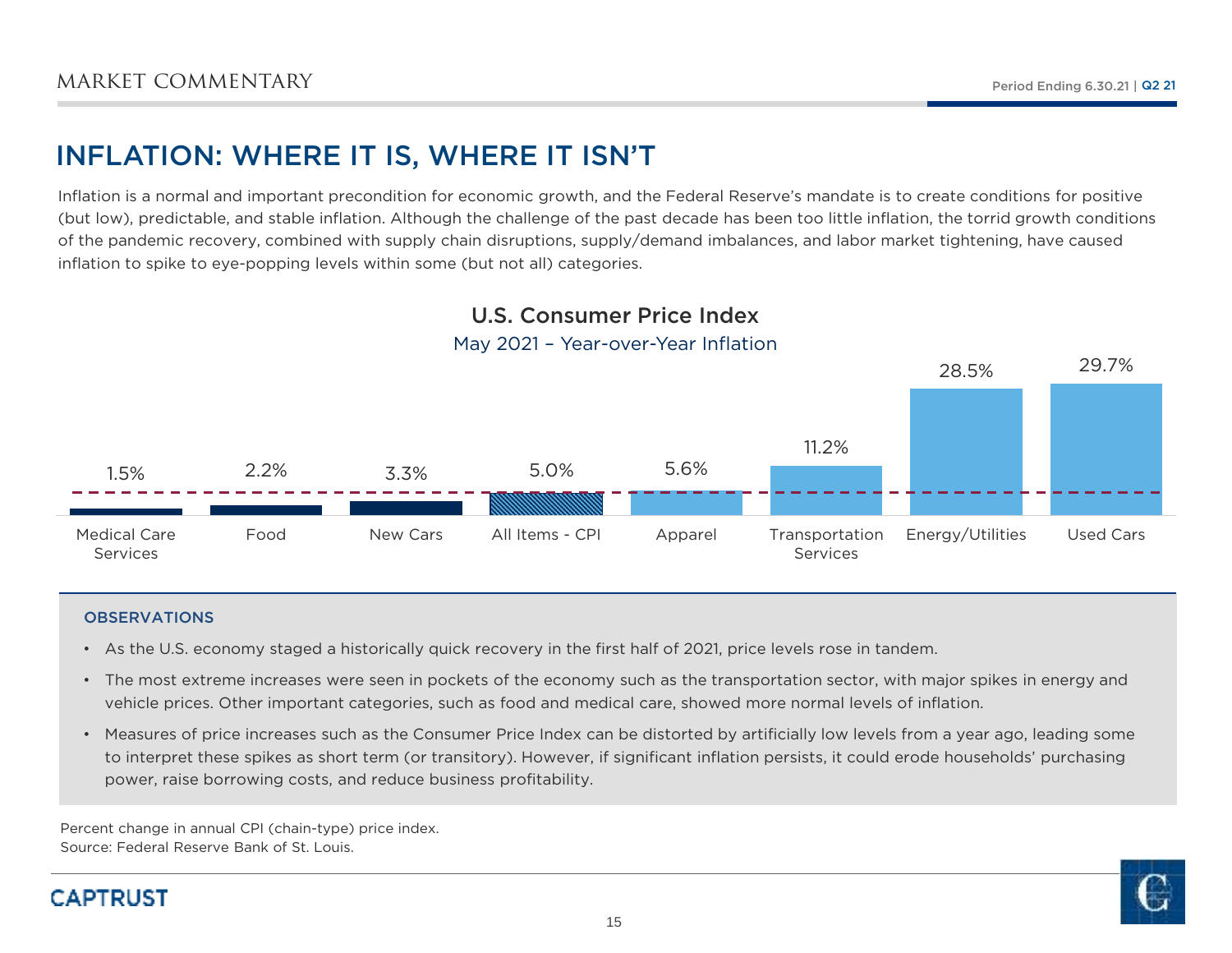# HELP WANTED: WHEN WILL WORKERS RETURN?

Restoring a balanced and well-functioning labor market may be the trickiest ingredient for a sustainable, long-term economic recovery. Because recovering the jobs lost during the pandemic is a necessary step in returning the economy to its full potential, it is being closely watched by the Federal Reserve as it considers the pace of policy tightening.



### **OBSERVATIONS**

- With "help wanted" signs cropping up across the nation, desperate businesses are using higher wages, signing or retention bonuses, and free meals to lure skilled workers back.
- U.S. job openings surpassed 9 million in April, far exceeding the number of pre-pandemic open positions. However, labor force participation remains stubbornly low, leading many to wonder why.
- Some theories include:
	- The continuing influence of generous Pandemic Unemployment Assistance (PUA) benefits from the CARES Act;
	- Early retirements enabled by swelling 401(k) balances;
	- Workers reassessing their long-term career goals and developing alternative skills after a long absence from the workplace; and
	- Lingering virus concerns, childcare issues, and school closings.



Source: Bloomberg

## **CAPTRUST**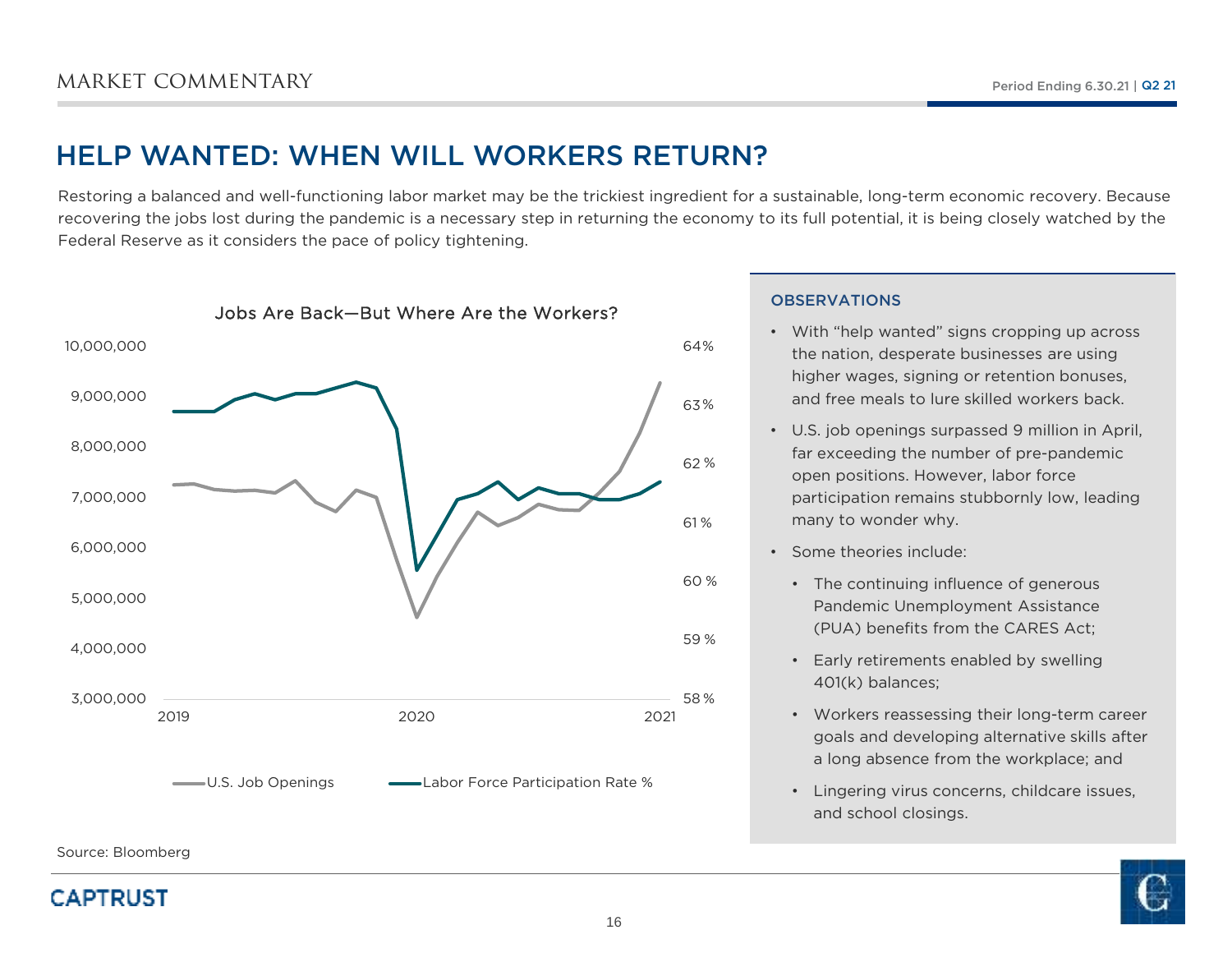State of Delaware

### **SECTION 3: STATE OF DELAWARE PLAN INVESTMENT REVIEW**

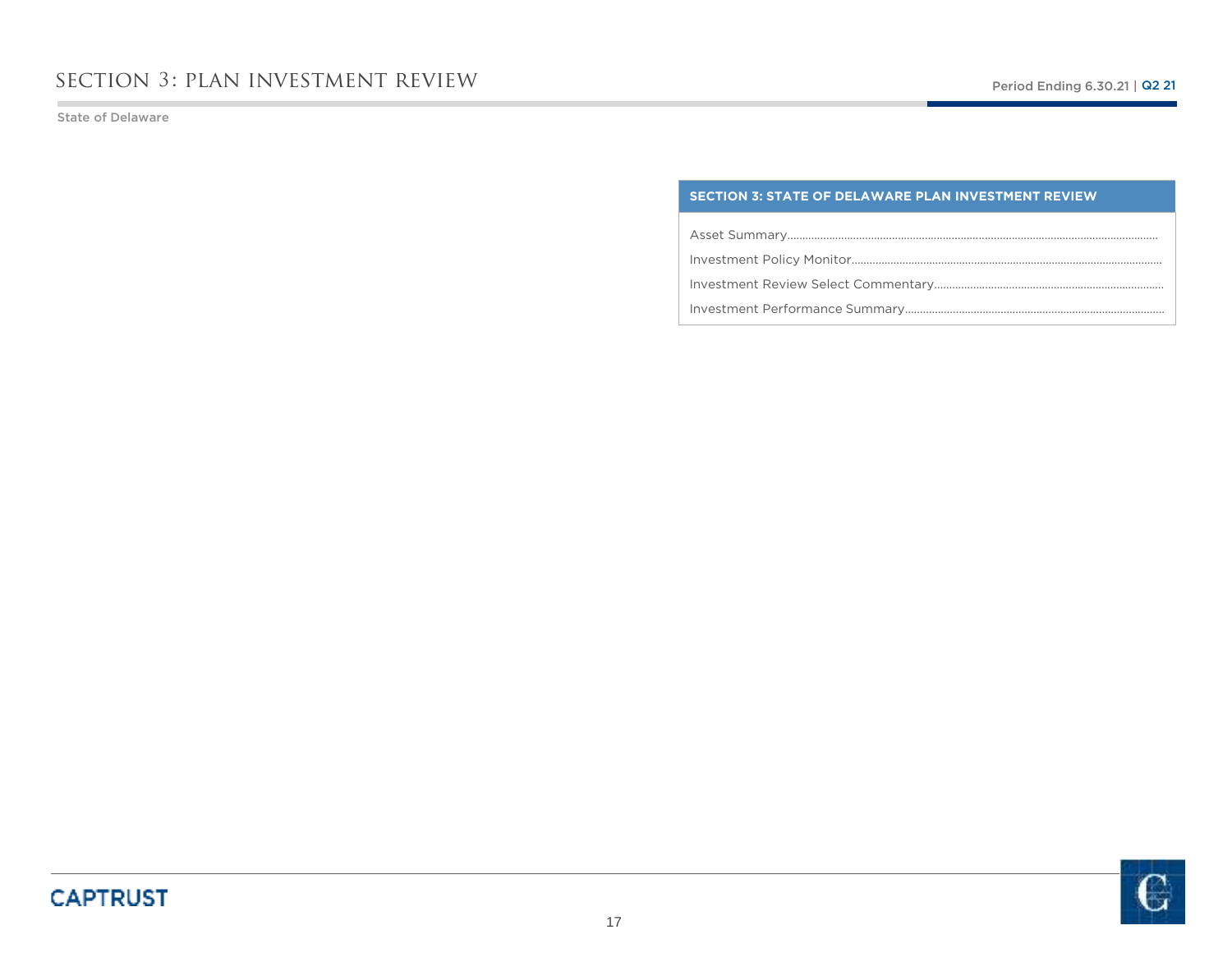State of Delaware 457(b), 403(b), and 401(a) Plans

| Period Ending 6.30.21   Q2 21 |
|-------------------------------|
|                               |

|                                |                                         | -             | <b>MARKET VALUE</b> |                |        |
|--------------------------------|-----------------------------------------|---------------|---------------------|----------------|--------|
| <b>FUND OPTION</b>             | <b>CURRENT INVESTMENT NAME</b>          | 12.31.2020    | (%)                 | <b>CURRENT</b> | $(\%)$ |
| Money Market                   | Vanguard Federal Money Market Investor  | \$23,019,405  | 2.17%               | \$18,958,327   | 1.64%  |
| Stable Value                   | <b>Voya Fixed Plus Account III</b>      | \$23,434,575  | 2.21%               | \$24,406,668   | 2.11%  |
| Intermediate Core Bond         | Vanguard Interm-Term Bond Index I       | \$22,481,765  | 2.12%               | \$22,009,729   | 1.90%  |
| Intermediate Core-Plus Bond    | <b>PIMCO Total Return Instl</b>         | \$6,757,882   | 0.64%               | \$7,684,765    | 0.66%  |
| Target Date 2000-2010 Moderate | American Funds 2010 Trgt Date Retire R6 | \$28,452,822  | 2.68%               | \$28,575,752   | 2.47%  |
| Target Date 2015 Moderate      | American Funds 2015 Trgt Date Retire R6 | \$48,410,143  | 4.56%               | \$50,472,131   | 4.36%  |
| Target Date 2020 Moderate      | American Funds 2020 Trgt Date Retire R6 | \$110,364,029 | 10.40%              | \$111,605,330  | 9.63%  |
| Target Date 2025 Moderate      | American Funds 2025 Trgt Date Retire R6 | \$130,162,570 | 12.26%              | \$136,459,897  | 11.77% |
| Target Date 2030 Moderate      | American Funds 2030 Trgt Date Retire R6 | \$129,514,936 | 12.20%              | \$140,187,820  | 12.10% |
| Target Date 2035 Moderate      | American Funds 2035 Trgt Date Retire R6 | \$132,630,402 | 12.50%              | \$144,597,820  | 12.48% |
| Target Date 2040 Moderate      | American Funds 2040 Trgt Date Retire R6 | \$86,065,955  | 8.11%               | \$97,397,126   | 8.40%  |
| Target Date 2045 Moderate      | American Funds 2045 Trgt Date Retire R6 | \$59,197,335  | 5.58%               | \$69,478,392   | 6.00%  |
| Target Date 2050 Moderate      | American Funds 2050 Trgt Date Retire R6 | \$30,255,488  | 2.85%               | \$35,515,552   | 3.06%  |
| Target Date 2055 Moderate      | American Funds 2055 Trgt Date Retire R6 | \$13,275,717  | 1.25%               | \$15,478,910   | 1.34%  |
| Target Date 2060 Moderate      | American Funds 2060 Trgt Date Retire R6 | \$3,157,922   | 0.30%               | \$3,951,254    | 0.34%  |
| Target Date 2065+ Moderate     | American Funds 2065 Trgt Date Retire R6 | \$87,611      | 0.01%               | \$486,304      | 0.04%  |
| Large Company Value            | American Funds Washington Mutual R6     | \$11,610,727  | 1.09%               | \$14,832,658   | 1.28%  |
| Large Company Blend            | Vanguard Institutional Index I          | \$73,503,859  | 6.93%               | \$84,852,387   | 7.32%  |

### CONTINUED…

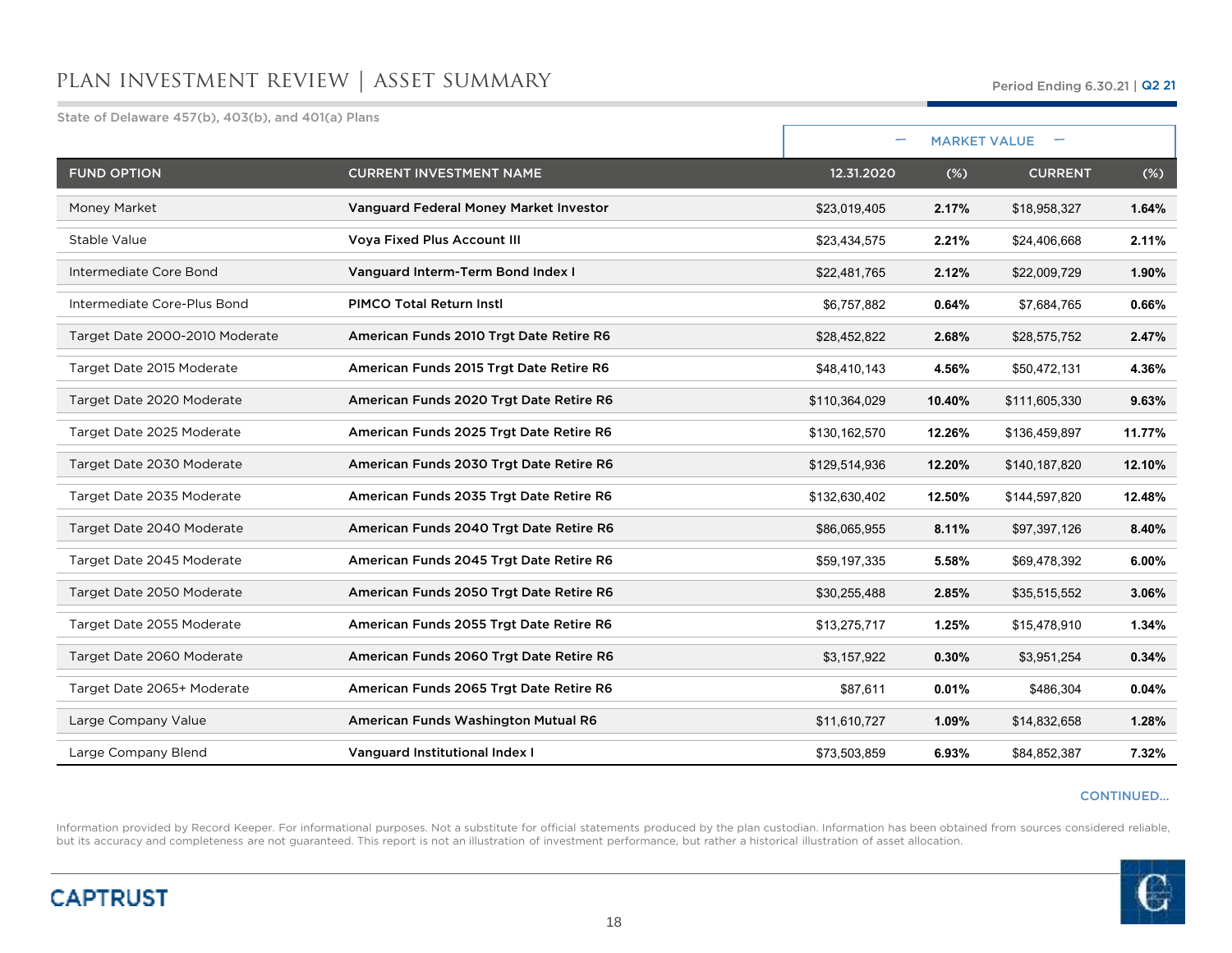State of Delaware 457(b), 403(b), and 401(a) Plans

Period Ending 6.30.21 <sup>|</sup> Q2 21

|                         |                                        |                 | $\overline{\phantom{0}}$ | <b>MARKET VALUE</b> |          |
|-------------------------|----------------------------------------|-----------------|--------------------------|---------------------|----------|
| <b>FUND OPTION</b>      | <b>CURRENT INVESTMENT NAME</b>         | 12.31.2020      | $(\%)$                   | <b>CURRENT</b>      | $(\%)$   |
| Large Company Growth    | T Rowe Price Blue Chip Growth I        | \$39,412,653    | 3.71%                    | \$44,625,205        | 3.85%    |
| Medium Company Blend    | Vanguard Extended Market Index Instl   | \$23,429,529    | 2.21%                    | \$28,283,022        | 2.44%    |
| Medium Company Growth   | Champlain Mid Cap Institutional        | \$5,775,248     | 0.54%                    | \$7,190,697         | 0.62%    |
| Foreign Large Blend     | <b>Lazard International Equity R6</b>  | \$3,507,450     | 0.33%                    | \$3,491,351         | $0.30\%$ |
| Foreign Large Blend     | Vanguard Total Intl Stock Index I      | \$14,904,025    | 1.40%                    | \$17,213,911        | 1.49%    |
| Small Company Blend     | JPMorgan US Small Company R6           | \$7,336,917     | 0.69%                    | \$10,166,882        | 0.88%    |
| Specialty-Real Estate   | <b>TIAA-CREF Real Estate Sec Instl</b> | \$4,071,120     | 0.38%                    | \$5,220,304         | 0.45%    |
| Self-Directed Brokerage | <b>TD Ameritrade SDB Securities</b>    | \$30,502,418    | 2.87%                    | \$35,788,911        | 3.09%    |
|                         | <b>TOTALS</b>                          | \$1,061,322,504 | 100.00%                  | \$1,158,931,107     | 100.00%  |



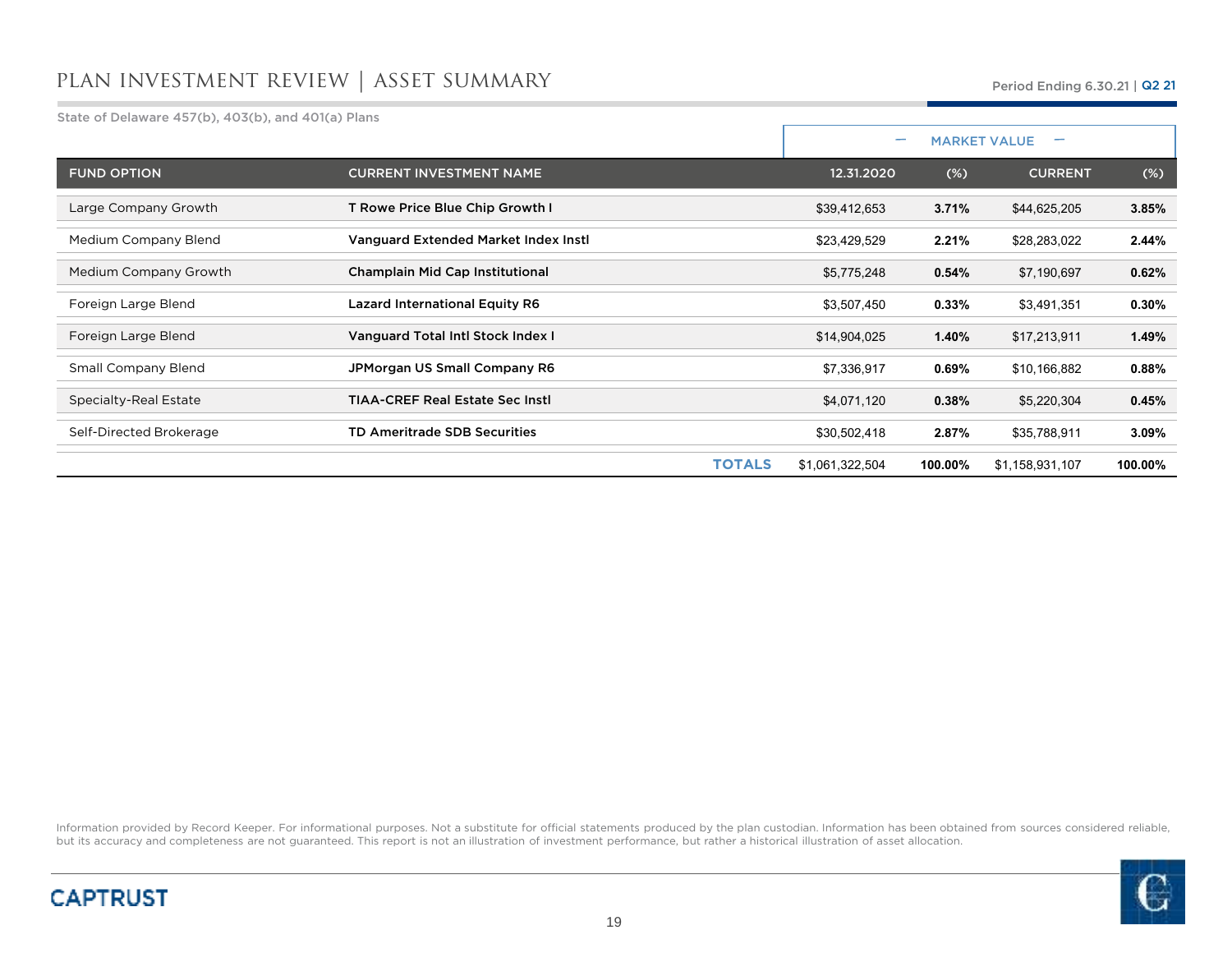# investment review | investment policy monitor

### State of Delaware

| <b>INVESTMENT</b>                                                 |                                     |      |           | <b>QUANTITATIVE</b> |      |              |      |               | <b>QUALITATIVE</b> |             | <b>TOTALS</b> |       |
|-------------------------------------------------------------------|-------------------------------------|------|-----------|---------------------|------|--------------|------|---------------|--------------------|-------------|---------------|-------|
|                                                                   | <b>Risk-Adjusted</b><br>Performance |      | vs. Peers | Performance         |      | <b>Style</b> |      | Confidence    | Fund               | Fund        | Overall       | Total |
|                                                                   | 3 Yr                                | 5 Yr | 3 Yr      | 5 Yr                | 3 Yr | 5 Yr         | 3 Yr | 5 Yr          | Management         | <b>Firm</b> |               | Score |
| Intermediate Core-Plus Bond<br><b>PIMCO Total Return Instl</b>    |                                     |      |           |                     |      |              |      |               |                    |             |               | 94    |
| Large Company Value<br><b>American Funds Washington Mutual R6</b> |                                     |      |           |                     |      |              |      |               |                    |             |               | 100   |
| Large Company Growth<br>T Rowe Price Blue Chip Growth I           |                                     |      |           |                     |      |              |      |               |                    |             |               | 92    |
| Medium Company Growth<br><b>Champlain Mid Cap Institutional</b>   |                                     |      |           |                     |      |              |      |               |                    |             |               | 93    |
| Foreign Large Blend<br><b>Lazard International Equity R6</b>      |                                     |      |           |                     |      |              |      |               |                    |             |               | 59    |
| <b>Small Company Blend</b><br><b>JPMorgan US Small Company R6</b> |                                     |      |           |                     |      |              |      | $\rightarrow$ |                    |             |               | 88    |
| Specialty-Real Estate<br><b>TIAA-CREF Real Estate Sec Instl</b>   |                                     |      |           |                     |      |              |      |               |                    |             |               | 100   |

### LEGEND

|  | ≏ 31 N.L |  | /ו⊏/∧ |  | ERMINATION<br>- EN<br>. |
|--|----------|--|-------|--|-------------------------|
|--|----------|--|-------|--|-------------------------|

The CAPTRUST Investment Policy Monitor ("Scorecard") is an illustration of our monitoring system and is designed to assist our clients in their efforts to provide fiduciary oversight to investment assets. It is not intende buy any security. The scoring system measures quantitative areas as well as qualitative (or subjective) fields for actively managed investment options. Quantitative scoring areas include Risk Adjusted Performance (3 & 5 yr Relevant Peer Group; Style Attribution; and Confidence. Qualitative Scoring Areas measure the quality of the Management Team while also considering the stewardship of the investment option's parent company under Investment ltems. Qualitative areas of analysis are subjective in nature. CAPTRUST typically requires at least 3 months of monitoring before including an investment in this report. Investments that have been added to our system less to a report being generated may have a Fund Management assessment of '25' as a default, but will be updated, if necessary, after the first quarter of monitoring to more accurately reflect our system. Investments that are n have less than <sup>3</sup> years of performance history may not be scored. This material is for institutional investor use only and is not intended to be shared with individual investors.

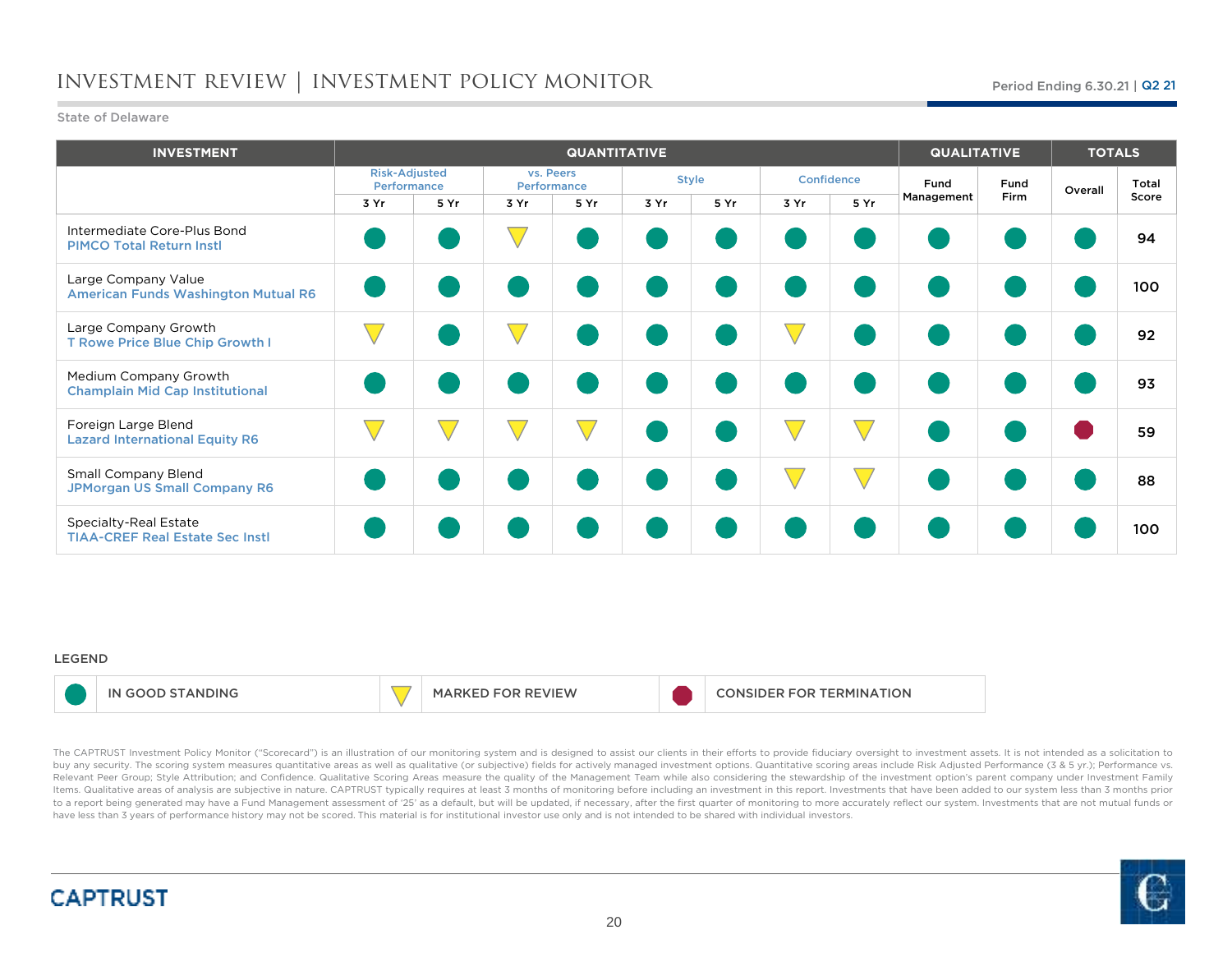### State of Delaware

### **TARGET DATE INVESTMENTS**

| <b>INVESTMENT</b>                 | <b>QUANTITATIVE</b>                 |      |      |                          |                         |                            |           | <b>QUALITATIVE</b>       |      |              |         | <b>TOTALS</b>  |  |  |
|-----------------------------------|-------------------------------------|------|------|--------------------------|-------------------------|----------------------------|-----------|--------------------------|------|--------------|---------|----------------|--|--|
|                                   | <b>Risk-Adjusted</b><br>Performance |      |      | vs. Peers<br>Performance |                         | Glidepath                  | Portfolio | Underlying               | Fund | Fund<br>Firm | Overall | Total<br>Score |  |  |
|                                   | 3 Yr                                | 5 Yr | 3 Yr | 5 Yr                     | % of<br><b>Equities</b> | Beta to<br><b>Equities</b> |           | Construct. Inv. Vehicles | Mgmt |              |         |                |  |  |
| <b>American Funds Target Date</b> |                                     |      |      |                          |                         |                            |           |                          |      |              |         | 88             |  |  |

### **CAPITAL PRESERVATION INVESTMENTS**

| <b>INVESTMENT</b>                             | <b>Overall</b> | <b>Commentary</b>                                                                                                             |
|-----------------------------------------------|----------------|-------------------------------------------------------------------------------------------------------------------------------|
| <b>Vanguard Federal Money Market Investor</b> |                | This Capital Preservation option is in good standing per the guidelines as established by the Investment Policy<br>Statement. |
| <b>Voya Fixed Plus Account III</b>            |                | This Capital Preservation option is in good standing per the guidelines as established by the Investment Policy<br>Statement. |

### CONTINUED…

The CAPTRUST Financial Advisors Investment Scorecard is an illustration of our monitoring system and is designed to assist our clients in their efforts to provide fiduciary oversight to investment assets. It is not intende buy any security. The scoring system measures quantitative areas as well as qualitative (or subjective) fields. Quantitative scoring areas for target date funds include Risk Adjusted Performance (3 & 5 yr.); Performance vs Group; and Glidepath. Qualitative Scoring Areas for target date funds measure the quality of the Management Team while also considering the stewardship of the investment option's parent company under Investment Family Item Qualitative areas of analysis are subjective in nature. Qualitative Scoring for Target Date funds also includes a score for Portfolio Construction and Underlying Investment vehicles to express CAPTRUST's views on the manag CAPTRUST typically requires at least 3 months of monitoring before including an investment in this report. Investments that have been added to our system less than 3 months prior to a report being generated may have a Fund assessment of '25' as a default, but will be updated, if necessary, after the first quarter of monitoring to more accurately reflect our system. Investments that are not mutual funds or have less than 3 years of performanc scored. Capital Preservation options are evaluated using a comprehensive scoring methodology proprietary to the Investment Consultant. This methodology incorporates both qualitative and quantitative metrics, depending on t capital preservation option being evaluated, and may include quantitative criteria such as: Crediting Rate/Yield, Market to Book Ratio, Average Crediting Quality, Insurer Quality/Diversification, Duration, and Sector Alloc qualitative criteria such as quality and experience of the Management Team and stewardship of the investment option's parent company. Passively Managed options are evaluated using a comprehensive scoring methodology propri the Investment Consultant. This methodology incorporates both qualitative and quantitative metrics and may include quantitative criteria such as: Tracking Error, Fees, and Performance versus relevant peer group, and/or qua such as index replication strategy, securities lending practices, and fair value pricing methodology. Distinct investment options are evaluated using a comprehensive scoring methodology proprietary to the Investment Consul methodology incorporates both qualitative and quantitative metrics. This material is for institutional investor use only and is not intended to be shared with individual investors.

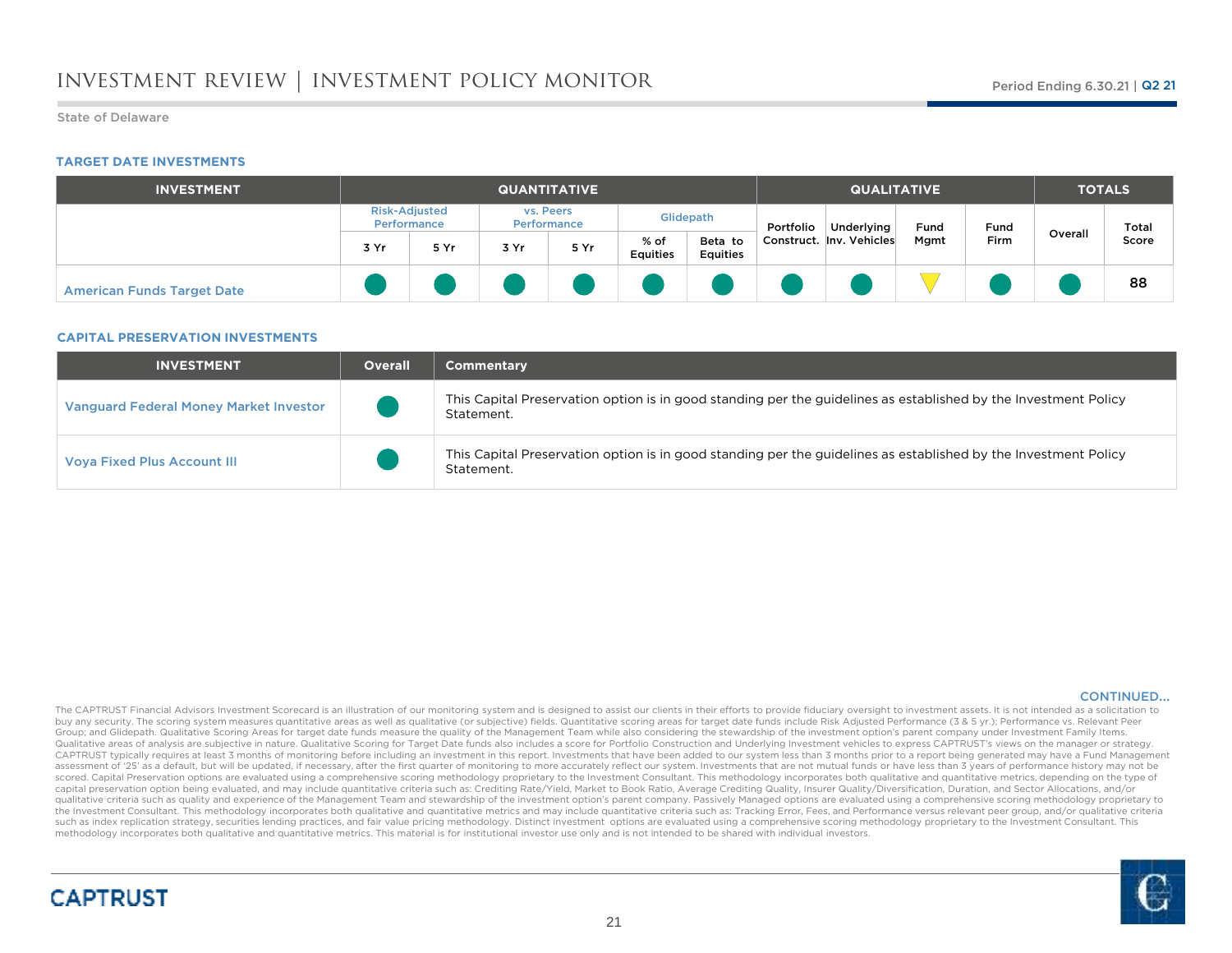### **PASSIVE INVESTMENTS**

| <b>INVESTMENT</b>                           | <b>Overall</b> | <b>Commentary</b>                                                                                                                                                                                                                                                                                                       |
|---------------------------------------------|----------------|-------------------------------------------------------------------------------------------------------------------------------------------------------------------------------------------------------------------------------------------------------------------------------------------------------------------------|
| <b>Vanguard Interm-Term Bond Index I</b>    |                | This fund currently meets the quidelines set forth by CAPTRUST for passively managed investments. This<br>assessment is based on both quantitative and qualitative data. Examples of quantitative and qualitative items<br>considered include, but are not limited to, quality of management, tracking error, and cost. |
| Vanguard Institutional Index I              |                | This fund currently meets the quidelines set forth by CAPTRUST for passively managed investments. This<br>assessment is based on both quantitative and qualitative data. Examples of quantitative and qualitative items<br>considered include, but are not limited to, quality of management, tracking error, and cost. |
| <b>Vanguard Extended Market Index Instl</b> |                | This fund currently meets the quidelines set forth by CAPTRUST for passively managed investments. This<br>assessment is based on both quantitative and qualitative data. Examples of quantitative and qualitative items<br>considered include, but are not limited to, quality of management, tracking error, and cost. |
| <b>Vanguard Total Intl Stock Index I</b>    |                | This fund currently meets the quidelines set forth by CAPTRUST for passively managed investments. This<br>assessment is based on both quantitative and qualitative data. Examples of quantitative and qualitative items<br>considered include, but are not limited to, quality of management, tracking error, and cost. |

The CAPTRUST Financial Advisors Investment Scorecard is an illustration of our monitoring system and is designed to assist our clients in their efforts to provide fiduciary oversight to investment assets. It is not intende buy any security. The scoring system measures quantitative areas as well as qualitative (or subjective) fields. Quantitative scoring areas for target date funds include Risk Adjusted Performance (3 & 5 yr.); Performance vs Group; and Glidepath. Qualitative Scoring Areas for target date funds measure the quality of the Management Team while also considering the stewardship of the investment option's parent company under Investment Family Item Qualitative areas of analysis are subjective in nature. Qualitative Scoring for Target Date funds also includes a score for Portfolio Construction and Underlying Investment vehicles to express CAPTRUST's views on the manag CAPTRUST typically requires at least 3 months of monitoring before including an investment in this report. Investments that have been added to our system less than 3 months prior to a report being generated may have a Fund assessment of '25' as a default, but will be updated, if necessary, after the first quarter of monitoring to more accurately reflect our system. Investments that are not mutual funds or have less than 3 years of performanc scored. Capital Preservation options are evaluated using a comprehensive scoring methodology proprietary to the Investment Consultant. This methodology incorporates both qualitative and quantitative metrics, depending on t capital preservation option being evaluated, and may include quantitative criteria such as: Crediting Rate/Yield, Market to Book Ratio, Average Crediting Quality, Insurer Quality/Diversification, Duration, and Sector Alloc qualitative criteria such as quality and experience of the Management Team and stewardship of the investment option's parent company. Passively Managed options are evaluated using a comprehensive scoring methodology propri the Investment Consultant. This methodology incorporates both qualitative and quantitative metrics and may include quantitative criteria such as: Tracking Error, Fees, and Performance versus relevant peer group, and/or qua such as index replication strategy, securities lending practices, and fair value pricing methodology. Distinct investment options are evaluated using a comprehensive scoring methodology proprietary to the Investment Consul methodology incorporates both qualitative and quantitative metrics. This material is for institutional investor use only and is not intended to be shared with individual investors.





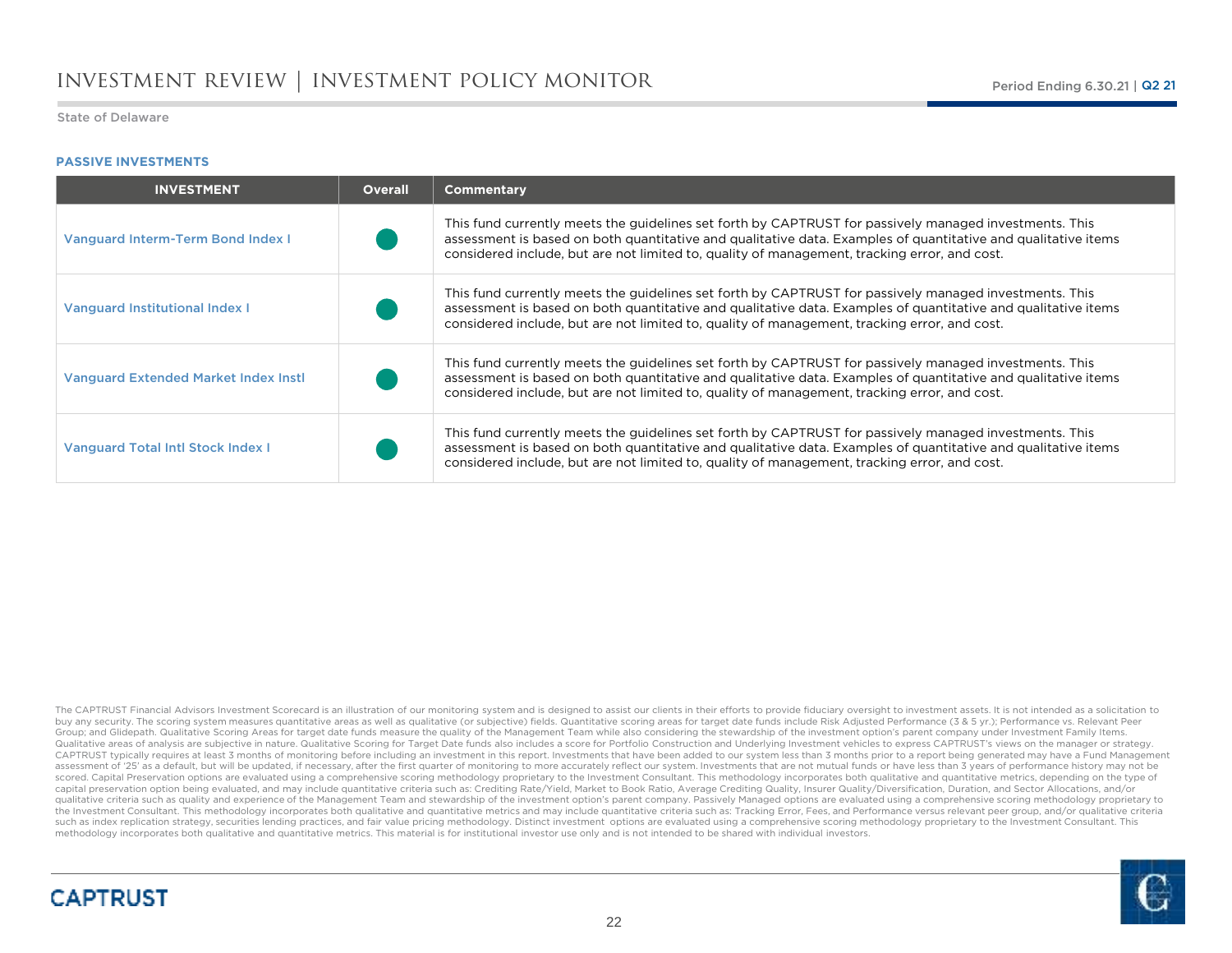## investment review | select commentary

State of Delaware

| <b>FUND MANAGEMENT ITEMS</b>       | <b>COMMENTARY</b>                                                                                                                                                                                                                                                                                                                                                                                                                                                                                                                                                                                                                                                                                                                                                                                                                                                                                                                                                                                                                                                                                                                                                                                                           |
|------------------------------------|-----------------------------------------------------------------------------------------------------------------------------------------------------------------------------------------------------------------------------------------------------------------------------------------------------------------------------------------------------------------------------------------------------------------------------------------------------------------------------------------------------------------------------------------------------------------------------------------------------------------------------------------------------------------------------------------------------------------------------------------------------------------------------------------------------------------------------------------------------------------------------------------------------------------------------------------------------------------------------------------------------------------------------------------------------------------------------------------------------------------------------------------------------------------------------------------------------------------------------|
|                                    |                                                                                                                                                                                                                                                                                                                                                                                                                                                                                                                                                                                                                                                                                                                                                                                                                                                                                                                                                                                                                                                                                                                                                                                                                             |
| <b>Lazard International Equity</b> |                                                                                                                                                                                                                                                                                                                                                                                                                                                                                                                                                                                                                                                                                                                                                                                                                                                                                                                                                                                                                                                                                                                                                                                                                             |
|                                    | Michael Fry has been the lead manager since 2005 and is joined by five co-PMs who all have lengthy tenures at the firm. The<br>strategy uses a relative value approach and focuses on financial productivity, as measured by return on equity, to provide<br>strong returns over a full market cycle. The strategy posted consistent results from 2009-2015 and rarely landed in the bottom<br>half of the peer group during that period. However, it significantly lagged the benchmark and peer group in 2016-2017 and has<br>produced underwhelming results since then. Given the inconsistent performance in recent years, we believe the strategy<br>merits further consideration.                                                                                                                                                                                                                                                                                                                                                                                                                                                                                                                                     |
|                                    |                                                                                                                                                                                                                                                                                                                                                                                                                                                                                                                                                                                                                                                                                                                                                                                                                                                                                                                                                                                                                                                                                                                                                                                                                             |
| T. Rowe Price Blue Chip Growth     |                                                                                                                                                                                                                                                                                                                                                                                                                                                                                                                                                                                                                                                                                                                                                                                                                                                                                                                                                                                                                                                                                                                                                                                                                             |
|                                    | Larry Puglia, portfolio manager to the T. Rowe Price U.S. Large Cap Core Growth Equity strategy, is planning to retire at the<br>end of 2021. Effective 10/1/2021, Paul Greene, associate portfolio manager to the strategy since January 2020, will succeed Mr.<br>Puglia. Mr. Greene joined the firm in 2006 and has been a member of this strategy's Investment Advisory Committee since<br>2010. Mr. Greene also served as the portfolio manager to the Communications and Technology strategy from 2013-2020.<br>T. Rowe Price has changed the diversification status from diversified to non-diversified for the U.S. Large-Cap Core Growth<br>Equity, U.S. Growth Stock, and Emerging Markets Equity strategies. This change is in response to recent market movements,<br>which have caused each strategy's respective benchmark to become significantly concentrated in a small number of stocks. T.<br>Rowe Price believes this market concentration will likely persist. Importantly, this change is not expected to substantially affect<br>how each fund is managed.<br>The T. Rowe Price Blue Chip Growth Trust created the new T8 share class with an expense ratio of 0.32% and \$4B investment<br>minimum. |
|                                    |                                                                                                                                                                                                                                                                                                                                                                                                                                                                                                                                                                                                                                                                                                                                                                                                                                                                                                                                                                                                                                                                                                                                                                                                                             |
| <b>American Funds Target Date</b>  |                                                                                                                                                                                                                                                                                                                                                                                                                                                                                                                                                                                                                                                                                                                                                                                                                                                                                                                                                                                                                                                                                                                                                                                                                             |
|                                    | Capital Group has made several changes to the American Funds Target Date series including increasing the series allocation to<br>growth equities, small- and mid-cap equities, and widening the glidepath's U.S. and non-U.S. equity allocation ranges.                                                                                                                                                                                                                                                                                                                                                                                                                                                                                                                                                                                                                                                                                                                                                                                                                                                                                                                                                                     |

Jim Lovelace, a co-portfolio manager for the American Funds Target Date series, has recently transitioned off the team.<br>Shannon Ward, a fixed income portfolio manager at Capital Group, has been added to the series as Jim's

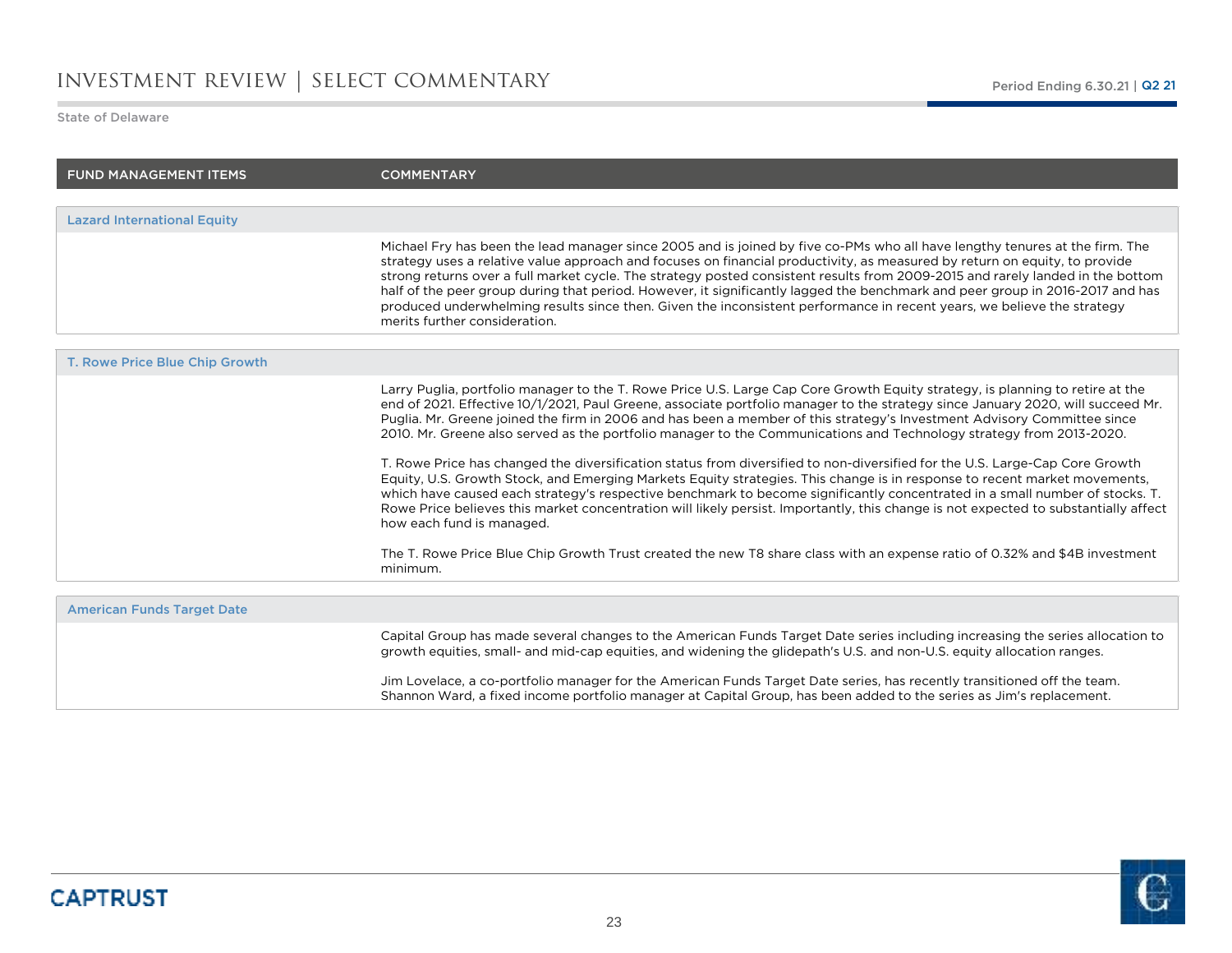# investment review | select commentary

State of Delaware

o.

| <b>FUND FIRM ITEMS</b> | <b>COMMENTARY</b>                                                                                                                                                                                                                                                              |
|------------------------|--------------------------------------------------------------------------------------------------------------------------------------------------------------------------------------------------------------------------------------------------------------------------------|
|                        |                                                                                                                                                                                                                                                                                |
| <b>Capital Group</b>   |                                                                                                                                                                                                                                                                                |
|                        | Rob Lovelace replaced Tim Armour as chairman of Capital Group's management committee. Tim Armour will continue to serve<br>on the committee. Additionally, Philip de Toledo rotated off in preparation for his planned retirement.                                             |
|                        |                                                                                                                                                                                                                                                                                |
| <b>TIAA-CREF</b>       |                                                                                                                                                                                                                                                                                |
|                        | TIAA has hired Thasunda Brown Duckett as president and CEO, succeeding Roger Ferguson who recently retired. Ms. Duckett<br>is joining TIAA from JPMorgan Chase, where she was CEO of Chase Consumer Banking.                                                                   |
|                        |                                                                                                                                                                                                                                                                                |
| <b>Vova Funds</b>      |                                                                                                                                                                                                                                                                                |
|                        | Voya recently announced that its parent company, Voya Financial, had completed the divestiture of substantially all of its<br>individual life insurance and other legacy non-retirement annuities businesses. These businesses have been acquired by<br>Resolution Life Group. |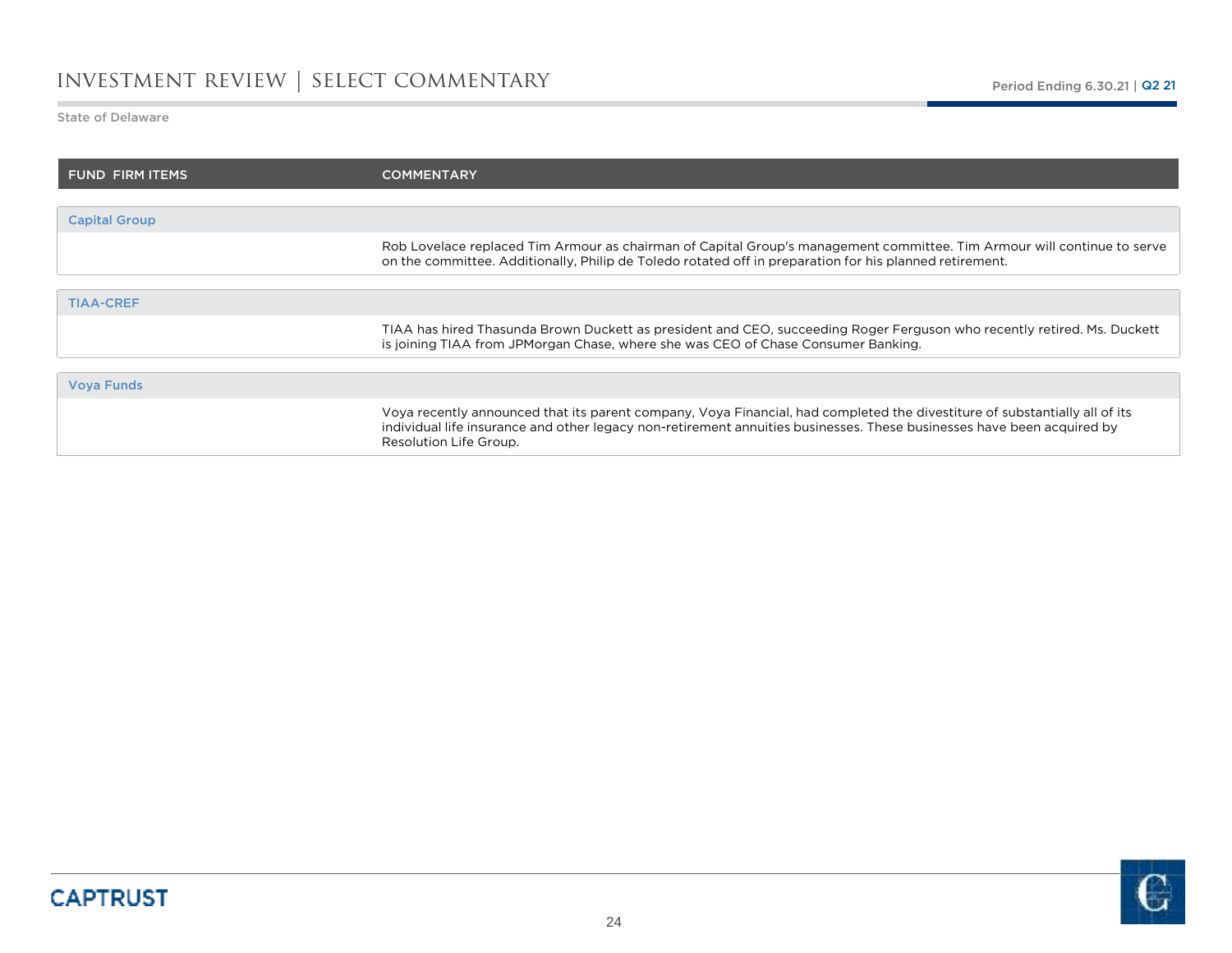## investment review | select commentary

State of Delaware

| <b>FUND FIRM ITEMS</b> | <b>COMMENTARY</b>                                                                                                                                                                                                                                                                                                                                                                                                                                                                                                                                                                                                                                |
|------------------------|--------------------------------------------------------------------------------------------------------------------------------------------------------------------------------------------------------------------------------------------------------------------------------------------------------------------------------------------------------------------------------------------------------------------------------------------------------------------------------------------------------------------------------------------------------------------------------------------------------------------------------------------------|
|                        |                                                                                                                                                                                                                                                                                                                                                                                                                                                                                                                                                                                                                                                  |
| <b>T. Rowe Price</b>   |                                                                                                                                                                                                                                                                                                                                                                                                                                                                                                                                                                                                                                                  |
|                        | Jason Nogueira, portfolio manager of the Global Consumer Fund, has been named director of Research North America<br>responsible for the technology, media/telecom, health care, and consumer sector teams.                                                                                                                                                                                                                                                                                                                                                                                                                                       |
|                        | Dave Eiswert, portfolio manager of the Global Focused Growth Equity strategy, has joined the firm's International Equity<br>Steering Committee. In addition, Sridhar Nishtala, second director of Research for Asia, has also joined the International Equity<br>Steering Committee.                                                                                                                                                                                                                                                                                                                                                             |
|                        | Celine Dufetel, CFO, has been named COO of T. Rowe Price Group. She will continue to serve as CFO.                                                                                                                                                                                                                                                                                                                                                                                                                                                                                                                                               |
|                        | Rob Sharps, head of Investments and group CIO, has been named president of T. Rowe Price Group. He will continue to serve<br>as head of Investments and group CIO.                                                                                                                                                                                                                                                                                                                                                                                                                                                                               |
|                        | Josh Nelson, director of Research North America, has been named associate head of U.S. Equity. He replaces Stephon Jackson,<br>who has been named head of T. Rowe Price Investment Management.                                                                                                                                                                                                                                                                                                                                                                                                                                                   |
|                        | T. Rowe Price is splitting its investment research group into two separate and independent groups. Over the next 18 months,<br>finishing in Q2 2022, T. Rowe Price will transition six existing strategies, including portfolio management, research, and trading<br>teams to a new investment advisor it is forming called T. Rowe Price Investment Management. This new group will remain<br>entirely separate from the legacy group T. Rowe Price Associates. As a result of this change, the two groups will operate<br>independently, meaning they will not share investment research, resources, or portfolio management responsibilities. |

Hugh McGuirk, head of the Municipal Bond team, member of the Fixed Income Steering Committee, and portfolio manager announced his intention to retire on 12/31/2021. Jim Murphy will succeed Hugh as head of the Municipal Bond team on 9/30/2021.

PIMCO

Jennifer Durham, Chief Compliance Officer at Pimco has retired from the firm.

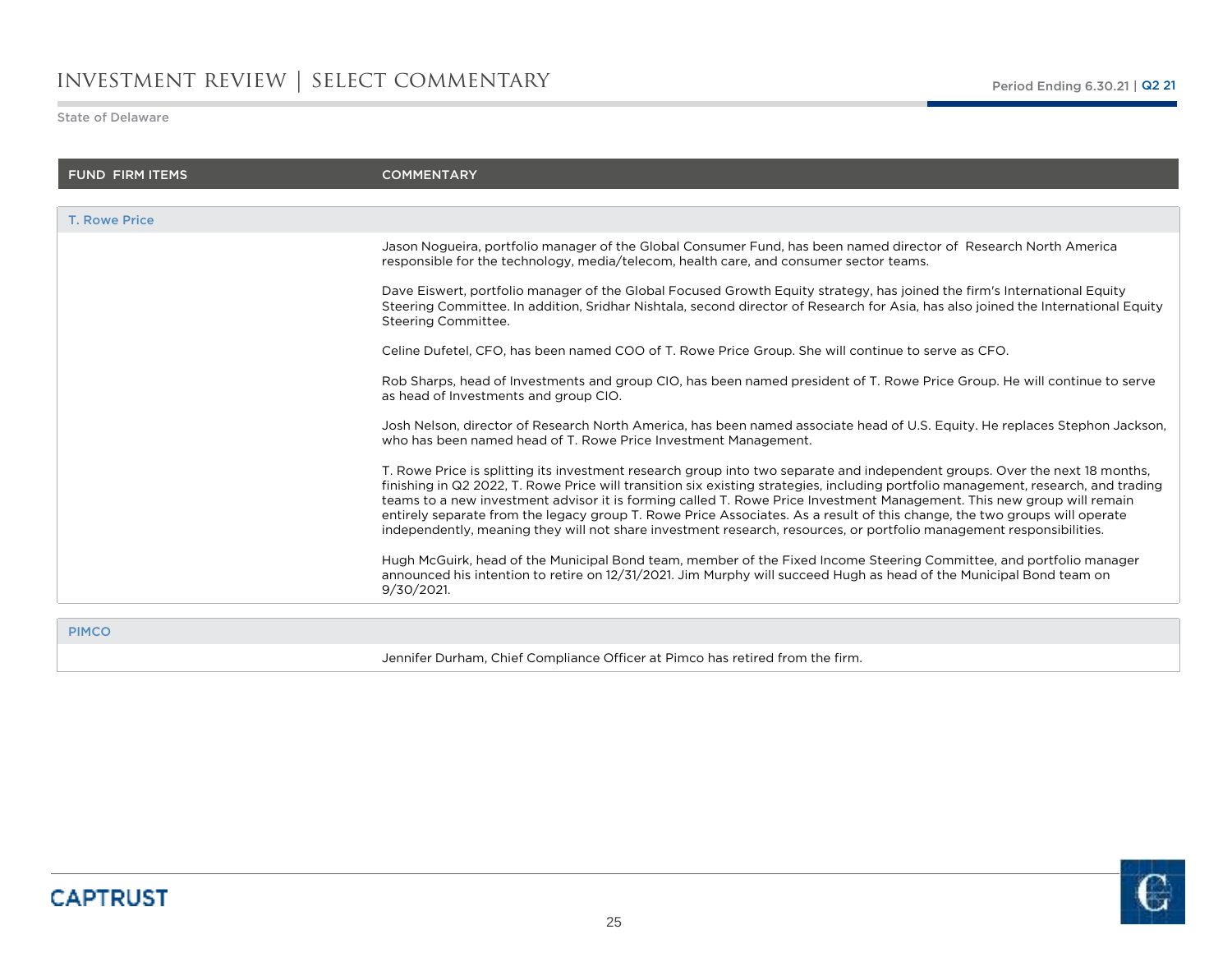State of Delaware

| <b>INVESTMENT NAME</b>                   | Q2 '21   | <b>YTD '21</b> | 2020   | 2019   | 2018     | 2017                                     | 2016  | 1 YEAR*        | 3 YEAR* |       | 5 YEAR* 10 YEAR* |
|------------------------------------------|----------|----------------|--------|--------|----------|------------------------------------------|-------|----------------|---------|-------|------------------|
| <b>MONEY MARKET</b>                      |          |                |        |        |          |                                          |       |                |         |       |                  |
| Vanguard Federal Money Market Investor   | $0.00\%$ | 0.01%          | 0.45%  | 2.14%  | 1.78%    | 0.81%                                    | 0.30% | 0.03%          | 1.21%   | 1.07% | 0.55%            |
| ICE BofA ML US Treasury Bill 3 Mon USD   | $0.00\%$ | 0.03%          | 0.67%  | 2.28%  | 1.87%    | 0.86%                                    | 0.33% | 0.09%          | 1.34%   | 1.17% | 0.63%            |
| <b>STABLE VALUE</b>                      |          |                |        |        |          |                                          |       |                |         |       |                  |
| <b>Voya Fixed Plus Account III</b>       |          | ٠              |        |        |          | 1.35% crediting rate as of June 30, 2021 |       | $\blacksquare$ |         |       |                  |
| ICE BofA ML US Treasury Bill 3 Mon USD   | $0.00\%$ | 0.03%          | 0.67%  | 2.28%  | 1.87%    | 0.86%                                    | 0.33% | 0.09%          | 1.34%   | 1.17% | 0.63%            |
| Hueler Stable Value Index (gross)        | 0.43%    | 0.89%          | 2.26%  | 2.52%  | 2.26%    | 1.95%                                    | 1.79% | 1.98%          | 2.29%   | 2.16% | 2.05%            |
| <b>INTERMEDIATE CORE BOND</b>            |          |                |        |        |          |                                          |       |                |         |       |                  |
| Vanguard Interm-Term Bond Index I        | 2.42%    | $-1.89%$       | 9.82%  | 10.20% | $-0.15%$ | 3.87%                                    | 2.85% | $-0.16%$       | 6.64%   | 3.45% | 4.25%            |
| BBgBarc Aggregate Bond Index             | 1.83%    | $-1.60%$       | 7.51%  | 8.72%  | 0.01%    | 3.54%                                    | 2.65% | $-0.33%$       | 5.34%   | 3.03% | 3.39%            |
| Intermediate Core Bond Universe          | 1.72%    | $-1.23%$       | 7.85%  | 8.28%  | $-0.45%$ | 3.38%                                    | 2.71% | 0.88%          | 5.31%   | 3.05% | 3.32%            |
| <b>INTERMEDIATE CORE-PLUS BOND</b>       |          |                |        |        |          |                                          |       |                |         |       |                  |
| <b>PIMCO Total Return Instl</b>          | 2.09%    | $-1.06%$       | 8.88%  | 8.26%  | $-0.26%$ | 5.13%                                    | 2.60% | 1.47%          | 5.77%   | 3.84% | 3.77%            |
| BBgBarc Aggregate Bond Index             | 1.83%    | $-1.60%$       | 7.51%  | 8.72%  | 0.01%    | 3.54%                                    | 2.65% | $-0.33%$       | 5.34%   | 3.03% | 3.39%            |
| Intermediate Core Plus Bond Universe     | 1.99%    | $-0.67%$       | 8.53%  | 9.02%  | $-0.72%$ | 4.34%                                    | 3.97% | 3.08%          | 5.81%   | 3.80% | 3.85%            |
| <b>TARGET DATE 2000-2010 MODERATE</b>    |          |                |        |        |          |                                          |       |                |         |       |                  |
| American Funds 2010 Trgt Date Retire R6  | 3.33%    | 5.52%          | 9.25%  | 13.88% | $-2.49%$ | 10.41%                                   | 7.45% | 15.38%         | 8.74%   | 7.53% | 7.08%            |
| Morningstar Lifetime Moderate 2010 Index | 4.52%    | 4.83%          | 11.78% | 14.93% | $-2.97%$ | 10.19%                                   | 6.64% | 16.46%         | 9.29%   | 7.82% | 6.58%            |
| 2000-2010 Moderate                       | 3.52%    | 4.49%          | 10.15% | 14.14% | $-3.90%$ | 10.40%                                   | 5.78% | 14.87%         | 8.38%   | 7.32% | 6.17%            |

#### \*ANNUALIZED

**CAPTRUST** 

### CONTINUED…

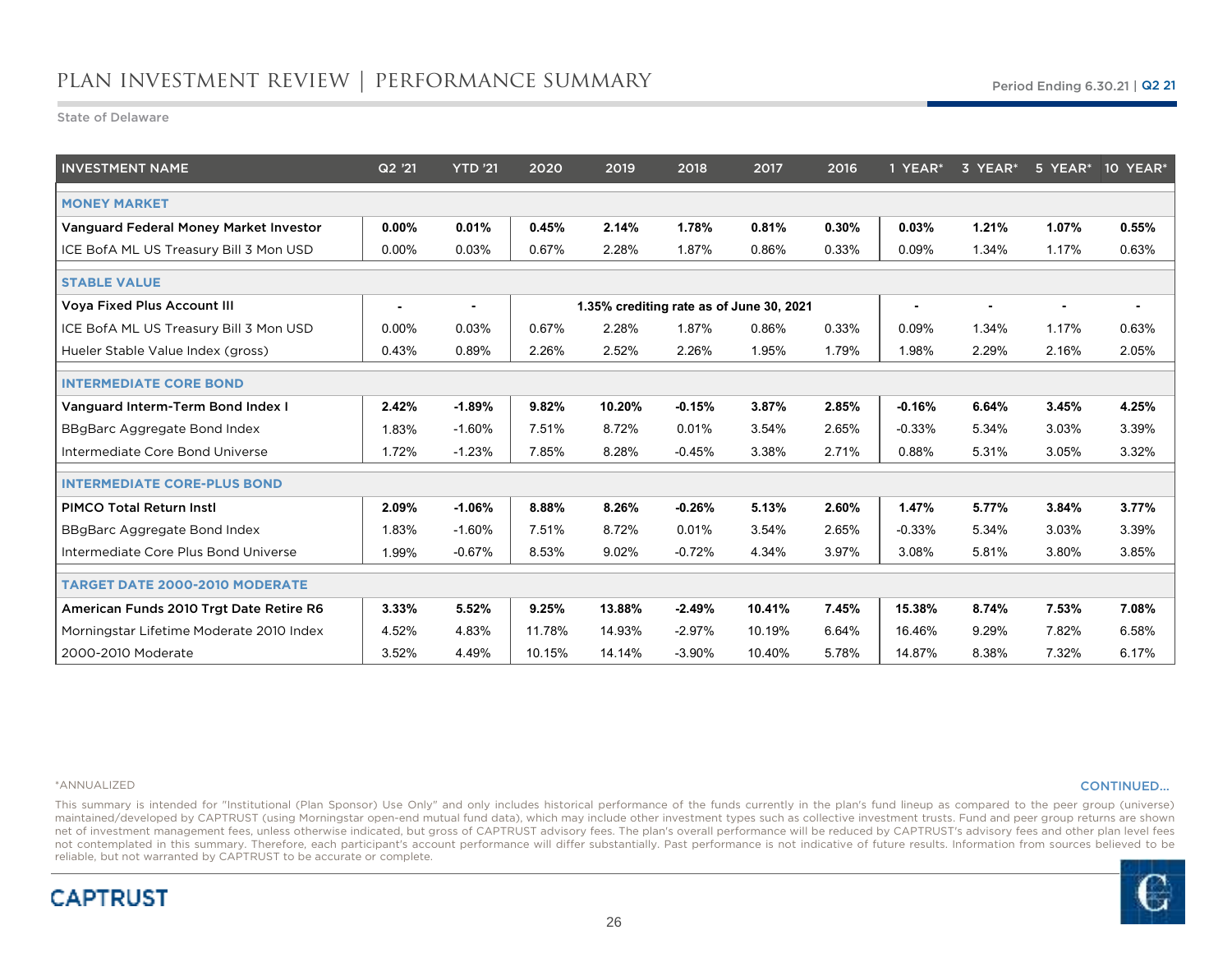State of Delaware

| <b>INVESTMENT NAME</b>                   | Q2 '21 | <b>YTD</b> '21 | 2020   | 2019   | 2018     | 2017   | 2016   | 1 YEAR* | 3 YEAR* | 5 YEAR* | 10 YEAR* |
|------------------------------------------|--------|----------------|--------|--------|----------|--------|--------|---------|---------|---------|----------|
| <b>TARGET DATE 2015 MODERATE</b>         |        |                |        |        |          |        |        |         |         |         |          |
| American Funds 2015 Trgt Date Retire R6  | 3.67%  | 6.16%          | 9.96%  | 14.94% | $-2.72%$ | 11.19% | 7.55%  | 17.22%  | 9.38%   | 8.14%   | 7.63%    |
| Morningstar Lifetime Moderate 2015 Index | 4.99%  | 5.05%          | 12.67% | 16.29% | $-3.54%$ | 11.39% | 7.10%  | 17.73%  | 9.92%   | 8.47%   | 7.10%    |
| 2015 Moderate                            | 3.89%  | 5.17%          | 10.47% | 15.19% | $-4.18%$ | 11.21% | 6.15%  | 16.85%  | 8.82%   | 7.87%   | 6.53%    |
| <b>TARGET DATE 2020 MODERATE</b>         |        |                |        |        |          |        |        |         |         |         |          |
| American Funds 2020 Trgt Date Retire R6  | 3.89%  | 6.38%          | 10.99% | 15.59% | $-2.69%$ | 12.87% | 7.05%  | 17.98%  | 9.80%   | 8.93%   | 8.29%    |
| Morningstar Lifetime Moderate 2020 Index | 5.38%  | 5.55%          | 13.32% | 17.73% | $-4.16%$ | 12.79% | 7.66%  | 19.56%  | 10.53%  | 9.21%   | 7.68%    |
| 2020 Moderate                            | 4.26%  | 5.97%          | 11.15% | 16.57% | $-4.93%$ | 13.25% | 6.10%  | 19.32%  | 9.47%   | 8.79%   | 7.34%    |
| <b>TARGET DATE 2025 MODERATE</b>         |        |                |        |        |          |        |        |         |         |         |          |
| American Funds 2025 Trgt Date Retire R6  | 4.30%  | 6.79%          | 13.67% | 17.85% | $-3.47%$ | 15.32% | 7.36%  | 20.71%  | 11.06%  | 10.40%  | 9.42%    |
| Morningstar Lifetime Moderate 2025 Index | 5.71%  | 6.38%          | 13.67% | 19.36% | $-4.90%$ | 14.54% | 8.39%  | 22.14%  | 11.14%  | 10.11%  | 8.33%    |
| 2025 Moderate                            | 4.68%  | 6.74%          | 12.54% | 18.33% | $-5.54%$ | 15.15% | 6.78%  | 22.13%  | 10.45%  | 9.92%   | 8.09%    |
| <b>TARGET DATE 2030 MODERATE</b>         |        |                |        |        |          |        |        |         |         |         |          |
| American Funds 2030 Trgt Date Retire R6  | 4.90%  | 7.95%          | 15.16% | 20.06% | $-4.16%$ | 18.40% | 7.71%  | 24.88%  | 12.16%  | 11.99%  | 10.36%   |
| Morningstar Lifetime Moderate 2030 Index | 5.99%  | 7.71%          | 13.69% | 21.24% | $-5.82%$ | 16.59% | 9.26%  | 25.93%  | 11.77%  | 11.18%  | 9.00%    |
| 2030 Moderate                            | 5.26%  | 8.12%          | 13.44% | 20.55% | $-6.43%$ | 17.27% | 7.27%  | 26.19%  | 11.43%  | 11.13%  | 8.82%    |
| <b>TARGET DATE 2035 MODERATE</b>         |        |                |        |        |          |        |        |         |         |         |          |
| American Funds 2035 Trgt Date Retire R6  | 5.82%  | 9.60%          | 17.55% | 23.29% | $-5.14%$ | 21.04% | 8.00%  | 30.39%  | 13.88%  | 13.81%  | 11.22%   |
| Morningstar Lifetime Moderate 2035 Index | 6.19%  | 9.38%          | 13.38% | 23.04% | $-6.82%$ | 18.52% | 10.07% | 30.55%  | 12.33%  | 12.17%  | 9.54%    |
| 2035 Moderate                            | 5.84%  | 9.66%          | 14.78% | 22.37% | $-7.33%$ | 19.10% | 7.72%  | 30.79%  | 12.59%  | 12.32%  | 9.58%    |

#### \*ANNUALIZED

**CAPTRUST** 

### CONTINUED…

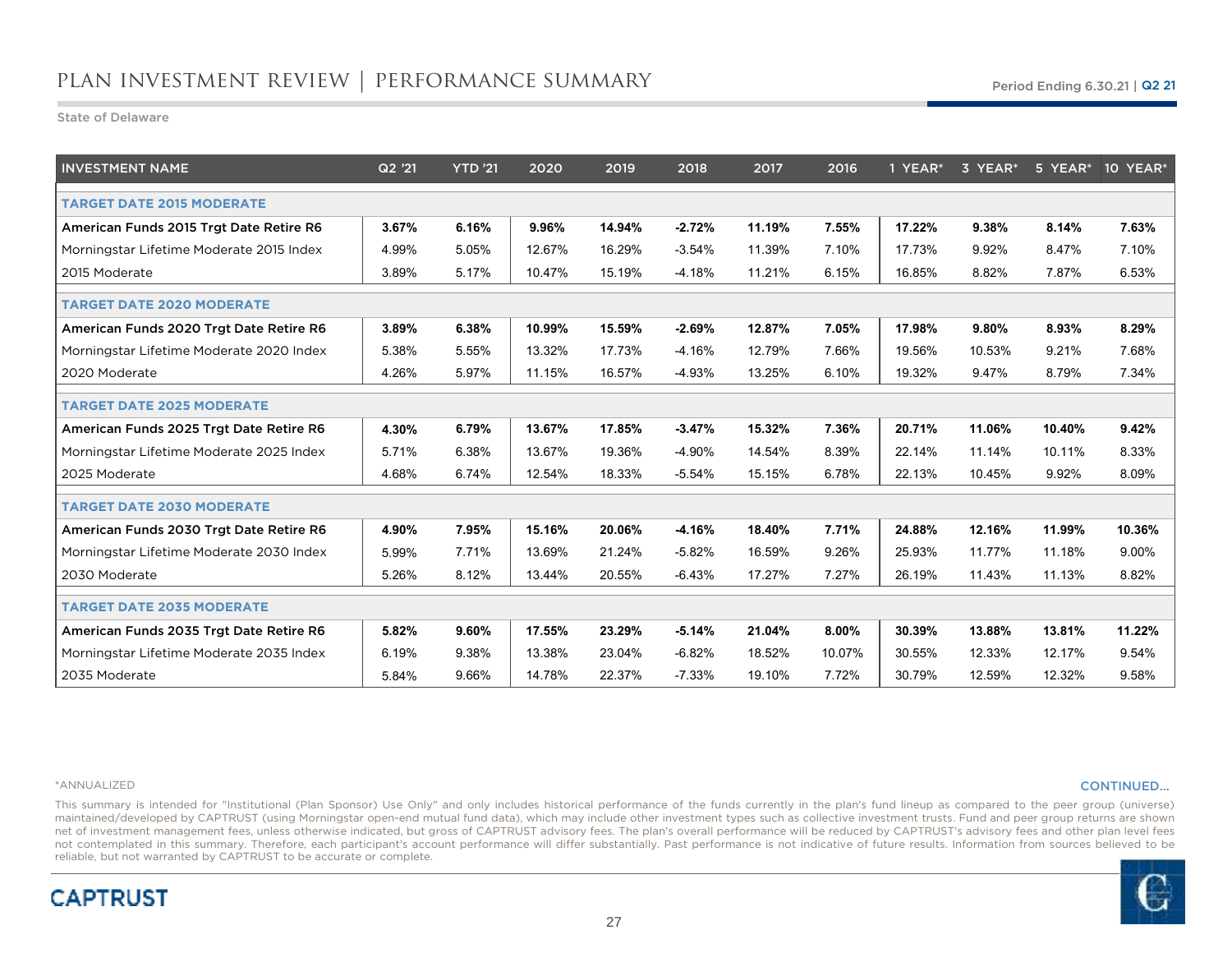State of Delaware

| <b>INVESTMENT NAME</b>                   | Q2 '21 | <b>YTD '21</b> | 2020   | 2019   | 2018     | 2017   | 2016   | 1 YEAR* | 3 YEAR* |        | 5 YEAR* 10 YEAR*         |
|------------------------------------------|--------|----------------|--------|--------|----------|--------|--------|---------|---------|--------|--------------------------|
| <b>TARGET DATE 2040 MODERATE</b>         |        |                |        |        |          |        |        |         |         |        |                          |
| American Funds 2040 Trgt Date Retire R6  | 6.39%  | 10.61%         | 18.77% | 24.40% | $-5.52%$ | 21.97% | 8.17%  | 33.68%  | 14.73%  | 14.61% | 11.64%                   |
| Morningstar Lifetime Moderate 2040 Index | 6.36%  | 10.87%         | 13.09% | 24.35% | $-7.65%$ | 19.87% | 10.61% | 34.74%  | 12.76%  | 12.89% | 9.85%                    |
| 2040 Moderate                            | 6.24%  | 10.85%         | 15.32% | 23.69% | $-7.90%$ | 20.10% | 7.53%  | 34.07%  | 13.24%  | 13.01% | 9.98%                    |
| <b>TARGET DATE 2045 MODERATE</b>         |        |                |        |        |          |        |        |         |         |        |                          |
| American Funds 2045 Trgt Date Retire R6  | 6.54%  | 10.89%         | 19.21% | 24.68% | $-5.58%$ | 22.44% | 8.27%  | 34.54%  | 15.00%  | 14.93% | 11.79%                   |
| Morningstar Lifetime Moderate 2045 Index | 6.47%  | 11.78%         | 12.95% | 24.97% | $-8.17%$ | 20.53% | 10.84% | 37.39%  | 13.00%  | 13.22% | 9.93%                    |
| 2045 Moderate                            | 6.49%  | 11.76%         | 15.32% | 24.39% | $-8.42%$ | 20.57% | 7.89%  | 36.74%  | 13.55%  | 13.36% | 9.95%                    |
| <b>TARGET DATE 2050 MODERATE</b>         |        |                |        |        |          |        |        |         |         |        |                          |
| American Funds 2050 Trgt Date Retire R6  | 6.58%  | 11.06%         | 19.42% | 25.04% | $-5.61%$ | 22.61% | 8.33%  | 35.03%  | 15.18%  | 15.11% | 11.88%                   |
| Morningstar Lifetime Moderate 2050 Index | 6.50%  | 12.10%         | 12.91% | 25.09% | $-8.41%$ | 20.78% | 10.89% | 38.42%  | 13.05%  | 13.30% | 9.88%                    |
| 2050 Moderate                            | 6.58%  | 11.87%         | 15.16% | 24.67% | $-8.33%$ | 20.76% | 7.77%  | 36.89%  | 13.61%  | 13.43% | 10.08%                   |
| <b>TARGET DATE 2055 MODERATE</b>         |        |                |        |        |          |        |        |         |         |        |                          |
| American Funds 2055 Trgt Date Retire R6  | 6.69%  | 11.15%         | 19.39% | 25.09% | $-5.65%$ | 22.63% | 8.30%  | 35.08%  | 15.19%  | 15.11% | 11.88%                   |
| Morningstar Lifetime Moderate 2055 Index | 6.50%  | 12.14%         | 12.91% | 25.05% | $-8.57%$ | 20.95% | 10.90% | 38.71%  | 13.02%  | 13.29% | 9.78%                    |
| 2055 Moderate                            | 6.37%  | 11.81%         | 15.25% | 24.48% | $-8.95%$ | 20.73% | 8.35%  | 37.44%  | 13.39%  | 13.35% | 10.04%                   |
| <b>TARGET DATE 2060 MODERATE</b>         |        |                |        |        |          |        |        |         |         |        |                          |
| American Funds 2060 Trgt Date Retire R6  | 6.74%  | 11.12%         | 19.44% | 25.01% | $-5.64%$ | 22.49% | 8.41%  | 35.10%  | 15.17%  | 15.09% | $\blacksquare$           |
| Morningstar Lifetime Moderate 2060 Index | 6.50%  | 12.12%         | 12.89% | 24.96% | $-8.69%$ | 21.06% | 10.88% | 38.83%  | 12.96%  | 13.25% | $\overline{\phantom{a}}$ |
| 2060 Moderate                            | 6.51%  | 12.07%         | 16.07% | 25.06% | $-8.56%$ | 20.72% | 8.79%  | 37.98%  | 13.89%  | 13.77% | $\overline{\phantom{a}}$ |

#### \*ANNUALIZED

**CAPTRUST** 

### CONTINUED…

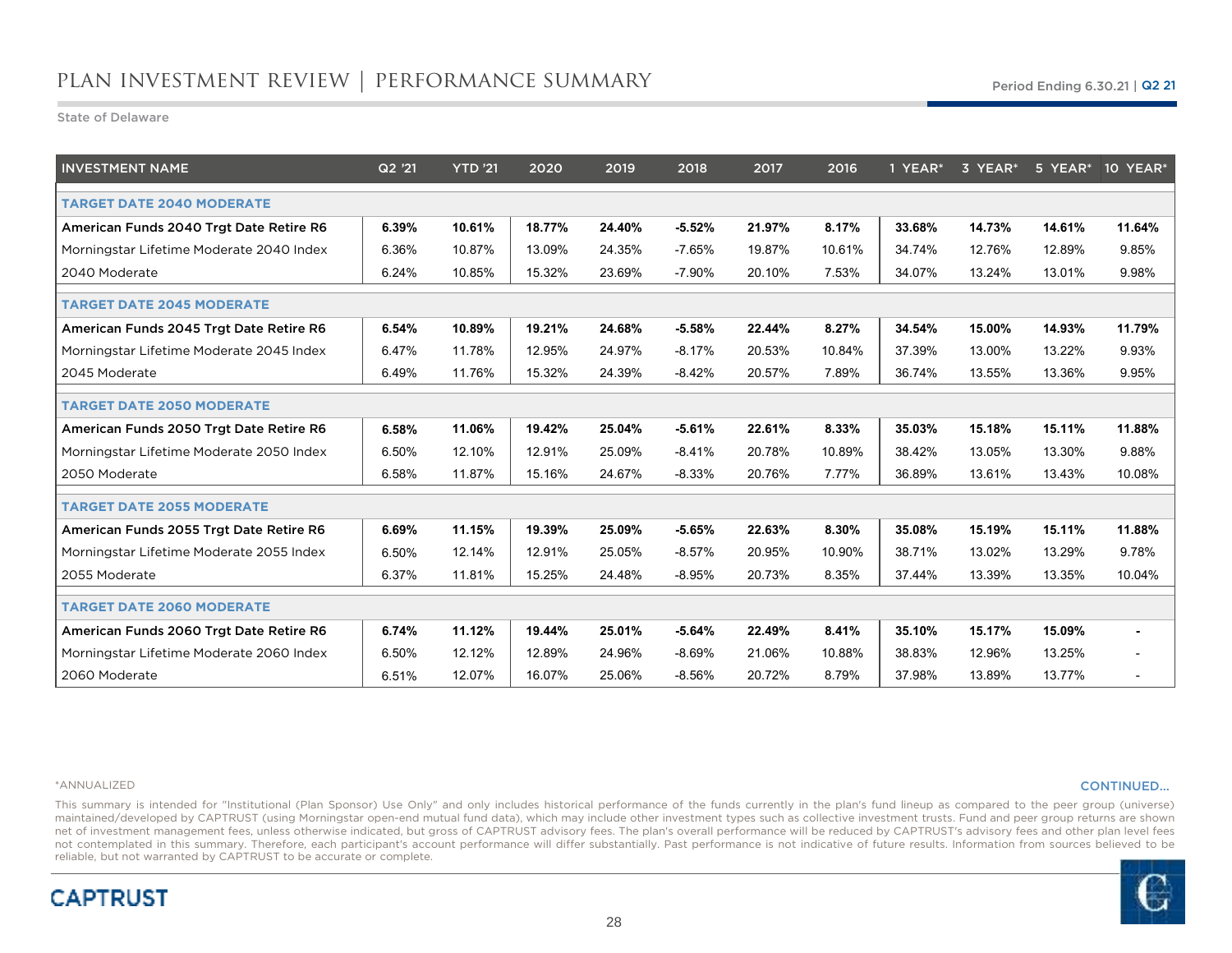State of Delaware

| <b>INVESTMENT NAME</b>                   | Q2 '21 | <b>YTD '21</b> | 2020   | 2019   | 2018      | 2017                     | 2016                     | 1 YEAR* | 3 YEAR* |                          | 5 YEAR* 10 YEAR*         |
|------------------------------------------|--------|----------------|--------|--------|-----------|--------------------------|--------------------------|---------|---------|--------------------------|--------------------------|
| <b>TARGET DATE 2065+ MODERATE</b>        |        |                |        |        |           |                          |                          |         |         |                          |                          |
| American Funds 2065 Trgt Date Retire R6  | 6.77%  | 11.23%         | ٠      |        |           |                          |                          | 35.19%  |         |                          |                          |
| Morningstar Lifetime Moderate 2065 Index | 6.48%  | 12.07%         | 12.88% | 24.74% |           |                          |                          | 38.85%  |         |                          |                          |
| 2065+ Moderate                           | 6.67%  | 12.13%         | 15.67% | 26.02% | $-9.43%$  | $\overline{\phantom{a}}$ | $\overline{\phantom{a}}$ | 38.43%  | 13.64%  | $\overline{\phantom{a}}$ | $\overline{\phantom{a}}$ |
| <b>LARGE COMPANY VALUE</b>               |        |                |        |        |           |                          |                          |         |         |                          |                          |
| American Funds Washington Mutual R6      | 6.39%  | 15.56%         | 8.08%  | 25.93% | $-2.66%$  | 20.54%                   | 13.73%                   | 36.43%  | 14.75%  | 14.75%                   | 13.25%                   |
| Russell 1000 Value                       | 5.21%  | 17.05%         | 2.80%  | 26.54% | $-8.27%$  | 13.66%                   | 17.34%                   | 43.68%  | 12.42%  | 11.87%                   | 11.61%                   |
| Large Value Universe                     | 5.53%  | 17.41%         | 3.11%  | 25.24% | $-8.62%$  | 16.10%                   | 14.63%                   | 42.86%  | 11.80%  | 11.98%                   | 10.89%                   |
| <b>LARGE COMPANY BLEND</b>               |        |                |        |        |           |                          |                          |         |         |                          |                          |
| Vanguard Institutional Index I           | 8.54%  | 15.24%         | 18.39% | 31.46% | $-4.42%$  | 21.79%                   | 11.93%                   | 40.77%  | 18.65%  | 17.62%                   | 14.81%                   |
| <b>S&amp;P 500 Index</b>                 | 8.55%  | 15.25%         | 18.40% | 31.49% | $-4.38%$  | 21.83%                   | 11.96%                   | 40.79%  | 18.67%  | 17.65%                   | 14.84%                   |
| Large Blend Universe                     | 7.71%  | 15.04%         | 16.35% | 29.26% | $-6.28%$  | 20.90%                   | 10.19%                   | 40.79%  | 16.71%  | 16.10%                   | 13.20%                   |
| <b>LARGE COMPANY GROWTH</b>              |        |                |        |        |           |                          |                          |         |         |                          |                          |
| T Rowe Price Blue Chip Growth I          | 12.08% | 12.62%         | 34.90% | 30.13% | 2.14%     | 36.71%                   | 1.14%                    | 36.78%  | 21.78%  | 24.23%                   | 18.41%                   |
| Russell 1000 Growth                      | 11.93% | 12.99%         | 38.49% | 36.39% | $-1.51%$  | 30.21%                   | 7.08%                    | 42.50%  | 25.14%  | 23.66%                   | 17.87%                   |
| Large Growth Universe                    | 10.51% | 12.32%         | 38.87% | 32.72% | $-1.50%$  | 28.79%                   | 3.34%                    | 41.28%  | 23.01%  | 22.33%                   | 16.25%                   |
| <b>MEDIUM COMPANY BLEND</b>              |        |                |        |        |           |                          |                          |         |         |                          |                          |
| Vanguard Extended Market Index Insti     | 7.12%  | 15.46%         | 32.23% | 28.05% | $-9.35%$  | 18.12%                   | 16.15%                   | 61.66%  | 18.63%  | 18.85%                   | 14.05%                   |
| Russell Mid Cap                          | 7.50%  | 16.25%         | 17.10% | 30.54% | $-9.06%$  | 18.52%                   | 13.80%                   | 49.80%  | 16.45%  | 15.62%                   | 13.24%                   |
| Mid Blend Universe                       | 5.49%  | 16.44%         | 13.57% | 27.46% | $-10.94%$ | 15.77%                   | 14.52%                   | 50.18%  | 13.59%  | 13.84%                   | 11.30%                   |

### \*ANNUALIZED

**CAPTRUST** 

### CONTINUED…

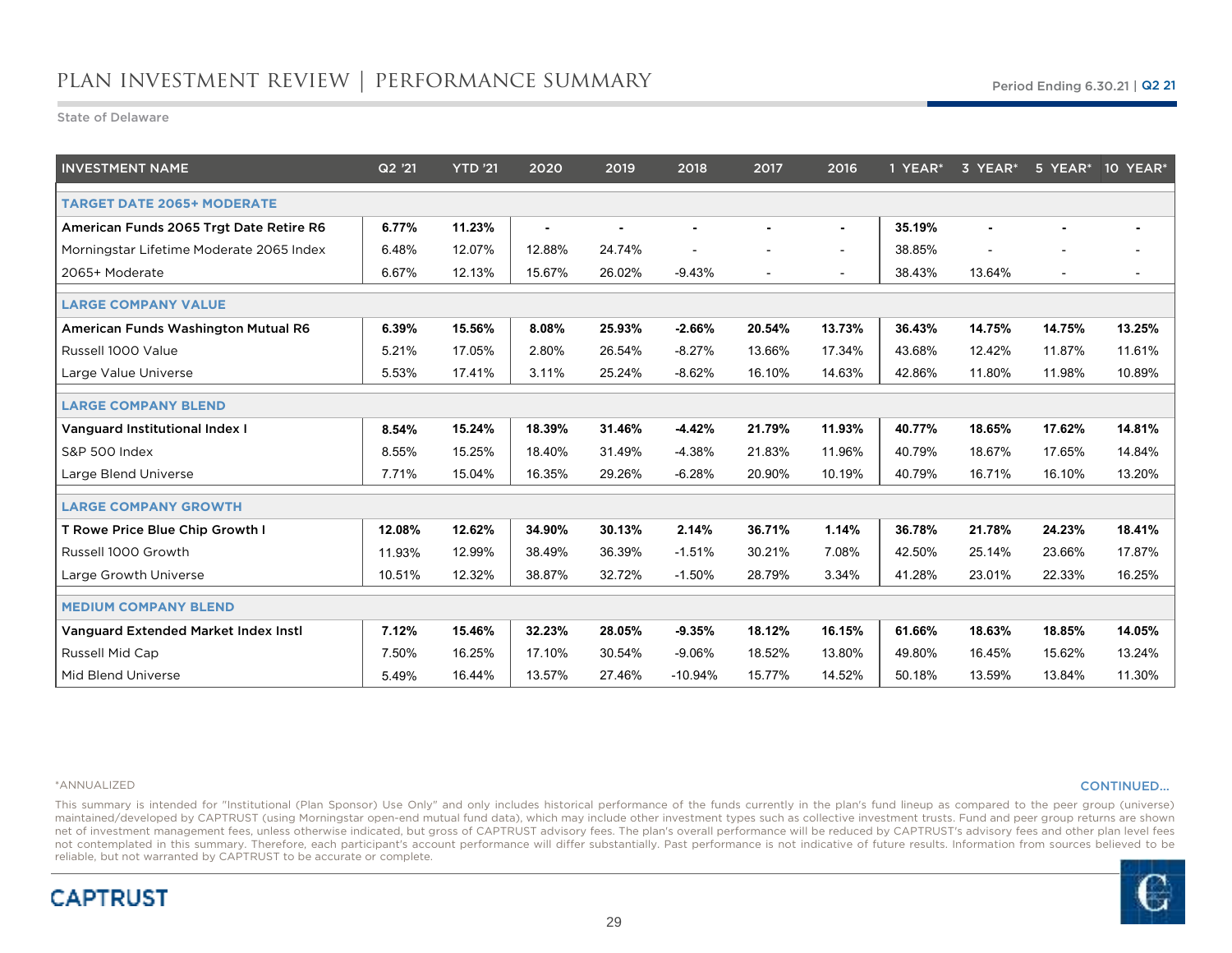State of Delaware

| <b>INVESTMENT NAME</b>                   | Q2 '21 | <b>YTD '21</b> | 2020      | 2019   | 2018      | 2017   | 2016     | 1 YEAR* | 3 YEAR* | 5 YEAR* | 10 YEAR* |
|------------------------------------------|--------|----------------|-----------|--------|-----------|--------|----------|---------|---------|---------|----------|
| <b>MEDIUM COMPANY GROWTH</b>             |        |                |           |        |           |        |          |         |         |         |          |
| <b>Champlain Mid Cap Institutional</b>   | 9.90%  | 13.96%         | 29.38%    | 26.55% | 3.76%     | 19.50% | 18.68%   | 44.76%  | 21.31%  | 20.37%  | 15.70%   |
| Russell Mid Cap Growth                   | 11.07% | 10.44%         | 35.59%    | 35.47% | -4.75%    | 25.27% | 7.33%    | 43.77%  | 22.39%  | 20.52%  | 15.13%   |
| Mid Growth Universe                      | 7.24%  | 10.09%         | 40.88%    | 33.89% | $-4.87%$  | 25.50% | 5.72%    | 46.31%  | 21.90%  | 20.58%  | 14.40%   |
| <b>FOREIGN LARGE BLEND</b>               |        |                |           |        |           |        |          |         |         |         |          |
| <b>Lazard International Equity R6</b>    | 3.69%  | 5.45%          | 8.79%     | 21.17% | $-13.62%$ | 22.85% | $-4.17%$ | 30.44%  | 7.26%   | 7.68%   | 5.91%    |
| <b>Vanguard Total Intl Stock Index I</b> | 5.53%  | 9.70%          | 11.28%    | 21.56% | $-14.39%$ | 27.55% | 4.70%    | 36.54%  | 9.64%   | 11.14%  | 5.74%    |
| <b>MSCI EAFE</b>                         | 5.38%  | 9.17%          | 8.28%     | 22.66% | $-13.36%$ | 25.62% | 1.51%    | 32.92%  | 8.77%   | 10.79%  | 6.38%    |
| Foreign Large Blend Universe             | 5.06%  | 9.00%          | 10.97%    | 22.67% | $-15.56%$ | 25.78% | 1.00%    | 34.53%  | 8.95%   | 10.27%  | 5.81%    |
| <b>SMALL COMPANY BLEND</b>               |        |                |           |        |           |        |          |         |         |         |          |
| JPMorgan US Small Company R6             | 3.07%  | 18.86%         | 18.32%    | 22.18% | $-11.97%$ | 9.08%  | 20.87%   | 63.87%  | 12.13%  | 14.55%  | 12.31%   |
| Russell 2000                             | 4.29%  | 17.54%         | 19.96%    | 25.53% | $-11.01%$ | 14.65% | 21.31%   | 62.03%  | 13.52%  | 16.47%  | 12.34%   |
| <b>Small Blend Universe</b>              | 4.28%  | 19.59%         | 11.48%    | 24.48% | $-12.35%$ | 13.10% | 21.31%   | 59.64%  | 11.17%  | 13.80%  | 11.20%   |
| <b>SPECIALTY-REAL ESTATE</b>             |        |                |           |        |           |        |          |         |         |         |          |
| <b>TIAA-CREF Real Estate Sec Instl</b>   | 12.22% | 21.01%         | 1.33%     | 31.09% | $-4.04%$  | 12.29% | 4.38%    | 34.57%  | 14.94%  | 10.67%  | 11.12%   |
| Dow Jones US Select REIT                 | 11.76% | 22.94%         | $-11.20%$ | 23.10% | $-4.22%$  | 3.76%  | 6.68%    | 39.98%  | 8.13%   | 5.16%   | 8.67%    |
| Specialty-Real Estate Universe           | 11.82% | 20.59%         | $-3.34%$  | 28.12% | $-6.35%$  | 6.72%  | 6.31%    | 35.69%  | 11.54%  | 7.33%   | 9.26%    |

#### \*ANNUALIZED

**CAPTRUST** 

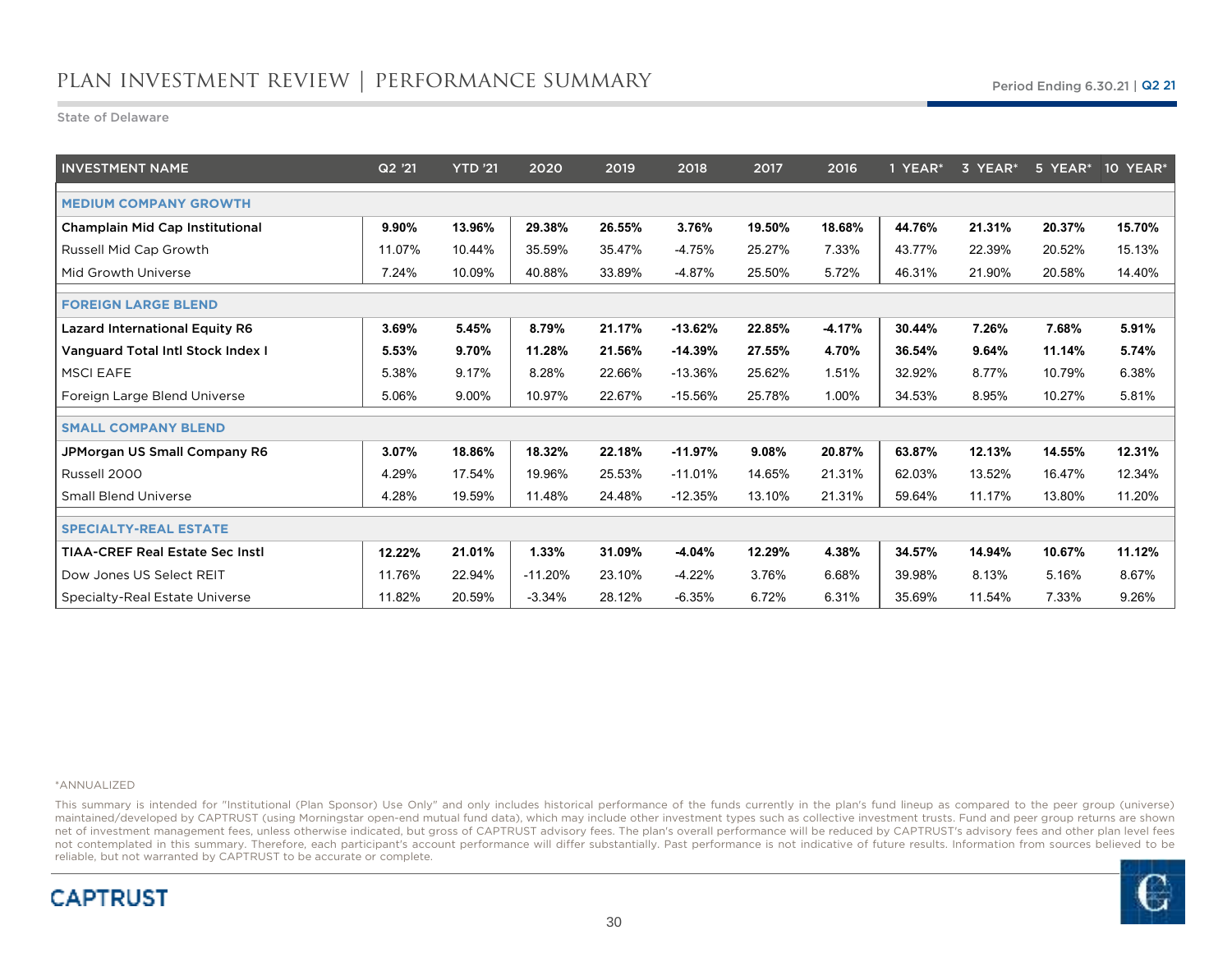State of Delaware

**SECTION 4: MANAGER FACT SHEETS**

Manager Fact Sheets………………………………………………………………………………………………………

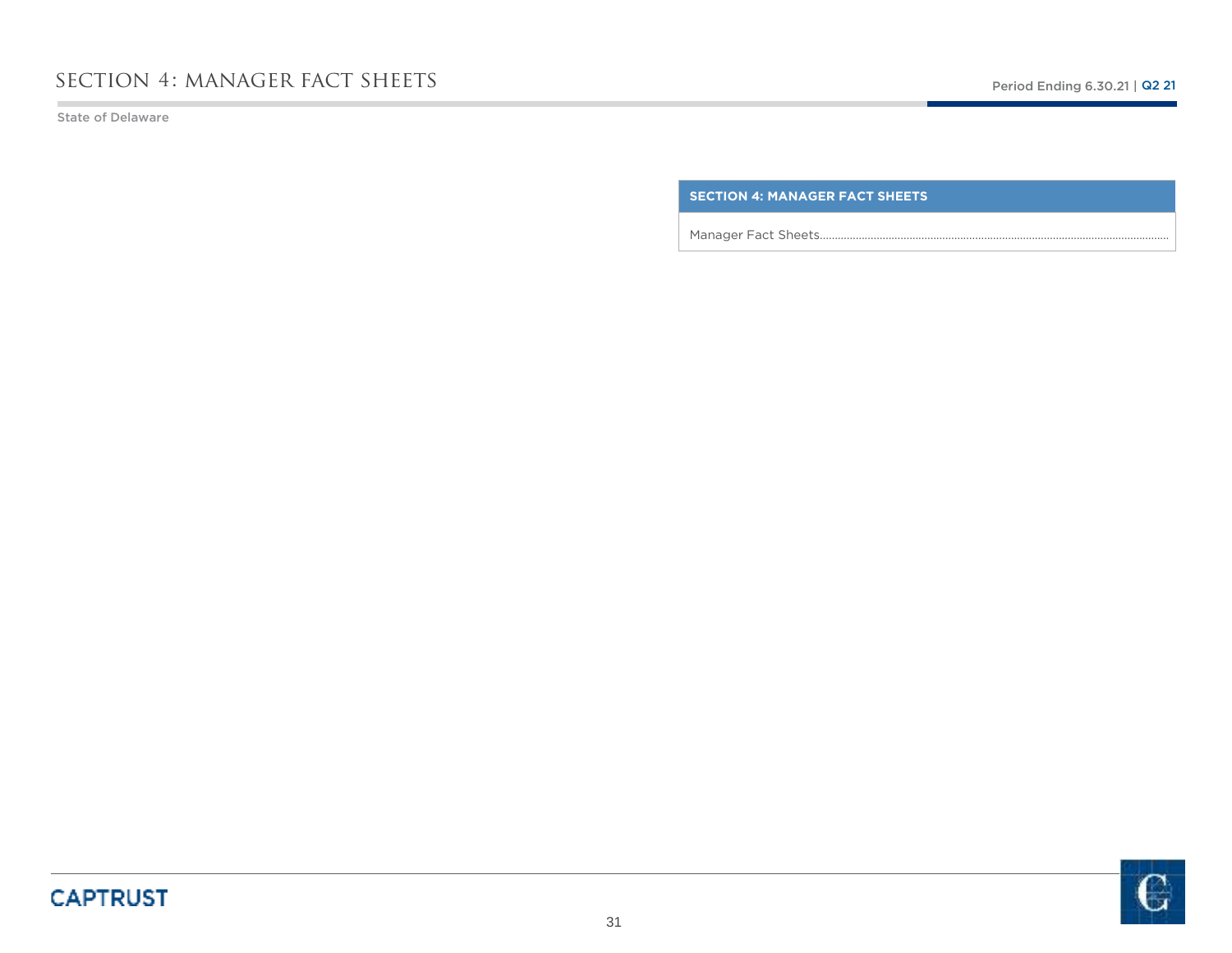### State of Delaware

**CAPTRUST** 

### INDUSTRY ANALYSIS

The Federal Reserve has made the decision to keep federal interest rates at levels near zero, but guaranteed contract providers are optimistic about the health of guaranteed crediting rates going forward. When determining the guaranteed rate for <sup>a</sup> fund, insurance companies use forward-looking projections of the interest rate environment. Following <sup>a</sup> steep decline in interest rates in the first half of 2020, many investment managers decreased guaranteed rates, with some products approaching their contract minimum. Interest rates for intermediate and long Treasurys began to increase at the end of the fourth quarter <sup>2020</sup> and have continued through the first quarter of 2021. Rising interest rates present short-term, market value declines on current holdings but give insurer's comfort that higher yields will support the ability to offer higher guaranteed rates in the future.

### CAPTRUST ANALYSISScott T. Matheson, CFA, CPA – Sr. Director | Investment Research

 The Voya Fixed Account Plus III is <sup>a</sup> Voya Retirement Insurance and Annuity Company (VRIAC) group fixed unallocated annuity contract. The product is <sup>a</sup> "general account" product meaning participant assets are commingled within the insurance general account at Voya. All guarantees are ultimately backed bythe financial strength and claims-paying ability of VRIAC.

The rate is declared annually with interest credited on <sup>a</sup> daily basis at an annual effective rate. The product credits interest under <sup>a</sup> portfolio interest crediting method in which all deposits receive the same return regardless of date of initial deposit. This product is only available to existing clients.

### NEW BUSINESS GROSS CREDITING RATE

## Crediting Rate: 1.35%

| <b>INVESTMENT DETAILS</b>      |                                                                                 |  |  |  |  |  |  |
|--------------------------------|---------------------------------------------------------------------------------|--|--|--|--|--|--|
| <b>Crediting Rate Details:</b> | New and existing money are credited equally, rates are<br>reset monthly.        |  |  |  |  |  |  |
| <b>Competing Options:</b>      | Competing options are allowed, but they are subject to a<br>90 day equity wash. |  |  |  |  |  |  |
| <b>Minimum Rate:</b>           | The minimum crediting rate is 1.00% as of 6/30/2021.                            |  |  |  |  |  |  |

| <b>LIQUIDITY PROVISIONS</b>                                                                                                                                    |                           |  |  |  |  |  |  |
|----------------------------------------------------------------------------------------------------------------------------------------------------------------|---------------------------|--|--|--|--|--|--|
| <b>Plan Sponsor</b>                                                                                                                                            | <b>Participant</b>        |  |  |  |  |  |  |
| Plan sponsor-directed transfers from the<br>Fixed-Interest Option to another<br>investment option would be restricted to<br>20 percent per year for five years | <b>Benefit Responsive</b> |  |  |  |  |  |  |

Important Disclosures: This slide is intended solely for institutional use. The opinions expressed in this report are subject to change without notice. The statistics and data have been compiled from sources believed to be guaranteed to be accurate or complete. Any performance quoted represents past performance and does not guarantee future results. Bloomberg Index averages are derived from Morningstar. This material is not a solicitation or buy any security or to participate in any investment strategy. Any such solicitation must be made by prospectus only. For more information or to obtain a prospectus, please contact your financial advisor at 800.216.0645. C Financial Advisors.

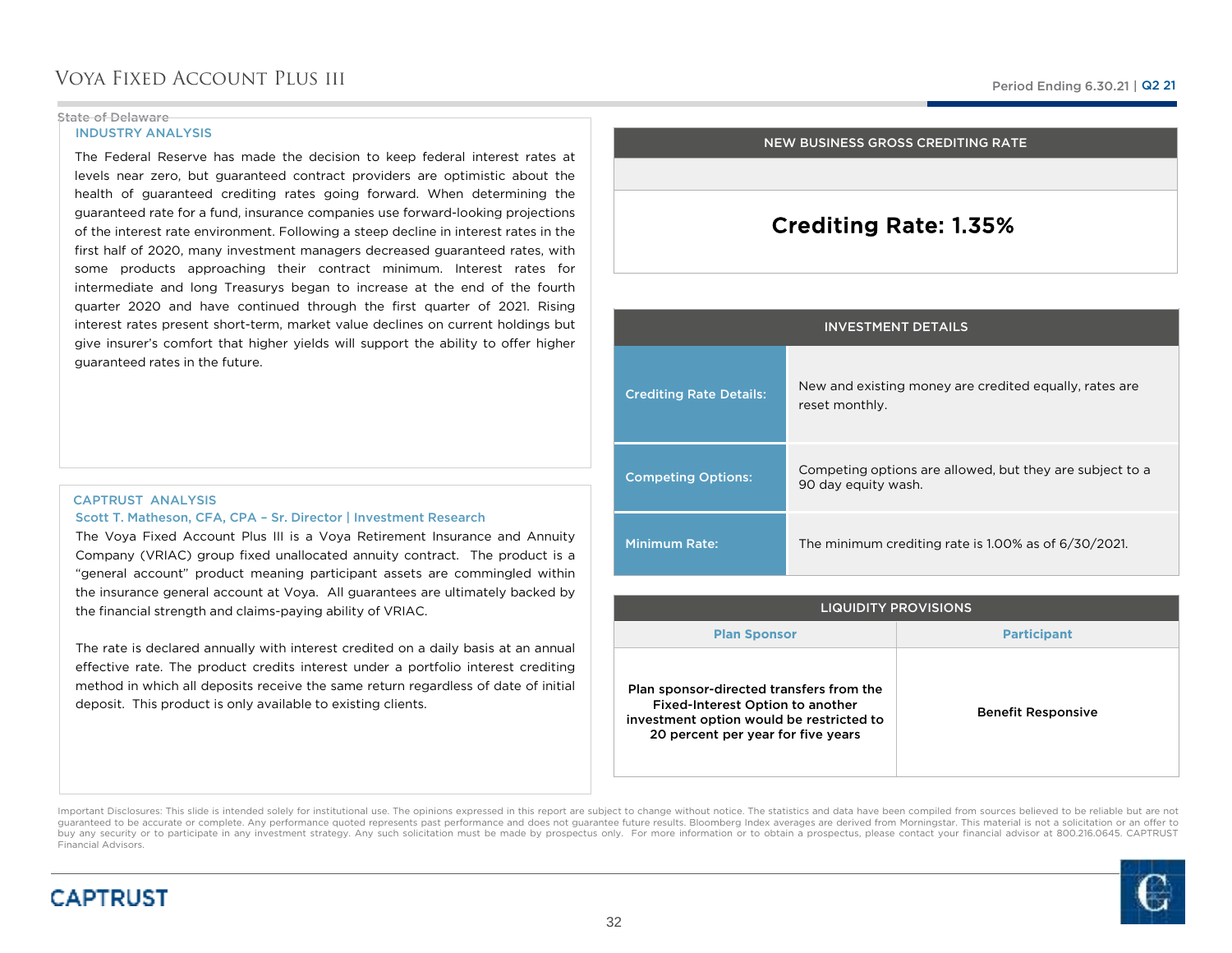### INDUSTRY ANALYSIS

 The Federal Reserve continues to keep interest rates near zero at the front-end of the yield curve while also continuing their quantitative easing, bond buying, program. Yields on money market funds remain close to 0.00% and are expected to remain at such levels until the Fed hikes interest rates. Money market managers continue to waive expense ratios on offerings to avoid negative returns. Money market managers saw negative cash flows across both retail and institutional markets as investors sought return opportunities in the equity market as its rally continues. With inflation levels increasing throughout the second quarter, the most recent guidance from the Federal Reserve indicates the earliest it would hike rates is 2023. Money market managers and governing parties continue to call for structural reform of money market funds as regulatory concerns continue, with a focus on prime options and governing response to liquidity events.

|                              | Vanguard Federal Money<br>Market Investor | FTSE Treasury<br>Bill 3 Mon USD |
|------------------------------|-------------------------------------------|---------------------------------|
| <b>TRAILING RETURNS</b>      |                                           |                                 |
| Last Qtr.                    | 0.00                                      | 0.01                            |
| <b>YTD</b>                   | 0.01                                      | 0.03                            |
| 1 Year                       | 0.03                                      | 0.08                            |
| 3 Years                      | 1.21                                      | 1.31                            |
| 5 Years                      | 1.07                                      | 1.14                            |
| 10 Years                     | 0.55                                      | 0.60                            |
| <b>CALENDAR RETURNS</b>      |                                           |                                 |
| 2020                         | 0.45                                      | 0.58                            |
| 2019                         | 2.14                                      | 2.25                            |
| 2018                         | 1.78                                      | 1.86                            |
| 2017                         | 0.81                                      | 0.84                            |
| 2016                         | 0.30                                      | 0.27                            |
| <b>KEY MEASURES / 5 YEAR</b> |                                           |                                 |
| 5 Year                       | 0.24                                      | 0.25                            |







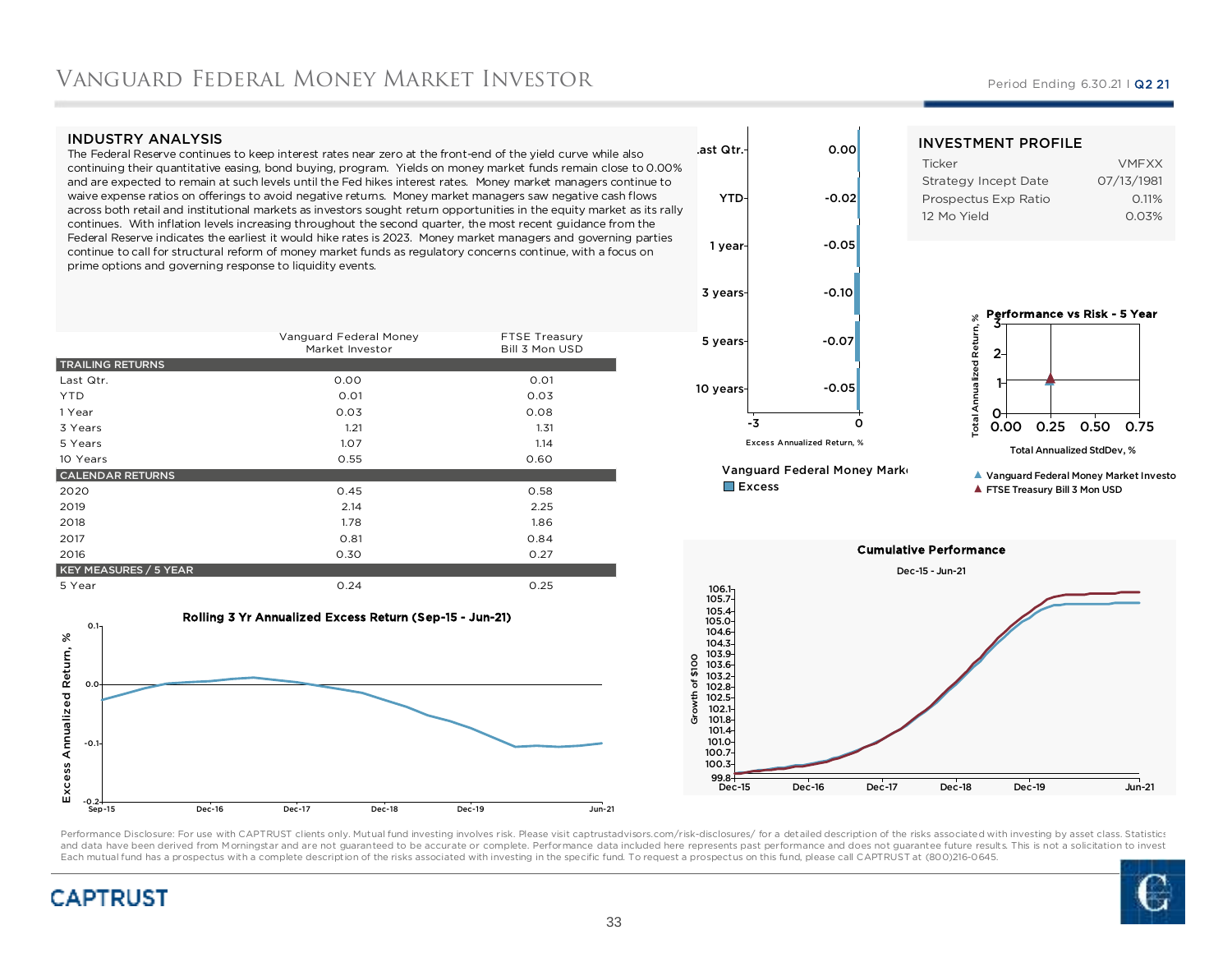# Vanguard Interm-Term Bond Index I

|                           | Vanguard Interm-Term Peer Group<br>Bond Index I | Rank | BBgBarc US 5-10Y<br><b>GovCredit FIAdj TR USD</b> | Intermediate<br>Core Bond | # of<br>Funds |
|---------------------------|-------------------------------------------------|------|---------------------------------------------------|---------------------------|---------------|
| KEY MEASURES / 5 YEAR     |                                                 |      |                                                   |                           |               |
| <b>Standard Deviation</b> | 4.04                                            | 92%  | 4.03                                              | 3.41                      | 387           |
| Sharpe Ratio              | 0.56                                            | 50%  | 0.58                                              | 0.55                      | 387           |
| Alpha                     | $-0.05$                                         | 59%  | 0.00                                              | 0.04                      | 387           |
| Beta                      | 1.00                                            | 1%   | 1.00                                              | 0.79                      | 387           |
| R-Squared                 | 99.35                                           | 1%   | 100.00                                            | 87.32                     | 387           |
| Up Mkt Capture            | 100.27                                          | 1%   | 100.00                                            | 80.96                     | 387           |
| Down Mkt Capture          | 101.79                                          | 100% | 100.00                                            | 76.34                     | 387           |
| <b>Information Ratio</b>  | $-0.15$                                         | 37%  | <b>NA</b>                                         | $-0.31$                   | 387           |
| <b>TRAILING RETURNS</b>   |                                                 |      |                                                   |                           |               |
| Last Qtr.                 | 2.42                                            | 6%   | 2.30                                              | 1.72                      | 436           |
| <b>YTD</b>                | $-1.89$                                         | 91%  | $-1.96$                                           | $-1.23$                   | 433           |
| 1 Year                    | $-0.16$                                         | 79%  | $-0.18$                                           | 0.88                      | 424           |
| 3 Years                   | 6.64                                            | 2%   | 6.65                                              | 5.31                      | 413           |
| 5 Years                   | 3.45                                            | 27%  | 3.50                                              | 3.05                      | 387           |
| 10 Years                  | 4.25                                            | 4%   | 4.29                                              | 3.32                      | 358           |
| <b>CALENDAR RETURNS</b>   |                                                 |      |                                                   |                           |               |
| 2020                      | 9.82                                            | 10%  | 9.73                                              | 7.85                      | 423           |
| 2019                      | 10.20                                           | 3%   | 10.38                                             | 8.28                      | 416           |
| 2018                      | $-0.15$                                         | 36%  | $-0.07$                                           | $-0.45$                   | 407           |
| 2017                      | 3.87                                            | 28%  | 3.81                                              | 3.38                      | 401           |
| 2016                      | 2.85                                            | 34%  | 3.10                                              | 2.71                      | 380           |



| Last Qtr.  | $-0.58$            | 0.12                              |
|------------|--------------------|-----------------------------------|
| <b>YTD</b> |                    | 0.08<br>0.73                      |
| 1 year     |                    | 0.02<br>1.06                      |
| 3 years    | $-0.01$<br>$-1.34$ |                                   |
| 5 years    | $-0.05$<br>$-0.45$ |                                   |
| 10 years   | $-0.03$<br>$-0.97$ |                                   |
|            | -5                 | $\overline{5}$<br>Ó               |
|            |                    | <b>EXCESS ANNUALIZED RETURN %</b> |

Vanguard Interm-Term Bond Index IIntermediate Core Bond Average

#### Performance vs Risk 5 Yr



## INVESTMENT PROFILE

| <b>VBIMX</b>                     |
|----------------------------------|
| 921937884                        |
| \$39.021.00                      |
| Team Managed                     |
| 13.2 Years                       |
| 0.05%                            |
| 0.55%                            |
| N/A                              |
| 5.16%<br>Annlzd Ret Since Incept |
| 01/26/2006                       |
| 888-809-8102                     |
|                                  |
|                                  |

### HOLDINGS OVERVIEW

| Total Number of Holdings    | 2174   |
|-----------------------------|--------|
| % Assets in Top 10 Holdings | 20.13% |
| Avg Mkt Cap \$MM            | N/A    |
| Turnover Ratio              | 55.00% |
|                             |        |

#### TOP HOLDINGS

| United States Treasury No | 2.62% |
|---------------------------|-------|
| United States Treasury No | 2.34% |
| United States Treasury No | 2.22% |
| United States Treasury No | 2.10% |
| United States Treasury No | 2.01% |
|                           |       |



Performance Disclosure: For use with CAPTRUST clients only. Mutual fund investing involves risk. Please visit captrustadvisors.com/risk-disclosures/ for a detailed description of the risks associated with investing by asse and data have been derived from Morningstar and are not guaranteed to be accurate or complete. Performance data included here represents past performance and does not guarantee future results. This is not a solicitation to mutual fund has a prospectus with a complete description of the risks associated with investing in the specific fund. To request a prospectus on this fund, please call CAPTRUST at (800)216-0645.





Period Ending 6.30.21 | Q2 21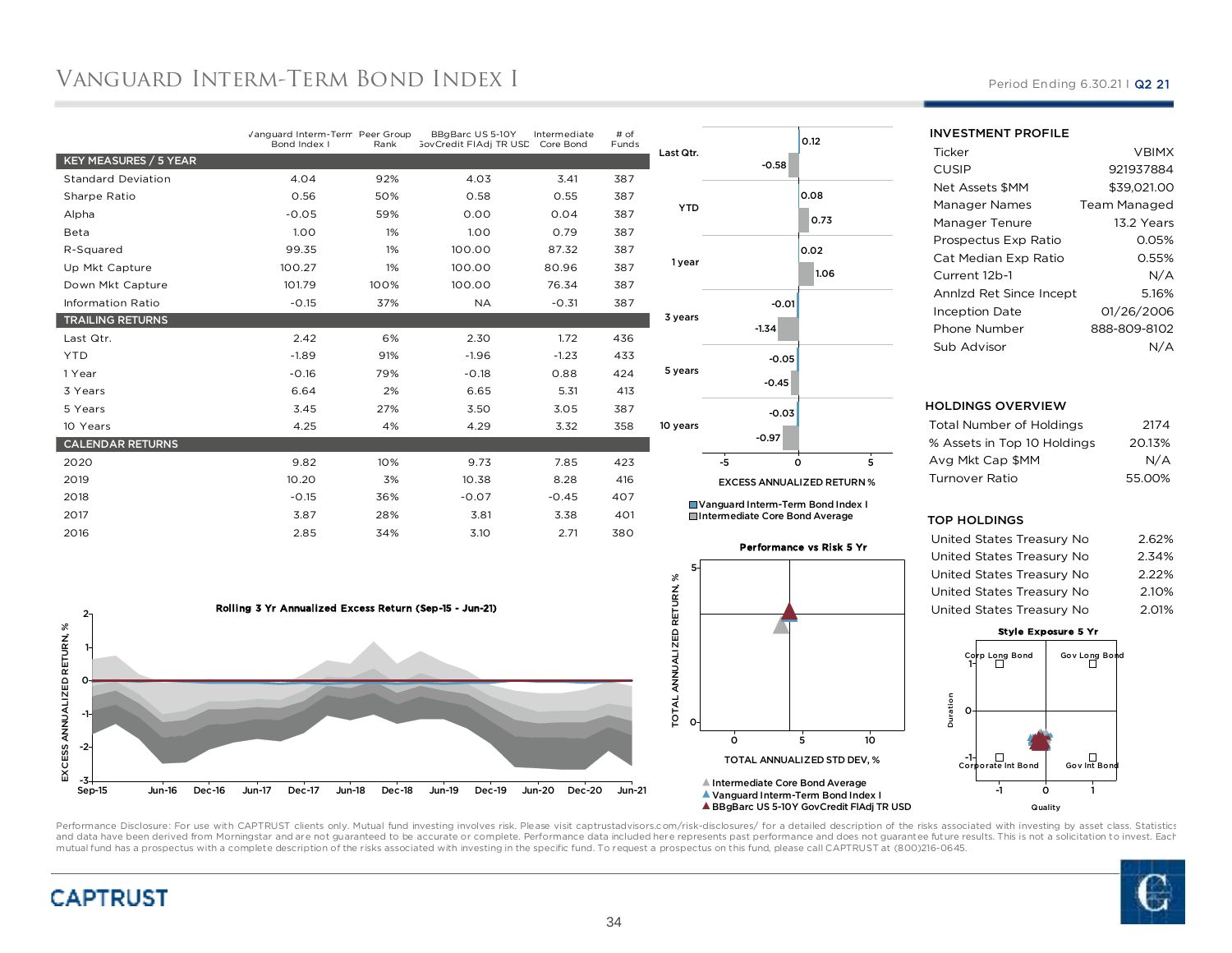# PIMCO TOTAL RETURN INSTL

|                           | PIMCO Total<br>Return Instl | Peer Group<br>Rank | BBgBarc US Agg<br>Bond TR USD | Intermediate<br>Core Plus Bond | # of<br>Funds |
|---------------------------|-----------------------------|--------------------|-------------------------------|--------------------------------|---------------|
| KEY MEASURES / 5 YEAR     |                             |                    |                               |                                |               |
| <b>Standard Deviation</b> | 3.34                        | 13%                | 3.25                          | 4.00                           | 540           |
| Sharpe Ratio              | 0.80                        | 20%                | 0.57                          | 0.67                           | 540           |
| Alpha                     | 0.84                        | 42%                | 0.00                          | 0.79                           | 540           |
| Beta                      | 0.99                        | 62%                | 1.00                          | 0.99                           | 540           |
| R-Squared                 | 89.60                       | 7%                 | 100.00                        | 66.08                          | 540           |
| Up Mkt Capture            | 108.52                      | 69%                | 100.00                        | 111.51                         | 540           |
| Down Mkt Capture          | 89.76                       | 29%                | 100.00                        | 96.85                          | 540           |
| <b>Information Ratio</b>  | 0.74                        | 9%                 | <b>NA</b>                     | 0.33                           | 540           |
| <b>TRAILING RETURNS</b>   |                             |                    |                               |                                |               |
| Last Qtr.                 | 2.09                        | 53%                | 1.83                          | 1.99                           | 588           |
| <b>YTD</b>                | $-1.06$                     | 66%                | $-1.60$                       | $-0.67$                        | 587           |
| 1 Year                    | 1.47                        | 81%                | $-0.33$                       | 3.08                           | 580           |
| 3 Years                   | 5.77                        | 54%                | 5.34                          | 5.81                           | 568           |
| 5 Years                   | 3.84                        | 46%                | 3.03                          | 3.80                           | 540           |
| 10 Years                  | 3.77                        | 57%                | 3.39                          | 3.85                           | 480           |
| <b>CALENDAR RETURNS</b>   |                             |                    |                               |                                |               |
| 2020                      | 8.88                        | 36%                | 7.51                          | 8.53                           | 577           |
| 2019                      | 8.26                        | 75%                | 8.72                          | 9.02                           | 577           |
| 2018                      | $-0.26$                     | 27%                | 0.01                          | $-0.72$                        | 552           |
| 2017                      | 5.13                        | 21%                | 3.54                          | 4.34                           | 544           |
| 2016                      | 2.60                        | 82%                | 2.65                          | 3.97                           | 519           |





Performance vs Risk 5 Yr



Period Ending 6.30.21 | Q2 21

#### INVESTMENT PROFILE**Ticker**  PTTRXP 693390700 CUSIPM \$69,181.00 Net Assets \$MMManager Names Team Managed 6.8 Years Manager TenureProspectus Exp Ratio 0.70% 0.68%Cat Median Exp Ratio $N/A$ Current 12b-17.02% Annlzd Ret Since Incept 05/11/1987Inception Date 888-877-4626Phone Numberr N/A Sub Advisor

### HOLDINGS OVERVIEW

| Total Number of Holdings    | 7502    |
|-----------------------------|---------|
| % Assets in Top 10 Holdings | 46.66%  |
| Avg Mkt Cap \$MM            | \$4.23  |
| Turnover Ratio              | 430.00% |
|                             |         |

### TOP HOLDINGS

| 10 Year Treasury Note Futi | 14.22% |
|----------------------------|--------|
| Federal National Mortgage  | 5.54%  |
| Pimco Fds                  | 5.23%  |
| Japan (Government Of) 0'   | 4.92%  |
| Pimco Fds                  | 4.28%  |
|                            |        |

### Style Exposure 5 Yr





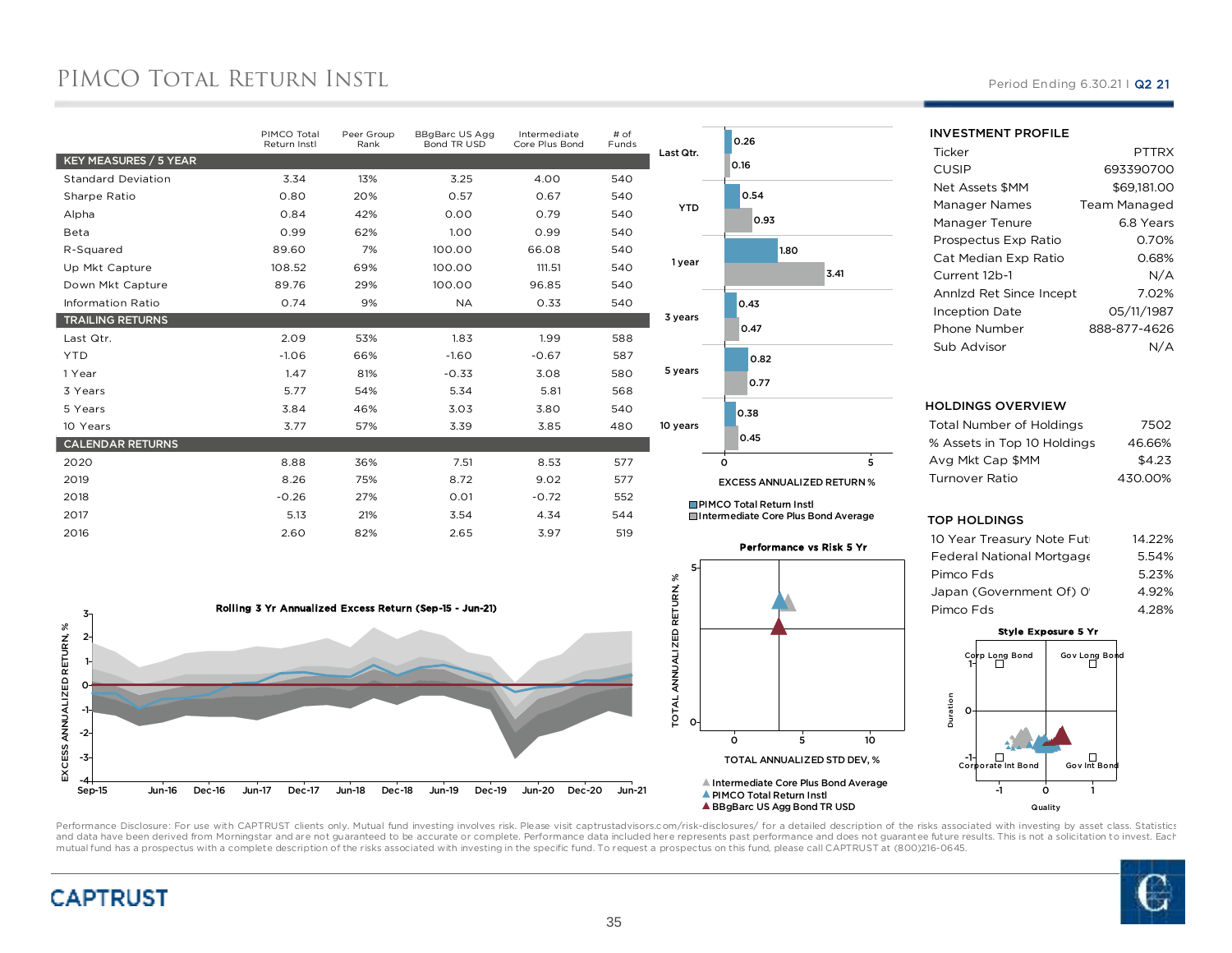# AMERICAN FUNDS RETIREMENT

### Period Ending 6.30.21 I Q2 21

#### Investor Assumptions/Glidepath Methodology

| <b>Glidepath Management</b>                                | .30 years through retirement                                                                                |
|------------------------------------------------------------|-------------------------------------------------------------------------------------------------------------|
| <b>Assumed Investor</b><br><b>Savings Rate:</b>            | . No savings assumptions were used.                                                                         |
| <b>Assumed Investor Income</b><br><b>Growth Rate</b>       | • 25-34: 5.8%, 35-44: 3.8%, 45-49: 1.8%, 50-59: 0.8%, 60-65:<br>$0\%$                                       |
| <b>Income Replacement</b>                                  | . No income replacement assumptions were used.                                                              |
| <b>Assumed Accumulated</b><br><b>Savings at Retirement</b> | . No accumulated savings assumptions were used.                                                             |
| <b>Life Expectancy</b>                                     | •95 years                                                                                                   |
| <b>Asset Allocation Flexibility</b>                        | · Some flexibility-ten percentage points around four major<br>fund categories                               |
| <b>Other Assumptions</b>                                   | . The glidepath was built by determining the most risk/reward<br>efficient mix of the nine underlying funds |

The glidepath was constructed with the belief that at age 65 retirement participants are still longterm investors and need meaningful equity exposure to last a 25-30 year distribution. By focusing on dividend paying equities at- and post-retirement, American Funds takes a balanced approach of addressing both market and longevity risks.

| <b>Investment Profile</b> |                |                              |                    |  |  |
|---------------------------|----------------|------------------------------|--------------------|--|--|
| % Open Architecture:      | 0%             | Active/Passive:              | Active             |  |  |
| <b>Inception Date:</b>    | $2 - 1 - 2007$ | % Active:                    | 100%               |  |  |
| Net Assets \$MM:          | \$134,909      | <b>Manager Tenure:</b>       | 9.50 Yrs (longest) |  |  |
| Manager Name:             | Team           | <b>Expense Range:</b>        | 0.30-1.53%         |  |  |
| Avg # of Holdings:        | 17             | <b>Investment Structure:</b> | Mutual Fund        |  |  |
|                           |                |                              |                    |  |  |

Target Asset Allocation Glidepath per Vintage Year



| Dedicated Asset Class Granularity/Diversification |           |
|---------------------------------------------------|-----------|
| <b>Emerging Market Equities</b>                   | Yes       |
| International/Global Debt                         | Yes       |
| <b>Inflation-Protected Securities</b>             | Yes       |
| <b>High Yield Fixed Income</b>                    | Yes       |
| <b>Real Estate</b>                                | <b>No</b> |
| Commodities                                       | <b>No</b> |

The American Funds glide path is constructed using objective-based categories rather than specific asset class targets. Matching these objectives (growth, income, capital preservation and purchasing power protection) to the needs of retirement participants at various points along the glide path and then allocating to the appropriate underlying fund that best meets those objectives serves as a starting point for glide path construction. Flexible underlying funds that can invest both inside and outside the U.S., as well as funds that may hold both stocks and bonds are utilized, and allow portfolio managers to select the appropriate asset class allocations based on fundamental, bottomup research.

Important Disclosures: This slide is intended solely for institutional use. The opinions expressed in this report are subject to change without notice. The statistircs and data have been compiled from sources believed to be reliable but are not quaranteed to be accurate or complete. Any performance quoted represents past performance and does not quarantee future results. Index averages are derived from Morningstar. This material is not <sup>a</sup> solicitation or an offer to buy any security or to participate in any investment strategy. Any such solicitation must be made by prospectus only. For more information or toobtain <sup>a</sup> prospectus, please contact your financial advisor at 800.216.0645. CAPTRUST Financial Advisors.

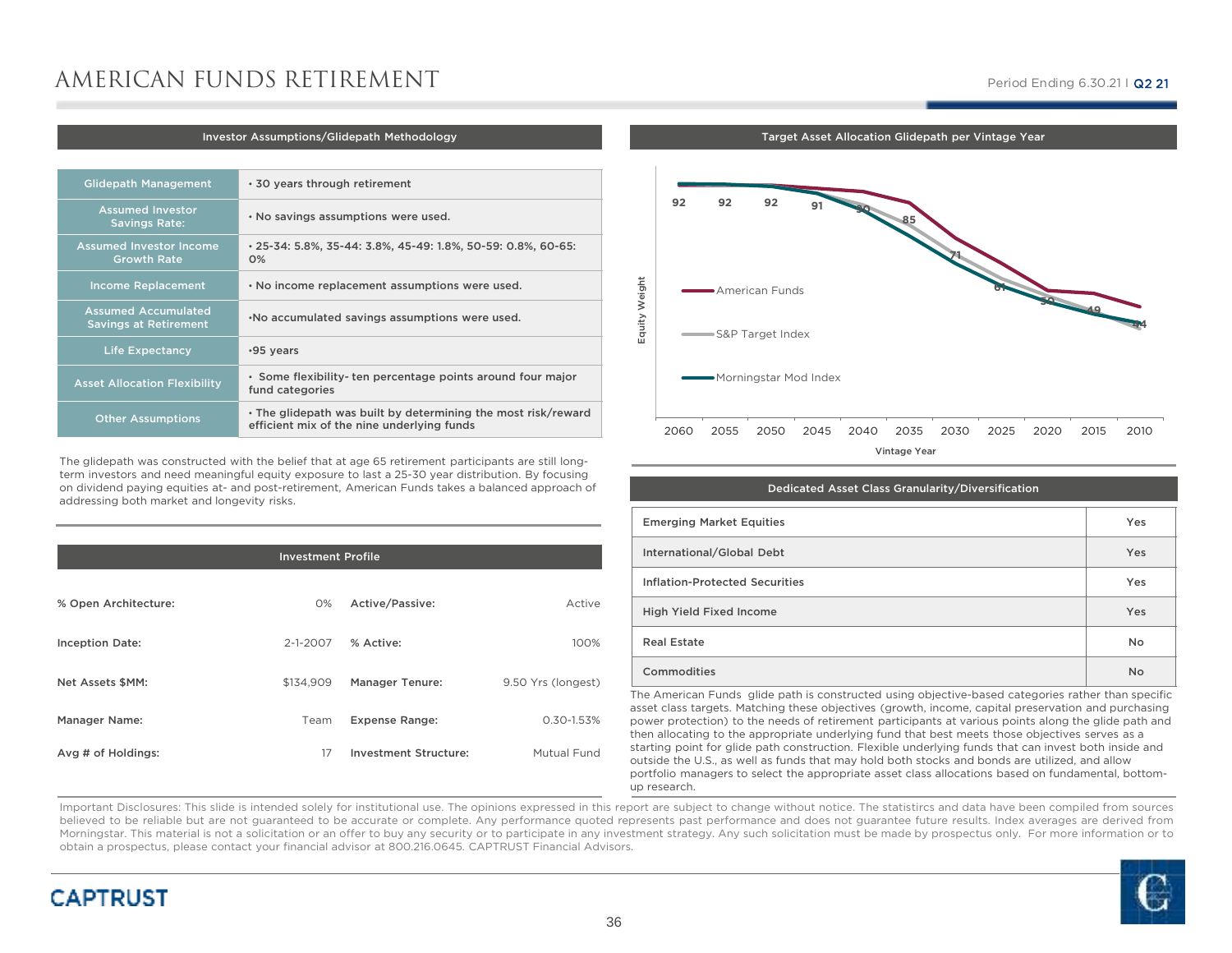# AMERICAN FUNDS RETIREMENT

## Material Changes to the Series  $\begin{array}{|c|c|c|}\hline \text{M}}\end{array}$

2009: International Growth and Income Fund added to the growth and income category of the portfolio

2010: 2055 fund made available to shareholders and American Funds Mortgage Fund added to the bond category

% Of Equity Exposure

 $\aleph$ 

Of Equity Exposure

2013: American Funds Inflation Linked Bond Fund added to the bond category

2015: American Funds Global Balanced Fund will be added to the glidepath effective January 2, 2015

### % Of Fixed Income Exposure 50.00 40.00ρe Inco 30.00Pe  $\frac{8}{12}$  20.00  $\overline{\circ}$  $\frac{8}{10.00}$ 0.00 $\Omega$ 2010 <sup>2065</sup> <sup>2060</sup> <sup>2055</sup> <sup>2050</sup> <sup>2045</sup> <sup>2040</sup> <sup>2035</sup> <sup>2030</sup> <sup>2025</sup> <sup>2020</sup> <sup>2015</sup> <sup>2010</sup>Vintage Years

\*All information provided by the asset manager, as of 12/31/20. Asset allocations shown are static in nature and do not incorporate any tactical views implemented by the manager.

**CAPTRUST** 

Important Disclosures: This slide is intended solely for institutional use. The opinions expressed in this report are subject to change without notice. The statistics and data have been compiled from sources believed to be reliable but are not guaranteed to be accurate or complete. Any performance quoted represents past performance and does not guarantee future results. Index averages are derived from Morningstar. This material is not <sup>a</sup> solicitation or an offer to buy any security or to participate in any investment strategy. Any such solicitation must be made by prospectus only. For more information or toobtain <sup>a</sup> prospectus, please contact your financial advisor at 800.216.0645. CAPTRUST Financial Advisors.

Vintage Years<sup>2065</sup> <sup>2060</sup> <sup>2055</sup> <sup>2050</sup> <sup>2045</sup> <sup>2040</sup> <sup>2035</sup> <sup>2030</sup> <sup>2025</sup> <sup>2020</sup> <sup>2015</sup> <sup>2010</sup>Large Caps

 Equity Exposure  $\Omega$ 102030405060 708090100**REITS Emerging Markets** InternationalMid/Small Caps

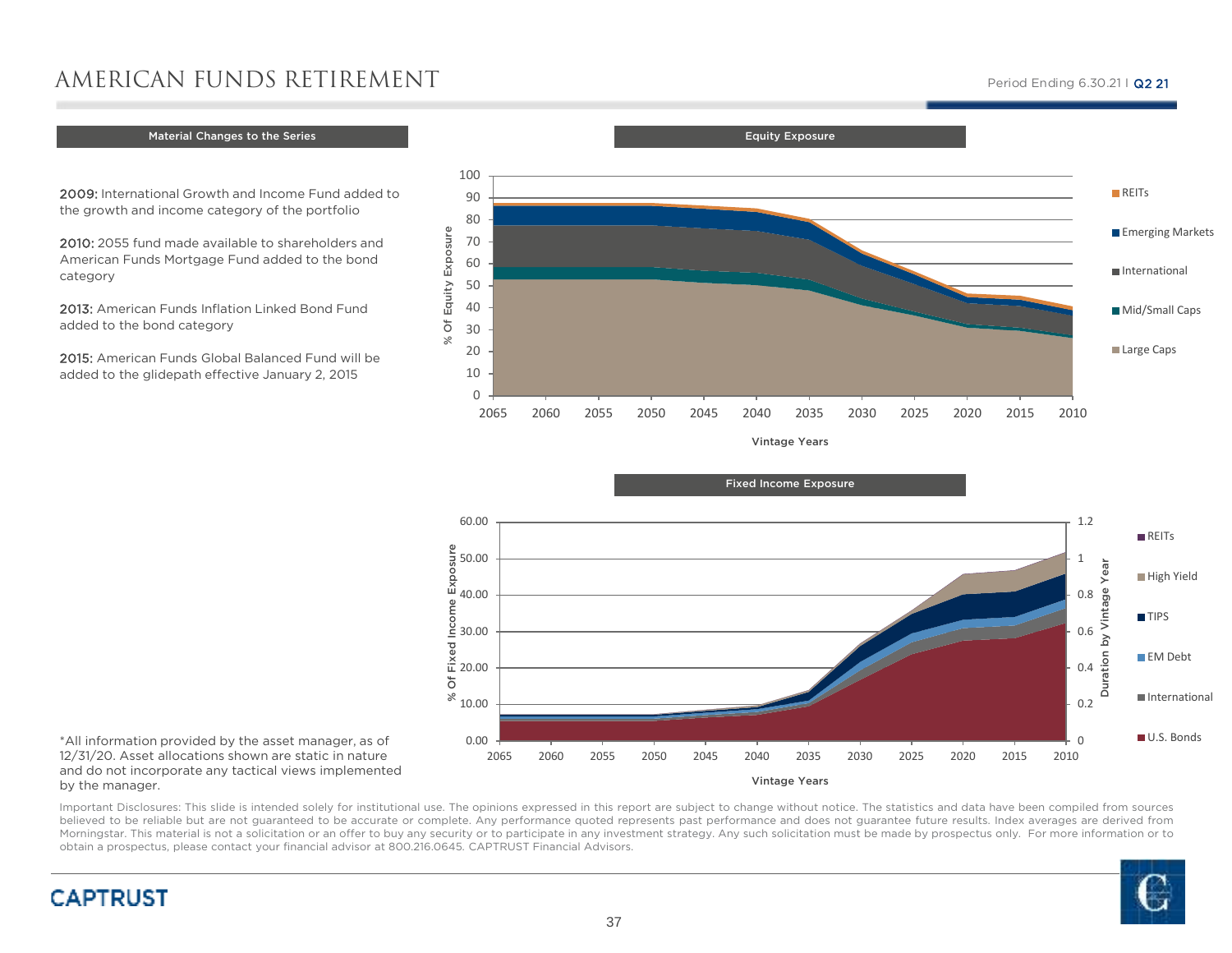|                                | 3 Year      |             |            | 5 Year       |             |        |            |              |
|--------------------------------|-------------|-------------|------------|--------------|-------------|--------|------------|--------------|
|                                | <b>Beta</b> | Sharpe      | Up Capture | Down Capture | <b>Beta</b> | Sharpe | Up Capture | Down Capture |
| Amer Funds Target Date 2015 R6 | 0.94        | <b>1.01</b> | 99.85      | 91.90        | 0.95        | 1.07   | 97.95      | 92.92        |
| Morningstar Target Date 2015   | 1.01        | 0.89        | 100.02     | 98.36        | <b>1.01</b> | 0.99   | 98.58      | 98.03        |
| S&P Target Date 2015 TR        | 1.00        | 0.89        | 100.00     | 100.00       | 1.00        | 1.01   | 100.00     | 100.00       |

|                                | 3 Year      |        |            |              | 5 Year      |        |            |              |
|--------------------------------|-------------|--------|------------|--------------|-------------|--------|------------|--------------|
|                                | <b>Beta</b> | Sharpe | Up Capture | Down Capture | <b>Beta</b> | Sharpe | Up Capture | Down Capture |
| Amer Funds Target Date 2025 R6 | 0.90        | 0.98   | 96.88      | 86.11        | 0.90        | 1.14   | 97.46      | 86.70        |
| Morningstar Target Date 2025   | 0.96        | 0.82   | 96.49      | 93.79        | 0.97        | 0.98   | 96.20      | 94.37        |
| S&P Target Date 2025 TR        | 1.00        | 0.79   | 100.00     | 100.00       | 1.00        | 0.97   | 100.00     | 100.00       |

|                                | 3 Year      |        |            |              | 5 Year      |        |            |              |
|--------------------------------|-------------|--------|------------|--------------|-------------|--------|------------|--------------|
|                                | <b>Beta</b> | Sharpe | Up Capture | Down Capture | <b>Beta</b> | Sharpe | Up Capture | Down Capture |
| Amer Funds Target Date 2045 R6 | 0.94        | 0.88   | 100.95     | 91.13        | 0.95        | 1.09   | 103.11     | 90.97        |
| Morningstar Target Date 2045   | 0.99        | 0.75   | 100.29     | 97.92        | 0.99        | 0.93   | 100.46     | 98.29        |
| S&P Target Date 2045 TR        | 1.00        | 0.71   | 100.00     | 100.00       | 1.00        | 0.90   | 100.00     | 100.00       |

\*Lowest cost share class shown

Important Disclosures: This slide is intended solely for institutional use. The opinions expressed in this report are subject to change without notice. The statistics and data have been compiled from sources believed to be reliable but are not guaranteed to be accurate or complete. Any performance quoted represents past performance and does not guarantee future results. Index averages are derived from Morningstar. This material is not a solicitation or an offer to buy any security or to participate in any investment strategy. Any such solicitation must be made by prospectus only. For more information or to obtain a prospectus, please contact your financial advisor at 800.216.0645. CAPTRUST Financial Advisors.

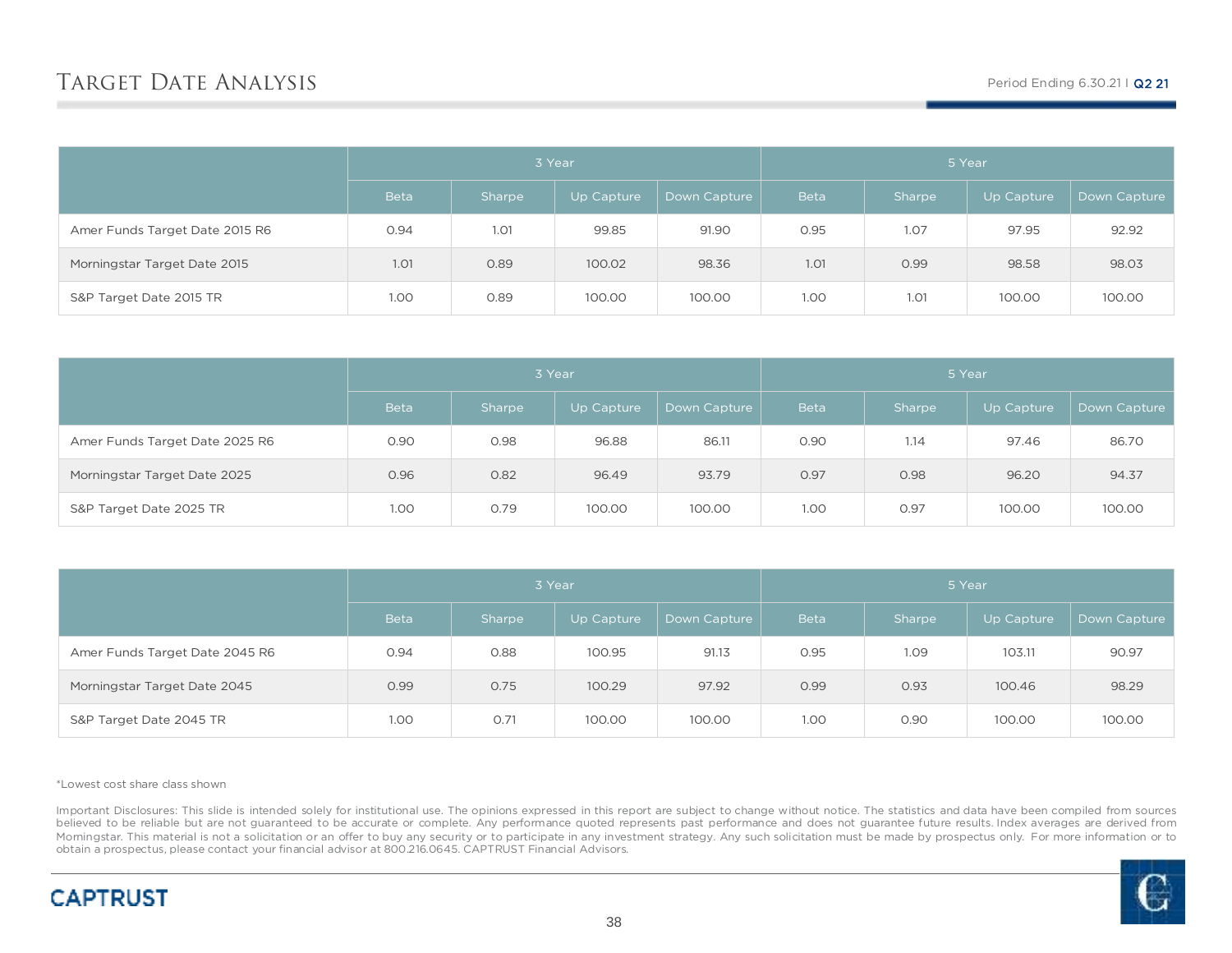# AMERICAN FUNDS WASHINGTON MUTUAL R6

|                           | <b>American Funds</b><br>Washington Mutual R6 | Peer Group<br>Rank | S&P 500<br>TR USD | Large<br>Value | # of<br>Funds |   |
|---------------------------|-----------------------------------------------|--------------------|-------------------|----------------|---------------|---|
| KEY MEASURES / 5 YEAR     |                                               |                    |                   |                |               | L |
| <b>Standard Deviation</b> | 13.91                                         | 12%                | 14.99             | 16.40          | 1058          |   |
| Sharpe Ratio              | 0.98                                          | 1%                 | 1.10              | 0.66           | 1058          |   |
| Alpha                     | $-1.30$                                       | 3%                 | 0.00              | $-6.07$        | 1058          |   |
| Beta                      | 0.90                                          | 85%                | 1.00              | 1.02           | 1058          |   |
| R-Squared                 | 94.57                                         | 2%                 | 100.00            | 87.96          | 1058          |   |
| Up Mkt Capture            | 85.97                                         | 54%                | 100.00            | 86.78          | 1058          |   |
| Down Mkt Capture          | 91.90                                         | 10%                | 100.00            | 111.44         | 1058          |   |
| <b>Information Ratio</b>  | $-0.70$                                       | 32%                | <b>NA</b>         | $-0.86$        | 1058          |   |
| <b>TRAILING RETURNS</b>   |                                               |                    |                   |                |               |   |
| Last Qtr.                 | 6.39                                          | 20%                | 8.55              | 5.53           | 1126          |   |
| <b>YTD</b>                | 15.56                                         | 70%                | 15.25             | 17.41          | 1122          |   |
| 1 Year                    | 36.43                                         | 75%                | 40.79             | 42.86          | 1119          |   |
| 3 Years                   | 14.75                                         | 14%                | 18.67             | 11.80          | 1096          |   |
| 5 Years                   | 14.75                                         | 10%                | 17.65             | 11.98          | 1058          |   |
| 10 Years                  | 13.25                                         | 4%                 | 14.84             | 10.89          | 946           |   |
| <b>CALENDAR RETURNS</b>   |                                               |                    |                   |                |               |   |
| 2020                      | 8.08                                          | 14%                | 18.40             | 3.11           | 1119          |   |
| 2019                      | 25.93                                         | 44%                | 31.49             | 25.24          | 1098          |   |
| 2018                      | $-2.66$                                       | 6%                 | $-4.38$           | $-8.62$        | 1093          |   |
| 2017                      | 20.54                                         | 8%                 | 21.83             | 16.10          | 1070          |   |
| 2016                      | 13.73                                         | 60%                | 11.96             | 14.63          | 1052          |   |
|                           |                                               |                    |                   |                |               |   |





■ American Funds Washington Mutual R6 Large Value Average



**AS&P 500 TRUSD** 

Period Ending 6.30.21 | Q2 21

#### INVESTMENT PROFILE

| Ticker                  | <b>RWMGX</b>        |
|-------------------------|---------------------|
| CUSIP                   | 939330817           |
| Net Assets \$MM         | \$156.533.00        |
| Manager Names           | <b>Team Managed</b> |
| Manager Tenure          | 24.0 Years          |
| Prospectus Exp Ratio    | 0.27%               |
| Cat Median Exp Ratio    | 0.90%               |
| Current 12b-1           | N/A                 |
| Annlzd Ret Since Incept | 14.89%              |
| <b>Inception Date</b>   | 05/01/2009          |
| Phone Number            | 800-421-4225        |
| Sub Advisor             |                     |
|                         |                     |

### HOLDINGS OVERVIEW

| Total Number of Holdings    | 184          |
|-----------------------------|--------------|
| % Assets in Top 10 Holdings | 30.18%       |
| Ava Mkt Cap \$MM            | \$123.951.53 |
| Turnover Ratio              | 24.00%       |
|                             |              |

### TOP HOLDINGS

| Microsoft Corp         | 5.28% |
|------------------------|-------|
| Broadcom Inc           | 5.13% |
| Comcast Corp Class A   | 4.52% |
| UnitedHealth Group Inc | 3.33% |
| BlackRock Inc          | 2.12% |
|                        |       |





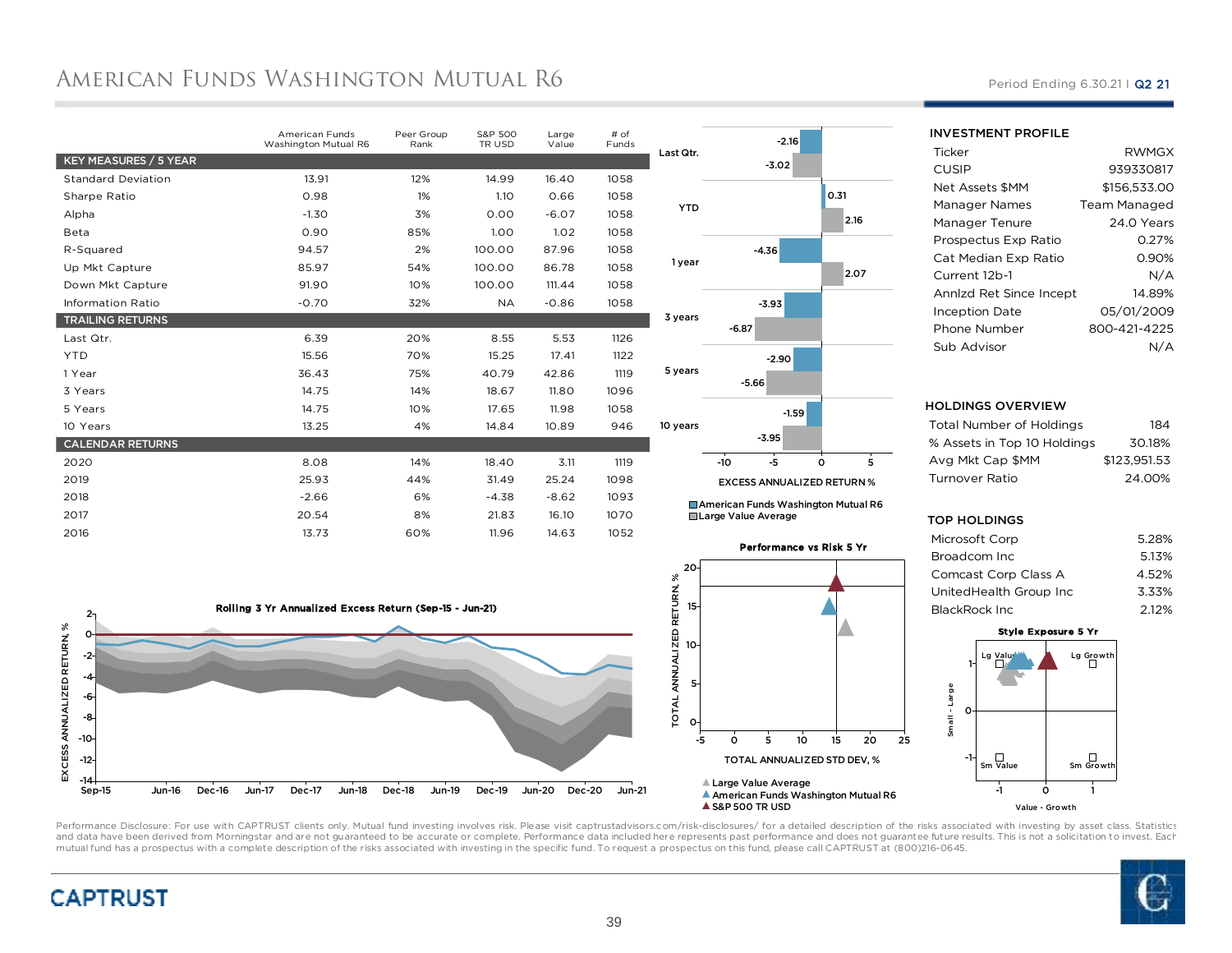# Vanguard Institutional Index I

|                           | Vanguard Institutional<br>Index I | Peer Group<br>Rank | S&P 500<br>TR USD | Large<br>Blend | # of<br>Funds | Last Qtr.  |
|---------------------------|-----------------------------------|--------------------|-------------------|----------------|---------------|------------|
| KEY MEASURES / 5 YEAR     |                                   |                    |                   |                |               |            |
| <b>Standard Deviation</b> | 14.99                             | 43%                | 14.99             | 15.37          | 1148          |            |
| Sharpe Ratio              | 1.10                              | 18%                | 1.10              | 0.98           | 1148          |            |
| Alpha                     | $-0.03$                           | 22%                | 0.00              | $-1.57$        | 1148          | <b>YTD</b> |
| Beta                      | 1.00                              | 50%                | 1.00              | 1.00           | 1148          |            |
| R-Squared                 | 100.00                            | 1%                 | 100.00            | 95.54          | 1148          |            |
| Up Mkt Capture            | 99.93                             | 29%                | 100.00            | 95.76          | 1148          | 1 year     |
| Down Mkt Capture          | 100.04                            | 42%                | 100.00            | 101.79         | 1148          |            |
| <b>Information Ratio</b>  | $-2.23$                           | 93%                | <b>NA</b>         | $-0.96$        | 1148          |            |
| <b>TRAILING RETURNS</b>   |                                   |                    |                   |                |               | 3 years    |
| Last Qtr.                 | 8.54                              | 25%                | 8.55              | 7.71           | 1285          |            |
| <b>YTD</b>                | 15.24                             | 42%                | 15.25             | 15.04          | 1274          |            |
| 1 Year                    | 40.77                             | 46%                | 40.79             | 40.79          | 1249          | 5 years    |
| 3 Years                   | 18.65                             | 23%                | 18.67             | 16.71          | 1200          |            |
| 5 Years                   | 17.62                             | 22%                | 17.65             | 16.10          | 1148          |            |
| 10 Years                  | 14.81                             | 11%                | 14.84             | 13.20          | 1006          | 10 years   |
| <b>CALENDAR RETURNS</b>   |                                   |                    |                   |                |               |            |
| 2020                      | 18.39                             | 35%                | 18.40             | 16.35          | 1240          |            |
| 2019                      | 31.46                             | 24%                | 31.49             | 29.26          | 1212          |            |
| 2018                      | $-4.42$                           | 24%                | $-4.38$           | $-6.28$        | 1192          | ∐ Va       |
| 2017                      | 21.79                             | 34%                | 21.83             | 20.90          | 1162          | <b>EL</b>  |
| 2016                      | 11.93                             | 27%                | 11.96             | 10.19          | 1139          |            |
|                           |                                   |                    |                   |                |               |            |





anguard Institutional Index I arge Blend Average



### Period Ending 6.30.21 | Q2 21

#### INVESTMENT PROFILE**Ticker**  VINIXP 922040100 CUSIPM \$287,782.00 Net Assets \$MMManager Names Team Managed 20.5 Years Manager TenureProspectus Exp Ratio 0.04% 0.82%Cat Median Exp RatioCurr Annlzd Ret Since Incept 10.67% Ince

| Current 12b-1           | N/A          |
|-------------------------|--------------|
| Annizd Ret Since Incept | 10.67%       |
| <b>Inception Date</b>   | 07/31/1990   |
| Phone Number            | 888-809-8102 |
| Sub Advisor             | N/A          |

### HOLDINGS OVERVIEW

| Total Number of Holdings    | 507          |
|-----------------------------|--------------|
| % Assets in Top 10 Holdings | 26.39%       |
| Ava Mkt Cap \$MM            | \$186.297.77 |
| Turnover Ratio              | 4.00%        |
|                             |              |

### TOP HOLDINGS

| Apple Inc      | 5.52% |
|----------------|-------|
| Microsoft Corp | 5.29% |
| Amazon.com Inc | 3.87% |
| Facebook Inc A | 2.22% |
| Alphabet Inc A | 1.99% |
|                |       |





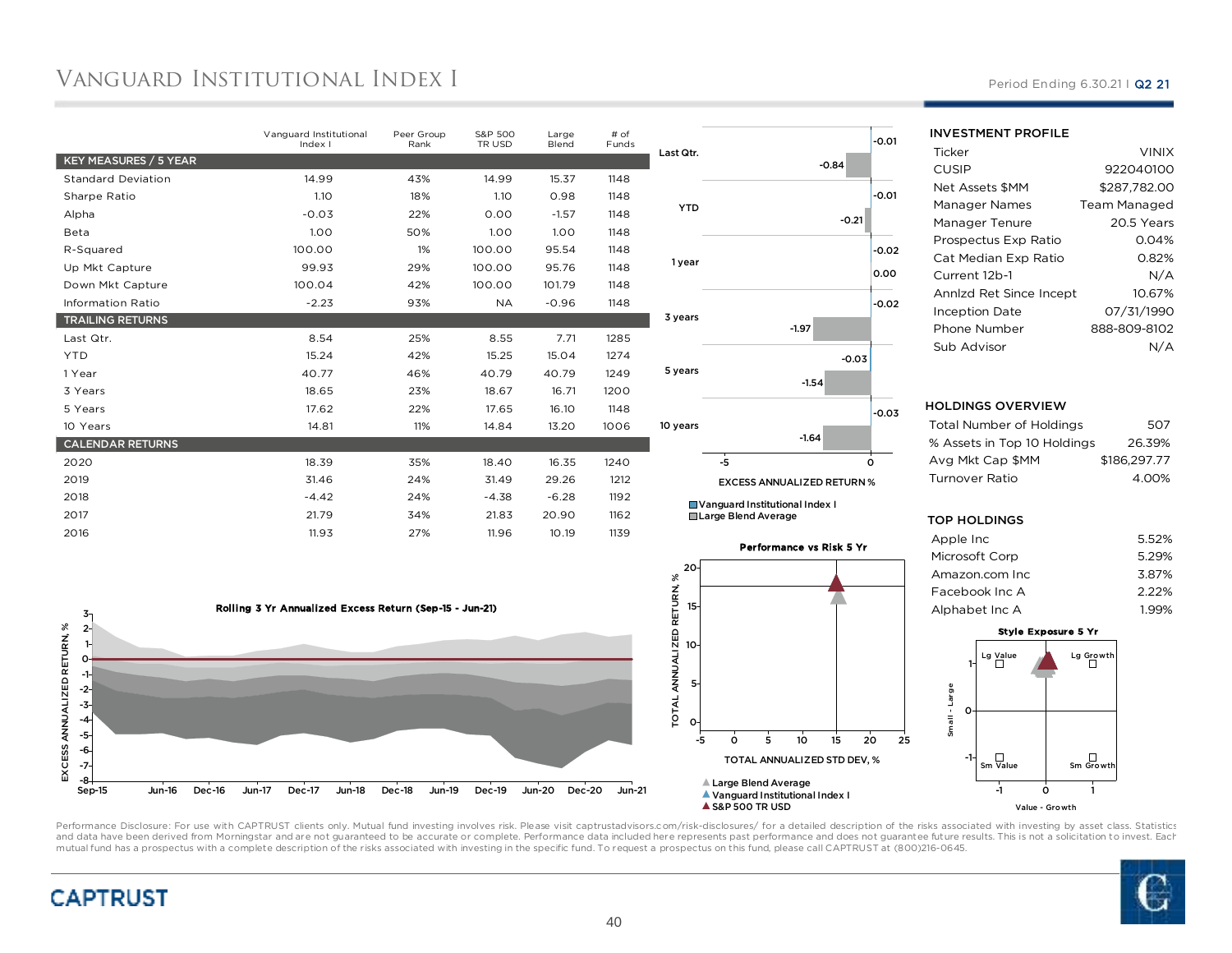# T ROWE PRICE BLUE CHIP GROWTH I

|                           | T Rowe Price Blue<br>Chip Growth I | Peer Group<br>Rank | S&P 500<br>TR USD | Large<br>Growth | # of<br>Funds |   |
|---------------------------|------------------------------------|--------------------|-------------------|-----------------|---------------|---|
| KEY MEASURES / 5 YEAR     |                                    |                    |                   |                 |               | L |
| <b>Standard Deviation</b> | 16.23                              | 56%                | 14.99             | 16.49           | 1117          |   |
| Sharpe Ratio              | 1.42                               | 22%                | 1.10              | 1.28            | 1117          |   |
| Alpha                     | 6.69                               | 24%                | 0.00              | 4.45            | 1117          |   |
| Beta                      | 0.99                               | 63%                | 1.00              | 1.01            | 1117          |   |
| R-Squared                 | 84.32                              | 72%                | 100.00            | 86.26           | 1117          |   |
| Up Mkt Capture            | 115.94                             | 27%                | 100.00            | 111.54          | 1117          |   |
| Down Mkt Capture          | 88.25                              | 29%                | 100.00            | 91.94           | 1117          |   |
| <b>Information Ratio</b>  | 0.89                               | 23%                | <b>NA</b>         | 0.60            | 1117          |   |
| <b>TRAILING RETURNS</b>   |                                    |                    |                   |                 |               |   |
| Last Qtr.                 | 12.08                              | 21%                | 8.55              | 10.51           | 1205          |   |
| <b>YTD</b>                | 12.62                              | 50%                | 15.25             | 12.32           | 1201          |   |
| 1 Year                    | 36.78                              | 80%                | 40.79             | 41.28           | 1196          |   |
| 3 Years                   | 21.78                              | 60%                | 18.67             | 23.01           | 1150          |   |
| 5 Years                   | 24.23                              | 24%                | 17.65             | 22.33           | 1117          |   |
| 10 Years                  | 18.41                              | 14%                | 14.84             | 16.25           | 990           |   |
| <b>CALENDAR RETURNS</b>   |                                    |                    |                   |                 |               |   |
| 2020                      | 34.90                              | 50%                | 18.40             | 38.87           | 1186          |   |
| 2019                      | 30.13                              | 73%                | 31.49             | 32.72           | 1158          |   |
| 2018                      | 2.14                               | 16%                | $-4.38$           | $-1.50$         | 1147          |   |
| 2017                      | 36.71                              | 6%                 | 21.83             | 28.79           | 1125          |   |
| 2016                      | 1.14                               | 67%                | 11.96             | 3.34            | 1109          |   |
|                           |                                    |                    |                   |                 |               |   |





■T Rowe Price Blue Chip Growth I Large Growth Average



Period Ending 6.30.21 | Q2 21

### INVESTMENT PROFILE

| Ticker                  | <b>TBCIX</b>    |
|-------------------------|-----------------|
| CUSIP                   | 77954Q403       |
| Net Assets \$MM         | \$103.308.00    |
| Manager Names           | Larry J. Puglia |
| Manager Tenure          | 28.0 Years      |
| Prospectus Exp Ratio    | 0.56%           |
| Cat Median Exp Ratio    | 0.94%           |
| Current 12b-1           | N/A             |
| Annlzd Ret Since Incept | 20.37%          |
| <b>Inception Date</b>   | 12/17/2015      |
| Phone Number            | 800-638-8790    |
| Sub Advisor             |                 |

### HOLDINGS OVERVIEW

| Total Number of Holdings    | 133          |
|-----------------------------|--------------|
| % Assets in Top 10 Holdings | 47.63%       |
| Ava Mkt Cap \$MM            | \$293.989.14 |
| Turnover Ratio              | 28.50%       |
|                             |              |

### TOP HOLDINGS

| Amazon.com Inc.      | 10.78% |
|----------------------|--------|
| Facebook Inc A       | 6.81%  |
| Alphabet Inc Class C | 6.22%  |
| Microsoft Corp       | 5.48%  |
| Apple Inc            | 488%   |





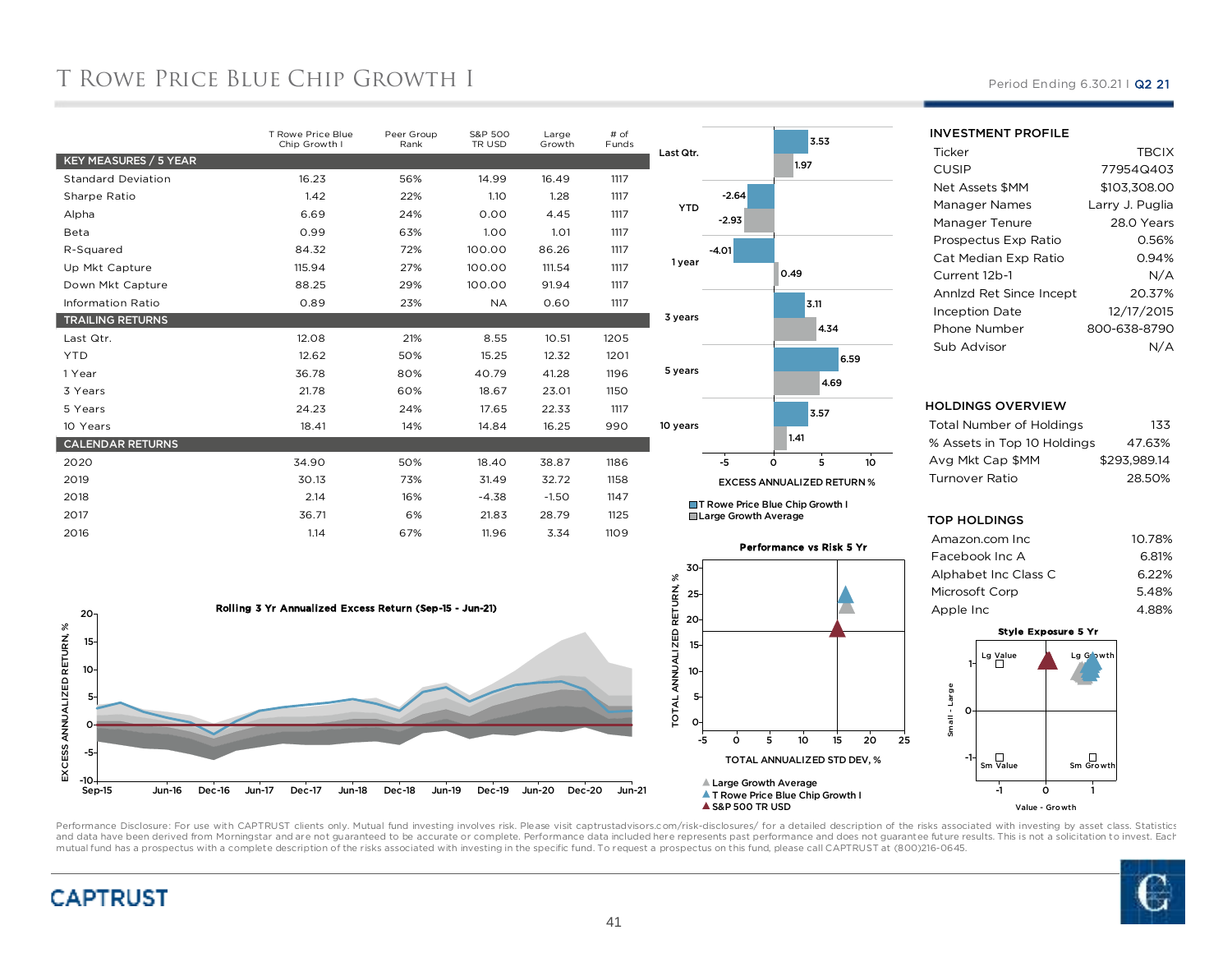# Vanguard Extended Market Index Insti.

|                           | Vanguard Extended<br>Market Index Instl | Peer Group<br>Rank | S&P Completion<br>TR USD | Mid<br>Blend | # of<br>Funds |
|---------------------------|-----------------------------------------|--------------------|--------------------------|--------------|---------------|
| KEY MEASURES / 5 YEAR     |                                         |                    |                          |              |               |
| <b>Standard Deviation</b> | 20.29                                   | 89%                | 20.30                    | 18.50        | 304           |
| Sharpe Ratio              | 0.87                                    | 11%                | 0.87                     | 0.69         | 304           |
| Alpha                     | O.12                                    | 17%                | 0.00                     | $-2.51$      | 304           |
| Beta                      | 1.00                                    | 6%                 | 1.00                     | 0.86         | 304           |
| R-Squared                 | 100.00                                  | 1%                 | 100.00                   | 89.64        | 304           |
| Up Mkt Capture            | 100.27                                  | 3%                 | 100.00                   | 78.74        | 304           |
| Down Mkt Capture          | 99.87                                   | 89%                | 100.00                   | 87.72        | 304           |
| <b>Information Ratio</b>  | 1.42                                    | 1%                 | <b>NA</b>                | $-0.65$      | 304           |
| <b>TRAILING RETURNS</b>   |                                         |                    |                          |              |               |
| Last Qtr.                 | 7.12                                    | 20%                | 7.12                     | 5.49         | 349           |
| <b>YTD</b>                | 15.46                                   | 66%                | 15.42                    | 16.44        | 348           |
| 1 Year                    | 61.66                                   | 9%                 | 61.60                    | 50.18        | 347           |
| 3 Years                   | 18.63                                   | 7%                 | 18.50                    | 13.59        | 332           |
| 5 Years                   | 18.85                                   | 7%                 | 18.73                    | 13.84        | 304           |
| 10 Years                  | 14.05                                   | 4%                 | 13.93                    | 11.30        | 252           |
| <b>CALENDAR RETURNS</b>   |                                         |                    |                          |              |               |
| 2020                      | 32.23                                   | 3%                 | 32.17                    | 13.57        | 347           |
| 2019                      | 28.05                                   | 44%                | 27.95                    | 27.46        | 338           |
| 2018                      | $-9.35$                                 | 31%                | $-9.57$                  | $-10.94$     | 331           |
| 2017                      | 18.12                                   | 28%                | 18.11                    | 15.77        | 323           |
| 2016                      | 16.15                                   | 44%                | 15.95                    | 14.52        | 300           |





■ Vanguard Extended Market Index Instl ■ Mid Blend Average



Period Ending 6.30.21 | Q2 21

### INVESTMENT PROFILE

| Ticker                  | <b>VIEIX</b>        |
|-------------------------|---------------------|
| CUSIP                   | 922908884           |
| Net Assets \$MM         | \$114.530.00        |
| Manager Names           | <b>Team Managed</b> |
| Manager Tenure          | 23.5 Years          |
| Prospectus Exp Ratio    | 0.05%               |
| Cat Median Exp Ratio    | 0.97%               |
| Current 12b-1           | N/A                 |
| Annlzd Ret Since Incept | 10.16%              |
| <b>Inception Date</b>   | 07/07/1997          |
| Phone Number            | 888-809-8102        |
| Sub Advisor             |                     |
|                         |                     |

### HOLDINGS OVERVIEW

| Total Number of Holdings    | 3456       |
|-----------------------------|------------|
| % Assets in Top 10 Holdings | 7.58%      |
| Avg Mkt Cap \$MM            | \$7.498.04 |
| Turnover Ratio              | 19.00%     |
|                             |            |

#### TOP HOLDINGS

| Square Inc A           | 1.14% |
|------------------------|-------|
| Uber Technologies Inc  | 0.98% |
| Zoom Video Communicati | 0.89% |
| Blackstone Group Inc   | 0.83% |
| Snap Inc Class A       | 0.76% |
|                        |       |





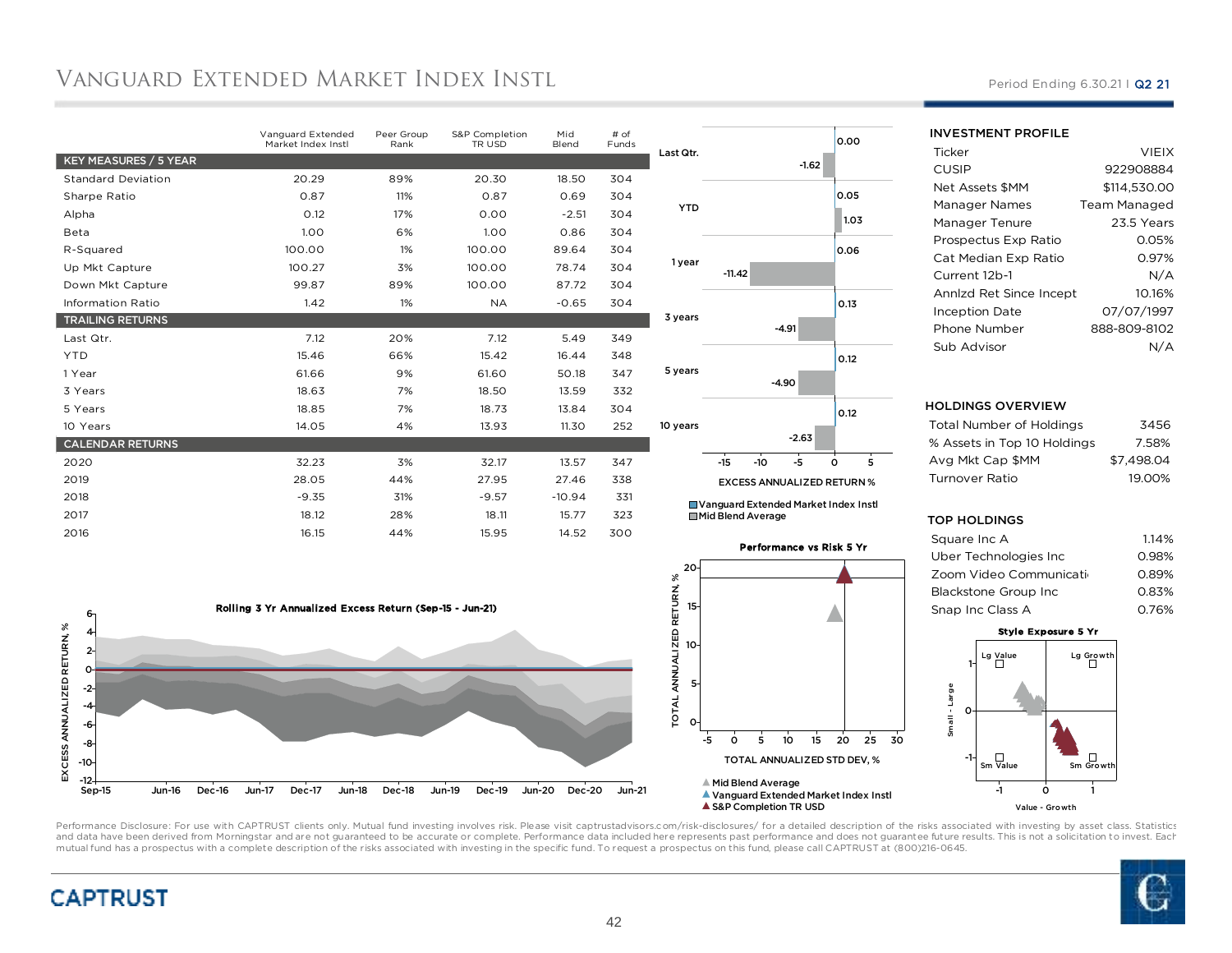# CHAMPLAIN MID CAP INSTITUTIONAL

|                           | Champlain Mid Cap<br>Institutional | Peer Group<br>Rank | Russell Mid<br>Cap TR USD | Mid<br>Growth | $#$ of<br>Funds |                 |
|---------------------------|------------------------------------|--------------------|---------------------------|---------------|-----------------|-----------------|
| KEY MEASURES / 5 YEAR     |                                    |                    |                           |               |                 | Last            |
| <b>Standard Deviation</b> | 15.93                              | 6%                 | 17.67                     | 18.41         | 522             |                 |
| Sharpe Ratio              | 1.21                               | 15%                | 0.82                      | 1.06          | 522             |                 |
| Alpha                     | 6.85                               | 32%                | 0.00                      | 5.65          | 522             |                 |
| Beta                      | 0.85                               | 93%                | 1.00                      | 0.95          | 522             |                 |
| R-Squared                 | 89.83                              | 32%                | 100.00                    | 85.01         | 522             |                 |
| Up Mkt Capture            | 102.04                             | 61%                | 100.00                    | 106.15        | 522             | 1               |
| Down Mkt Capture          | 76.71                              | 22%                | 100.00                    | 82.41         | 522             |                 |
| <b>Information Ratio</b>  | 0.68                               | 34%                | <b>NA</b>                 | 0.56          | 522             |                 |
| <b>TRAILING RETURNS</b>   |                                    |                    |                           |               |                 | 3y              |
| Last Qtr.                 | 9.90                               | 11%                | 7.50                      | 7.24          | 572             |                 |
| <b>YTD</b>                | 13.96                              | 13%                | 16.25                     | 10.09         | 572             |                 |
| 1 Year                    | 44.76                              | 47%                | 49.80                     | 46.31         | 558             | 5 y             |
| 3 Years                   | 21.31                              | 49%                | 16.45                     | 21.90         | 540             |                 |
| 5 Years                   | 20.37                              | 44%                | 15.62                     | 20.58         | 522             |                 |
| 10 Years                  | 15.70                              | 19%                | 13.24                     | 14.40         | 493             | 10 <sub>y</sub> |
| <b>CALENDAR RETURNS</b>   |                                    |                    |                           |               |                 |                 |
| 2020                      | 29.38                              | 75%                | 17.10                     | 40.88         | 550             |                 |
| 2019                      | 26.55                              | 96%                | 30.54                     | 33.89         | 542             |                 |
| 2018                      | 3.76                               | 5%                 | $-9.06$                   | $-4.87$       | 535             |                 |
| 2017                      | 19.50                              | 90%                | 18.52                     | 25.50         | 522             |                 |
| 2016                      | 18.68                              | 2%                 | 13.80                     | 5.72          | 522             |                 |
|                           |                                    |                    |                           |               |                 |                 |





Champlain Mid Cap InstitutionalMid Growth Average



Period Ending 6.30.21 | Q2 21

| INVESIMENI PROFILE      |              |
|-------------------------|--------------|
| Ticker                  | <b>CIPIX</b> |
| <b>CUSIP</b>            | 00766Y513    |
| <b>Net Assets \$MM</b>  | \$6.823.00   |
| Manager Names           | Team Managed |
| Manager Tenure          | 13.0 Years   |
| Prospectus Exp Ratio    | 0.84%        |
| Cat Median Exp Ratio    | 1.05%        |
| Current 12b-1           | N/A          |
| Annizd Ret Since Incept | 15.91%       |
| <b>Inception Date</b>   | 01/03/2011   |
| Phone Number            | 866-773-3238 |
| Sub Advisor             |              |

 $\frac{1}{2}$ 

### HOLDINGS OVERVIEW

| Total Number of Holdings    | 68          |
|-----------------------------|-------------|
| % Assets in Top 10 Holdings | 26.43%      |
| Ava Mkt Cap \$MM            | \$16.194.32 |
| Turnover Ratio              | N/A         |
|                             |             |

### TOP HOLDINGS

| <b>Fortive Corp</b>    | 3.25% |
|------------------------|-------|
| AMETEK Inc             | 3.12% |
| Workday Inc Class A    | 3.02% |
| Everest Re Group Ltd   | 2.61% |
| Advance Auto Parts Inc | 2.57% |
|                        |       |





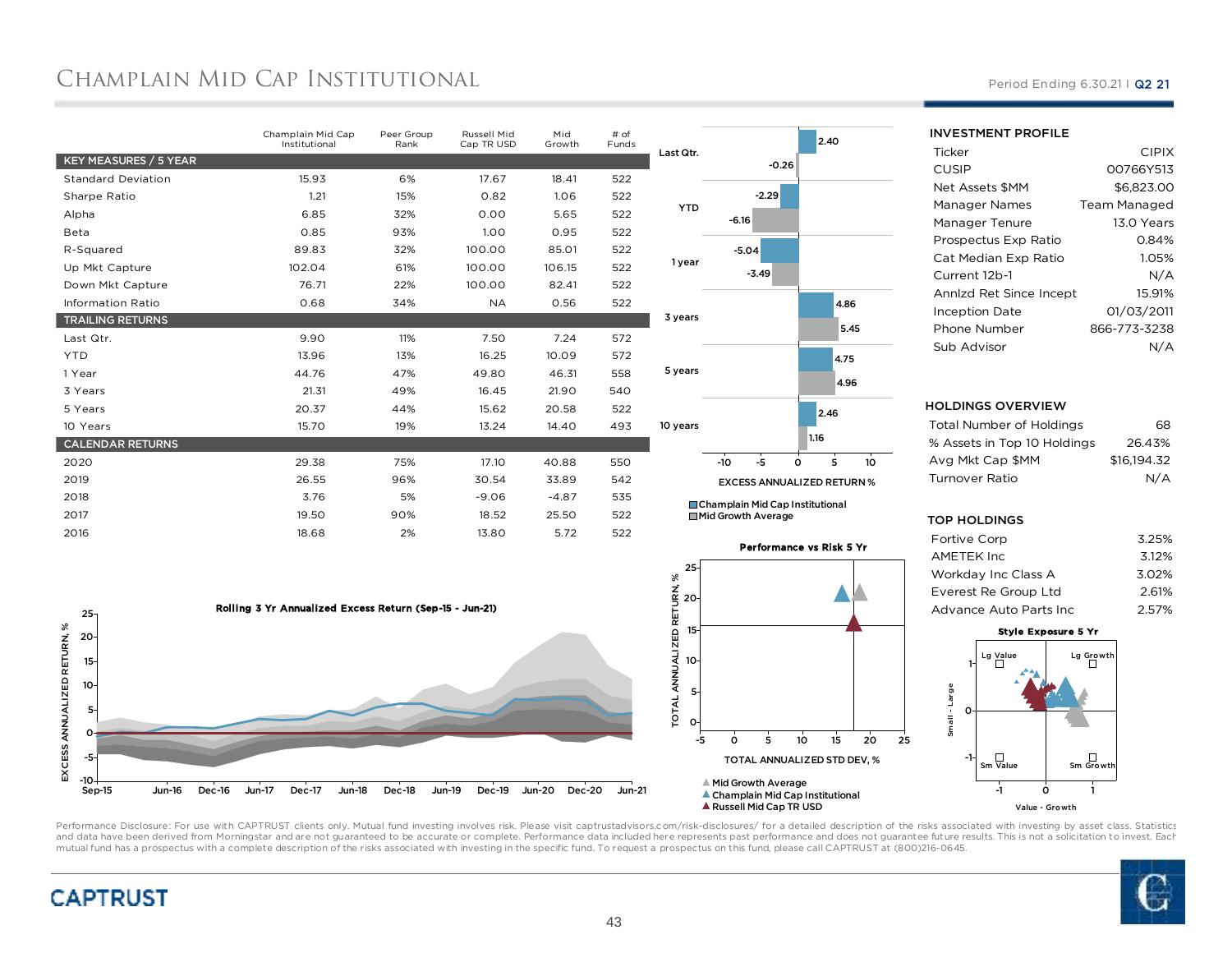# Lazard International Equity R6

|                           | Lazard International<br>Equity R6 | Peer Group<br>Rank | <b>MSCI EAFE</b><br>NR USD | Foreign<br>Large Blend | $#$ of<br>Funds |
|---------------------------|-----------------------------------|--------------------|----------------------------|------------------------|-----------------|
| KEY MEASURES / 5 YEAR     |                                   |                    |                            |                        |                 |
| <b>Standard Deviation</b> | 14.52                             | 25%                | 14.66                      | 15.10                  | 624             |
| Sharpe Ratio              | 0.45                              | 94%                | 0.62                       | 0.60                   | 624             |
| Alpha                     | $-2.28$                           | 93%                | 0.00                       | 0.05                   | 624             |
| Beta                      | 0.96                              | 75%                | 1.00                       | 0.99                   | 624             |
| R-Squared                 | 94.86                             | 43%                | 100.00                     | 93.26                  | 624             |
| Up Mkt Capture            | 90.06                             | 91%                | 100.00                     | 100.11                 | 624             |
| Down Mkt Capture          | 101.31                            | 58%                | 100.00                     | 100.05                 | 624             |
| <b>Information Ratio</b>  | $-0.70$                           | 96%                | <b>NA</b>                  | $-0.02$                | 624             |
| <b>TRAILING RETURNS</b>   |                                   |                    |                            |                        |                 |
| Last Qtr.                 | 3.69                              | 90%                | 5.17                       | 5.06                   | 711             |
| <b>YTD</b>                | 5.45                              | 94%                | 8.83                       | 9.00                   | 710             |
| 1 Year                    | 30.44                             | 81%                | 32.35                      | 34.53                  | 698             |
| 3 Years                   | 7.26                              | 80%                | 8.27                       | 8.95                   | 657             |
| 5 Years                   | 7.68                              | 94%                | 10.28                      | 10.27                  | 624             |
| 10 Years                  | 5.91                              | 46%                | 5.89                       | 5.81                   | 513             |
| <b>CALENDAR RETURNS</b>   |                                   |                    |                            |                        |                 |
| 2020                      | 8.79                              | 57%                | 7.82                       | 10.97                  | 696             |
| 2019                      | 21.17                             | 68%                | 22.01                      | 22.67                  | 671             |
| 2018                      | $-13.62$                          | 22%                | $-13.79$                   | $-15.56$               | 642             |
| 2017                      | 22.85                             | 86%                | 25.03                      | 25.78                  | 635             |
| 2016                      |                                   |                    |                            |                        |                 |



Foreign Large Blend Average

Performance vs Risk 5 Yr





INVESTMENT PROFILE

| Ticker                  | <b>RLIEX</b> |
|-------------------------|--------------|
| CUSIP                   | 52107V500    |
| Net Assets \$MM         | \$2.809.00   |
| Manager Names           | Team Managed |
| Manager Tenure          | 29.4 Years   |
| Prospectus Exp Ratio    | 0.81%        |
| Cat Median Exp Ratio    | 0.94%        |
| Current 12b-1           | N/A          |
| Annlzd Ret Since Incept | 4.99%        |
| <b>Inception Date</b>   | 04/01/2015   |
| Phone Number            | 800-823-6300 |
| Sub Advisor             |              |

#### HOLDINGS OVERVIEW

| Total Number of Holdings    | 79          |
|-----------------------------|-------------|
| % Assets in Top 10 Holdings | 25.25%      |
| Avg Mkt Cap \$MM            | \$41.901.61 |
| Turnover Ratio              | 38.00%      |
|                             |             |

#### TOP HOLDINGS

| Medtronic PLC             | 2.93% |
|---------------------------|-------|
| RELX PLC                  | 2.74% |
| Hitachi Ltd               | 2.65% |
| Volkswagen AG Participati | 2.51% |
| Sanofi SA                 | 2.49% |
|                           |       |



Performance Disclosure: For use with CAPTRUST clients only. Mutual fund investing involves risk. Please visit captrustadvisors.com/risk-disclosures/ for a detailed description of the risks associated with investing by asse and data have been derived from Morningstar and are not guaranteed to be accurate or complete. Performance data included here represents past performance and does not guarantee future results. This is not a solicitation to mutual fund has a prospectus with a complete description of the risks associated with investing in the specific fund. To request a prospectus on this fund, please call CAPTRUST at (800)216-0645.





### Period Ending 6.30.21 | Q2 21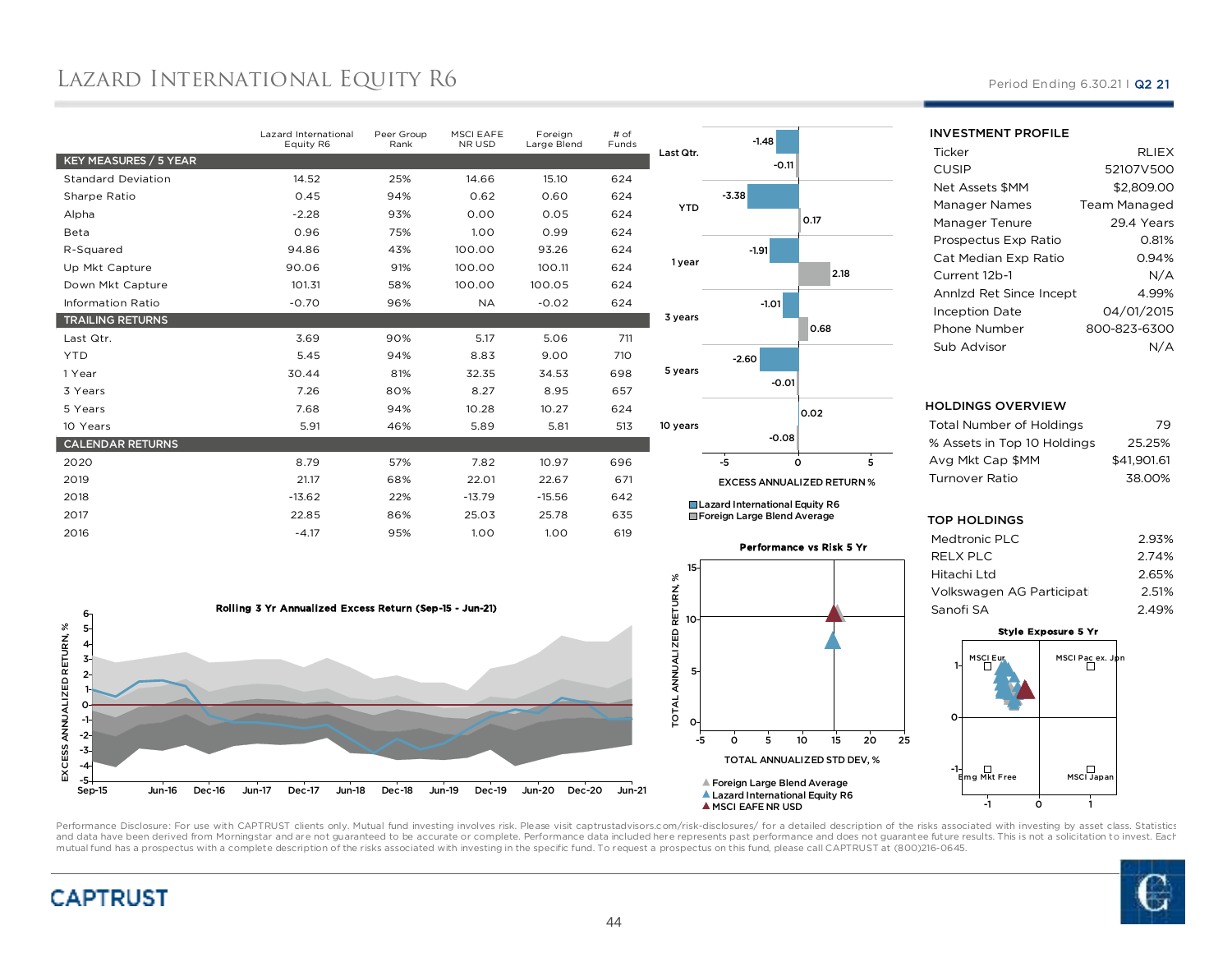# Vanguard Total Intl Stock Index I

|                           | Vanguard Total Intl<br>Stock Index I | Peer Group<br>Rank | FTSE Global<br>All Cap ex US | Foreign<br>Large Blend | $#$ of<br>Funds |            |
|---------------------------|--------------------------------------|--------------------|------------------------------|------------------------|-----------------|------------|
| KEY MEASURES / 5 YEAR     |                                      |                    |                              |                        |                 | Last Qtr.  |
| <b>Standard Deviation</b> | 14.87                                | 48%                | 14.80                        | 15.10                  | 624             |            |
| Sharpe Ratio              | 0.67                                 | 22%                | 0.68                         | 0.60                   | 624             |            |
| Alpha                     | $-0.16$                              | 28%                | 0.00                         | $-0.92$                | 624             | <b>YTD</b> |
| Beta                      | 1.00                                 | 42%                | 1.00                         | 0.99                   | 624             |            |
| R-Squared                 | 99.02                                | 2%                 | 100.00                       | 94.17                  | 624             |            |
| Up Mkt Capture            | 99.46                                | 33%                | 100.00                       | 96.56                  | 624             | 1 year     |
| Down Mkt Capture          | 100.12                               | 45%                | 100.00                       | 100.87                 | 624             |            |
| <b>Information Ratio</b>  | $-0.09$                              | 31%                | <b>NA</b>                    | $-0.26$                | 624             |            |
| <b>TRAILING RETURNS</b>   |                                      |                    |                              |                        |                 | 3 years    |
| Last Qtr.                 | 5.53                                 | 31%                | 5.67                         | 5.06                   | 711             |            |
| <b>YTD</b>                | 9.70                                 | 35%                | 9.70                         | 9.00                   | 710             |            |
| 1 Year                    | 36.54                                | 34%                | 37.20                        | 34.53                  | 698             | 5 years    |
| 3 Years                   | 9.64                                 | 34%                | 9.64                         | 8.95                   | 657             |            |
| 5 Years                   | 11.14                                | 27%                | 11.29                        | 10.27                  | 624             |            |
| 10 Years                  | 5.74                                 | 54%                | 5.79                         | 5.81                   | 513             | 10 years   |
| <b>CALENDAR RETURNS</b>   |                                      |                    |                              |                        |                 |            |
| 2020                      | 11.28                                | 41%                | 11.24                        | 10.97                  | 696             |            |
| 2019                      | 21.56                                | 60%                | 21.81                        | 22.67                  | 671             |            |
| 2018                      | $-14.39$                             | 39%                | $-14.62$                     | $-15.56$               | 642             | $\Box$     |
| 2017                      | 27.55                                | 29%                | 27.41                        | 25.78                  | 635             | $\Box$     |
| 2016                      | 4.70                                 | 12%                | 4.72                         | 1.00                   | 619             |            |
|                           |                                      |                    |                              |                        |                 |            |





-0.66-0.70

-0.61-0.14

0.00

### INVESTMENT PROFILE

| Ticker                  | <b>VTSNX</b> |
|-------------------------|--------------|
| CUSIP                   | 921909784    |
| Net Assets \$MM         | \$404.729.00 |
| Manager Names           | Team Managed |
| Manager Tenure          | 12.9 Years   |
| Prospectus Exp Ratio    | 0.08%        |
| Cat Median Exp Ratio    | 0.94%        |
| Current 12b-1           | N/A          |
| Annlzd Ret Since Incept | 6.47%        |
| <b>Inception Date</b>   | 11/29/2010   |
| Phone Number            | 800-662-7447 |
| Sub Advisor             |              |
|                         |              |

### HOLDINGS OVERVIEW

| Total Number of Holdings    | 7570        |
|-----------------------------|-------------|
| % Assets in Top 10 Holdings | 9.84%       |
| Ava Mkt Cap \$MM            | \$30.922.47 |
| Turnover Ratio              | 7.00%       |
|                             |             |

### TOP HOLDINGS

| Taiwan Semiconductor Mar               | 1.60% |
|----------------------------------------|-------|
| Tencent Holdings Ltd                   | 1.48% |
| Alibaba Group Holding Ltd              | 1.18% |
| Nestle SA                              | 1.08% |
| Samsung Electronics Co Lt <sub>'</sub> | 1.05% |
|                                        |       |



Performance Disclosure: For use with CAPTRUST clients only. Mutual fund investing involves risk. Please visit captrustadvisors.com/risk-disclosures/ for a detailed description of the risks associated with investing by asse and data have been derived from Morningstar and are not guaranteed to be accurate or complete. Performance data included here represents past performance and does not guarantee future results. This is not a solicitation to mutual fund has a prospectus with a complete description of the risks associated with investing in the specific fund. To request a prospectus on this fund, please call CAPTRUST at (800)216-0645.

0

-5

 $\circ$ 

Foreign Large Blend Average Vanguard Total Intl Stock Index I**A FTSE Global All Cap ex US** 

 <sup>5</sup> <sup>10</sup> <sup>15</sup> <sup>20</sup> <sup>25</sup> TOTAL ANNUALIZED STD DEV, %

5

10





## Period Ending 6.30.21 | Q2 21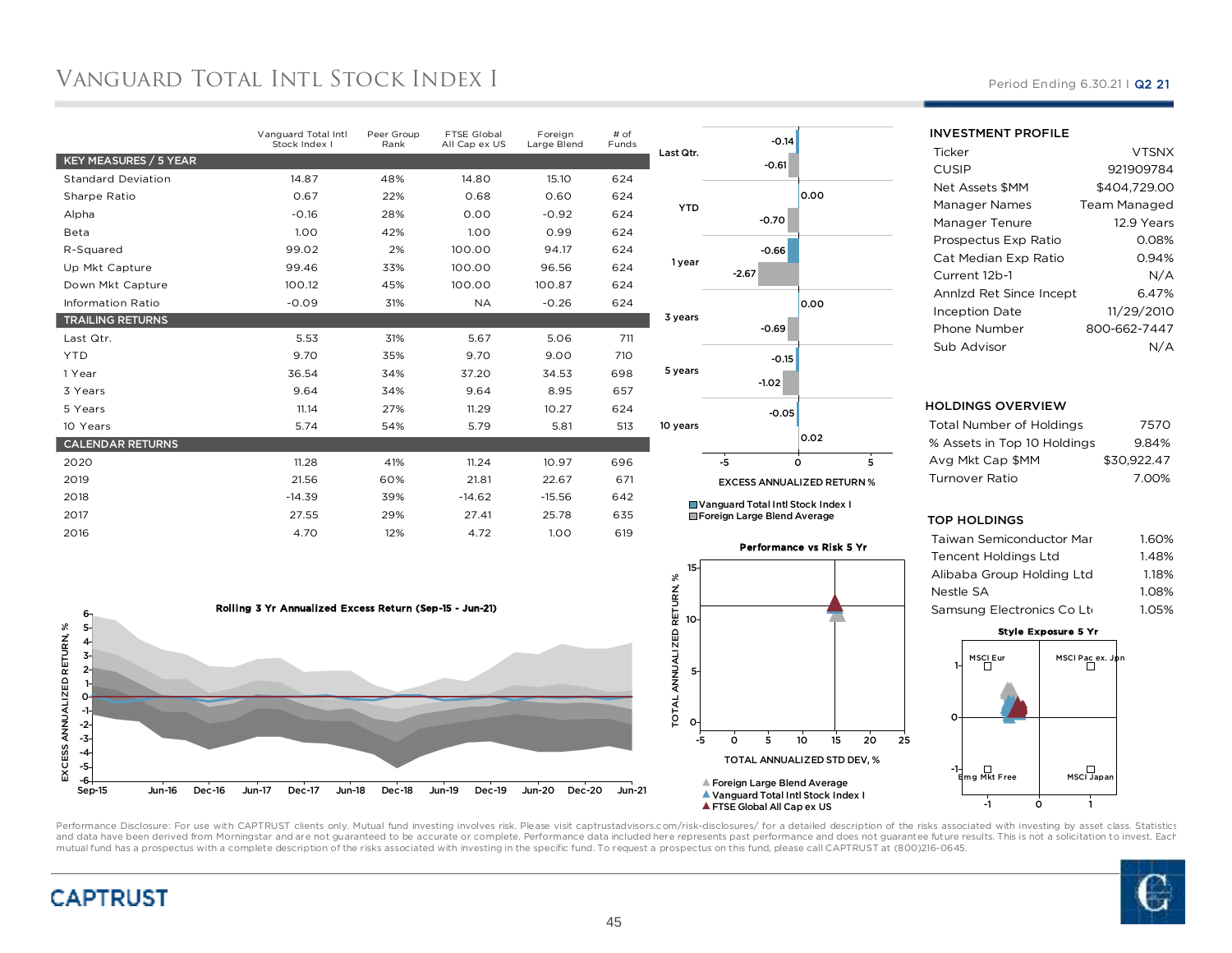# JPMORGAN US SMALL COMPANY R6 Period Ending 6.30.21 I Q2 21

|                           | JPMorgan US Small<br>Company R6 | Peer Group<br>Rank | Russell 2000<br>TR USD | Small<br>Blend | # of<br>Funds |              |
|---------------------------|---------------------------------|--------------------|------------------------|----------------|---------------|--------------|
| KEY MEASURES / 5 YEAR     |                                 |                    |                        |                |               | Last         |
| <b>Standard Deviation</b> | 20.88                           | 47%                | 21.00                  | 21.01          | 575           |              |
| Sharpe Ratio              | 0.64                            | 45%                | 0.73                   | 0.60           | 575           |              |
| Alpha                     | $-1.71$                         | 49%                | 0.00                   | $-2.25$        | 575           |              |
| Beta                      | 0.99                            | 48%                | 1.00                   | 0.97           | 575           |              |
| R-Squared                 | 98.42                           | 9%                 | 100.00                 | 94.67          | 575           |              |
| Up Mkt Capture            | 96.53                           | 33%                | 100.00                 | 93.04          | 575           | $\mathbf{1}$ |
| Down Mkt Capture          | 103.13                          | 57%                | 100.00                 | 101.23         | 575           |              |
| <b>Information Ratio</b>  | $-0.63$                         | 66%                | <b>NA</b>              | $-0.63$        | 575           |              |
| <b>TRAILING RETURNS</b>   |                                 |                    |                        |                |               | 3y           |
| Last Qtr.                 | 3.07                            | 76%                | 4.29                   | 4.28           | 603           |              |
| <b>YTD</b>                | 18.86                           | 52%                | 17.54                  | 19.59          | 603           |              |
| 1 Year                    | 63.87                           | 28%                | 62.03                  | 59.64          | 603           | 5 y          |
| 3 Years                   | 12.13                           | 42%                | 13.52                  | 11.17          | 593           |              |
| 5 Years                   | 14.55                           | 44%                | 16.47                  | 13.80          | 575           |              |
| 10 Years                  | 12.31                           | 23%                | 12.34                  | 11.20          | 470           | 10 y         |
| <b>CALENDAR RETURNS</b>   |                                 |                    |                        |                |               |              |
| 2020                      | 18.32                           | 23%                | 19.96                  | 11.48          | 603           |              |
| 2019                      | 22.18                           | 75%                | 25.53                  | 24.48          | 599           |              |
| 2018                      | $-11.97$                        | 49%                | $-11.01$               | $-12.35$       | 591           |              |
| 2017                      | 9.08                            | 90%                | 14.65                  | 13.10          | 581           |              |
| 2016                      | 20.87                           | 53%                | 21.31                  | 21.31          | 572           |              |
|                           |                                 |                    |                        |                |               |              |





 $-1.23$ 

Small Blend Average



| <b>JUSMX</b>                      |
|-----------------------------------|
| 48121L346                         |
| \$1.142.00                        |
| Team Managed                      |
| 10.7 Years                        |
| 0.71%                             |
| 1.03%                             |
| N/A                               |
| 14.69%<br>Annlzd Ret Since Incept |
| 11/01/2011                        |
| 800-480-4111                      |
|                                   |
|                                   |

#### HOLDINGS OVERVIEW

| Total Number of Holdings    | 495        |
|-----------------------------|------------|
| % Assets in Top 10 Holdings | 12.10%     |
| Ava Mkt Cap \$MM            | \$2.381.41 |
| Turnover Ratio              | 52.00%     |
|                             |            |

#### TOP HOLDINGS

| JPMorgan Prime Money M      | 2.95% |
|-----------------------------|-------|
| Herc Holdings Inc           | 1.49% |
| Allscripts Healthcare Solut | 1.37% |
| MasTec Inc                  | 1.09% |
| Tri Pointe Homes Inc        | 0.94% |
|                             |       |

## Style Exposure 5 Yr



Performance Disclosure: For use with CAPTRUST clients only. Mutual fund investing involves risk. Please visit captrustadvisors.com/risk-disclosures/ for a detailed description of the risks associated with investing by asse and data have been derived from Morningstar and are not guaranteed to be accurate or complete. Performance data included here represents past performance and does not guarantee future results. This is not a solicitation to mutual fund has a prospectus with a complete description of the risks associated with investing in the specific fund. To request a prospectus on this fund, please call CAPTRUST at (800)216-0645.





INVESTMENT PROFILE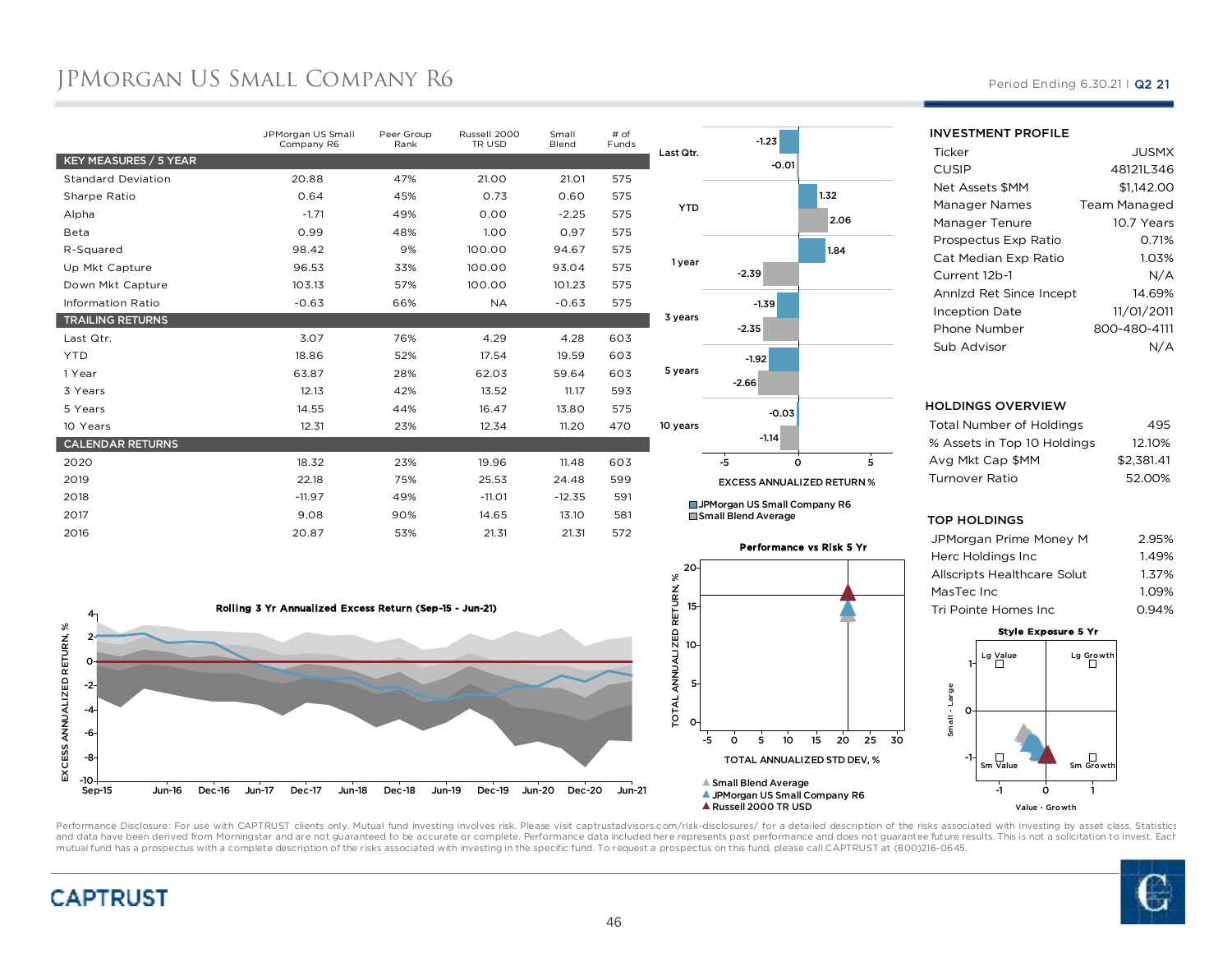# TIAA-CREF REAL ESTATE SEC INSTL

|                           | TIAA-CREF Real<br>Estate Sec Instl | Peer Group<br>Rank | FTSE Nareit All<br>Equity REITs TR USD | Sp-Real<br>Estate | # of<br>Funds | L |
|---------------------------|------------------------------------|--------------------|----------------------------------------|-------------------|---------------|---|
| KEY MEASURES / 5 YEAR     |                                    |                    |                                        |                   |               |   |
| <b>Standard Deviation</b> | 14.36                              | 10%                | 15.61                                  | 15.70             | 212           |   |
| Sharpe Ratio              | 0.66                               | 6%                 | 0.44                                   | 0.40              | 212           |   |
| Alpha                     | 3.19                               | 6%                 | 0.00                                   | $-0.60$           | 212           |   |
| Beta                      | 0.91                               | 88%                | 1.00                                   | 0.98              | 212           |   |
| R-Squared                 | 97.99                              | 19%                | 100.00                                 | 94.23             | 212           |   |
| Up Mkt Capture            | 102.79                             | 13%                | 100.00                                 | 95.01             | 212           |   |
| Down Mkt Capture          | 88.94                              | 12%                | 100.00                                 | 98.05             | 212           |   |
| <b>Information Ratio</b>  | 0.92                               | 2%                 | <b>NA</b>                              | $-0.29$           | 212           |   |
| <b>TRAILING RETURNS</b>   |                                    |                    |                                        |                   |               |   |
| Last Qtr.                 | 12.22                              | 44%                | 12.03                                  | 11.82             | 226           |   |
| <b>YTD</b>                | 21.01                              | 50%                | 21.35                                  | 20.59             | 226           |   |
| 1 Year                    | 34.57                              | 56%                | 32.79                                  | 35.69             | 226           |   |
| 3 Years                   | 14.94                              | 6%                 | 11.97                                  | 11.54             | 222           |   |
| 5 Years                   | 10.67                              | 4%                 | 8.10                                   | 7.33              | 212           |   |
| 10 Years                  | 11.12                              | 5%                 | 10.29                                  | 9.26              | 189           | 1 |
| <b>CALENDAR RETURNS</b>   |                                    |                    |                                        |                   |               |   |
| 2020                      | 1.33                               | 8%                 | $-5.12$                                | $-3.34$           | 226           |   |
| 2019                      | 31.09                              | 18%                | 28.66                                  | 28.12             | 226           |   |
| 2018                      | $-4.04$                            | 17%                | $-4.04$                                | $-6.35$           | 222           |   |
| 2017                      | 12.29                              | 4%                 | 8.67                                   | 6.72              | 212           |   |
| 2016                      | 4.38                               | 85%                | 8.63                                   | 6.31              | 211           |   |
|                           |                                    |                    |                                        |                   |               |   |





0.19

TIAA-CREF Real Estate Sec Instl ■ The Constitution Sp-Real Estate Average



Period Ending 6.30.21 | Q2 21

| <b>INVESTMENT PROFILE</b> |              |
|---------------------------|--------------|
| Ticker                    | <b>TIREX</b> |
| CUSIP                     | 87244W797    |
| Net Assets \$MM           | \$3.875.00   |
| Manager Names             | Team Managed |
| Manager Tenure            | 15.5 Years   |
| Prospectus Exp Ratio      | 0.50%        |
| Cat Median Exp Ratio      | 1.08%        |
| Current 12b-1             | N/A          |
| Annizd Ret Since Incept   | 11.18%       |
| Inception Date            | 10/01/2002   |
| Phone Number              | 877-518-9161 |
| Sub Advisor               |              |

#### HOLDINGS OVERVIEW

| Total Number of Holdings    | 74          |
|-----------------------------|-------------|
| % Assets in Top 10 Holdings | 43.09%      |
| Ava Mkt Cap \$MM            | \$22,226,00 |
| Turnover Ratio              | 45.00%      |
|                             |             |

#### TOP HOLDINGS

| American Tower Corp      | 6.40% |
|--------------------------|-------|
| Prologis Inc             | 6.27% |
| Simon Property Group Ind | 5.80% |
| Equinix Inc              | 4.78% |
| Equity Residential       | 4.15% |

### Style Exposure 5 Yr





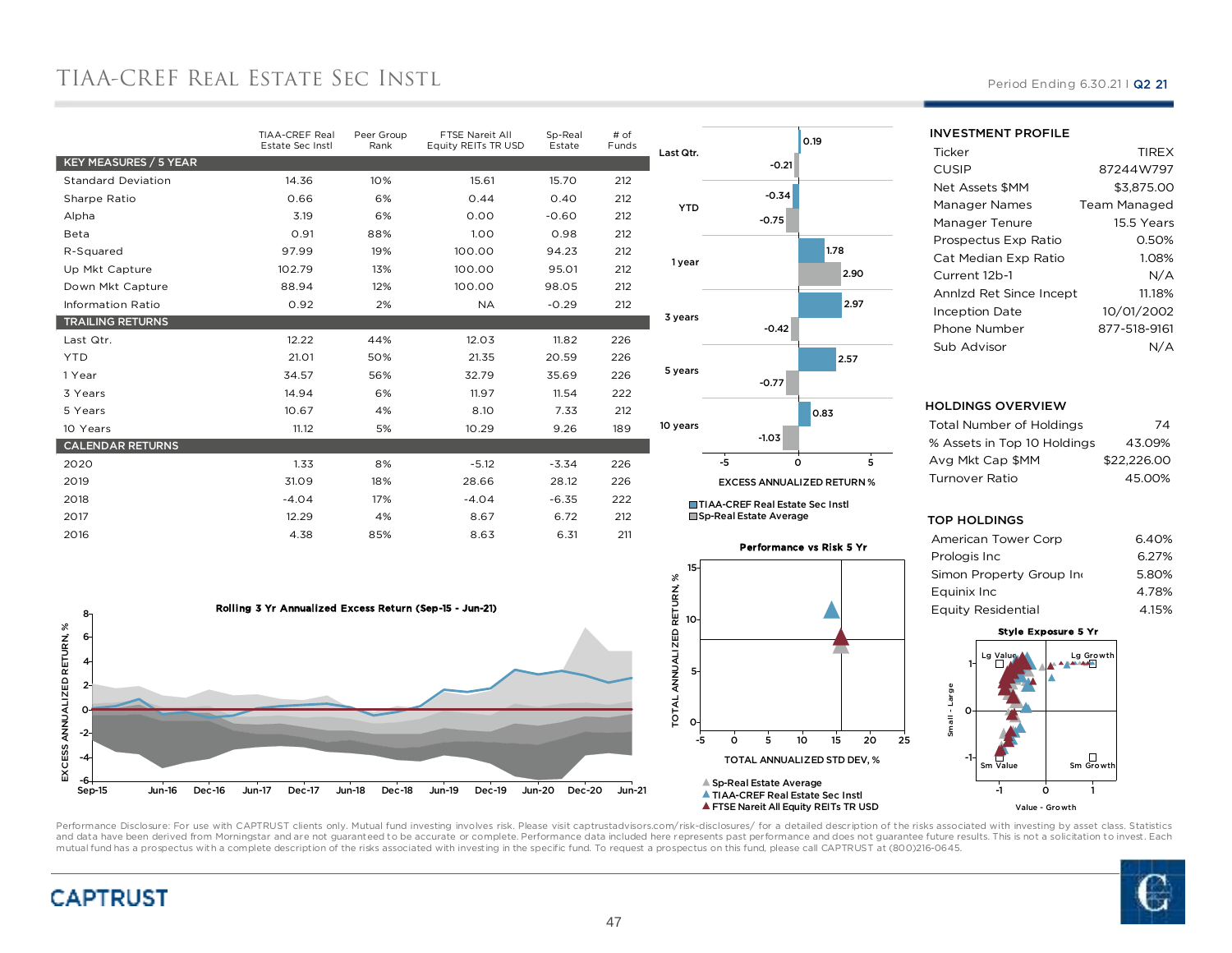## appendix

State of Delaware

### **APPENDIX**

Asset Summaries……………..……………………………………………………………………………………………..Your CAPTRUST Service Team…………………………………………………………………………………….Glossary of Terms……………………………………………………………………………………………………………Evaluation Methodology………………....……………………...................……………………………………..

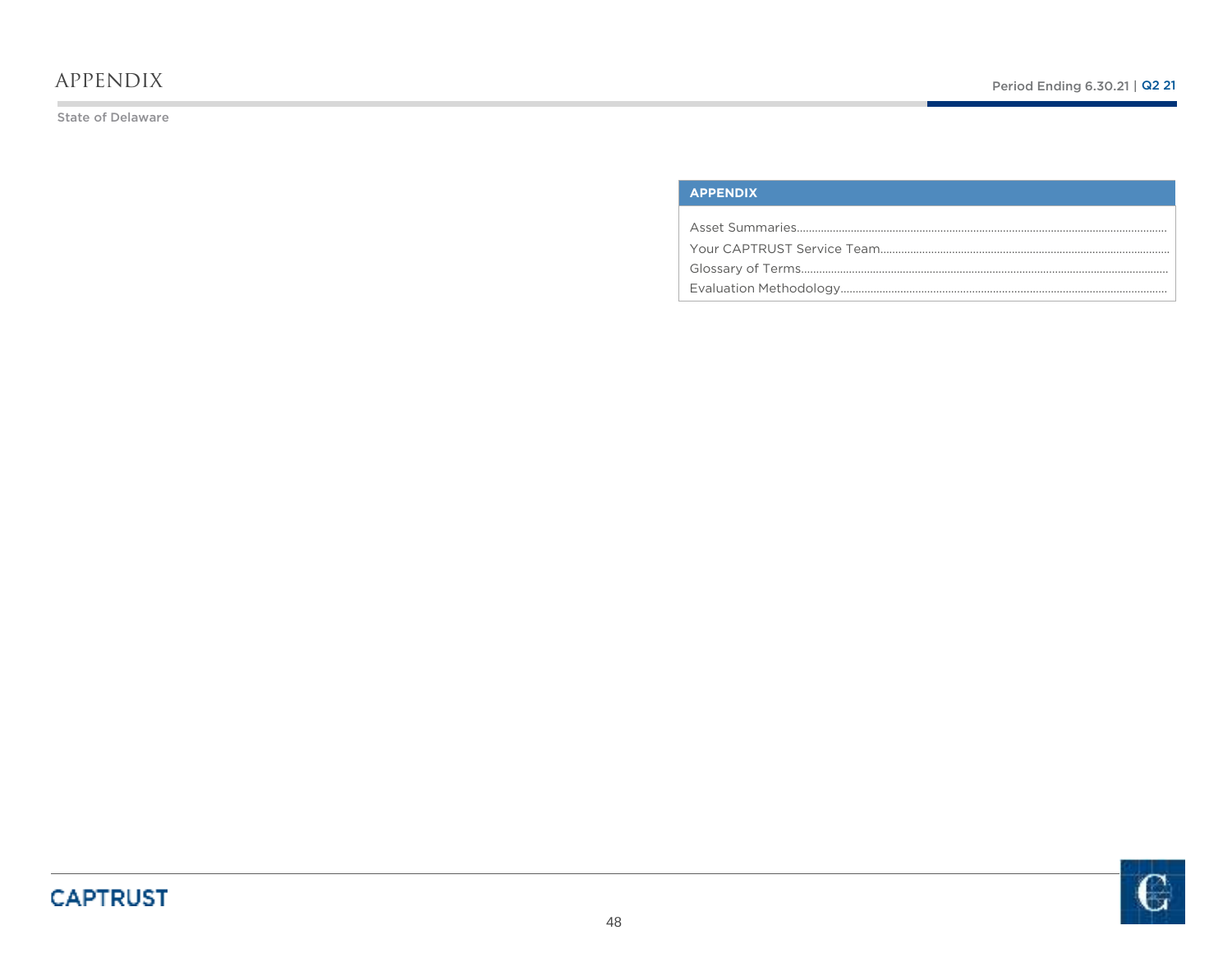## asset investment review | summary

State of Delaware 457(b) Deferred Compensation Plan

| otate of belandie for to belefted compensation i iai |                                         |               |        | <b>MARKET VALUE</b> |        |
|------------------------------------------------------|-----------------------------------------|---------------|--------|---------------------|--------|
| <b>FUND OPTION</b>                                   | <b>CURRENT INVESTMENT NAME</b>          | 12.31.2020    | $(\%)$ | <b>CURRENT</b>      | $(\%)$ |
| Money Market                                         | Vanguard Federal Money Market Investor  | \$19,570,479  | 2.33%  | \$16,693,959        | 1.84%  |
| Stable Value                                         | <b>Voya Fixed Plus Account III</b>      | \$19,547,232  | 2.32%  | \$20,021,927        | 2.21%  |
| Intermediate Core Bond                               | Vanguard Interm-Term Bond Index I       | \$18,472,078  | 2.20%  | \$17,877,102        | 1.97%  |
| Intermediate Core-Plus Bond                          | PIMCO Total Return Instl                | \$5,223,769   | 0.62%  | \$5,965,156         | 0.66%  |
| Target Date 2000-2010 Moderate                       | American Funds 2010 Trgt Date Retire R6 | \$26,378,486  | 3.14%  | \$26,434,870        | 2.91%  |
| Target Date 2015 Moderate                            | American Funds 2015 Trgt Date Retire R6 | \$44,581,571  | 5.30%  | \$46,221,595        | 5.09%  |
| Target Date 2020 Moderate                            | American Funds 2020 Trgt Date Retire R6 | \$92,715,524  | 11.03% | \$94,224,730        | 10.38% |
| Target Date 2025 Moderate                            | American Funds 2025 Trgt Date Retire R6 | \$107,814,147 | 12.82% | \$112,178,102       | 12.35% |
| Target Date 2030 Moderate                            | American Funds 2030 Trgt Date Retire R6 | \$103,581,066 | 12.32% | \$110,853,207       | 12.21% |
| Target Date 2035 Moderate                            | American Funds 2035 Trgt Date Retire R6 | \$99,711,252  | 11.86% | \$107,461,366       | 11.84% |
| Target Date 2040 Moderate                            | American Funds 2040 Trgt Date Retire R6 | \$61,872,099  | 7.36%  | \$69,407,498        | 7.64%  |
| Target Date 2045 Moderate                            | American Funds 2045 Trgt Date Retire R6 | \$40,363,730  | 4.80%  | \$46,558,115        | 5.13%  |
| Target Date 2050 Moderate                            | American Funds 2050 Trgt Date Retire R6 | \$20,016,481  | 2.38%  | \$22,834,808        | 2.51%  |
| Target Date 2055 Moderate                            | American Funds 2055 Trgt Date Retire R6 | \$7,392,353   | 0.88%  | \$8,428,619         | 0.93%  |
| Target Date 2060 Moderate                            | American Funds 2060 Trgt Date Retire R6 | \$2,096,566   | 0.25%  | \$2,582,323         | 0.28%  |
| Target Date 2065+ Moderate                           | American Funds 2065 Trgt Date Retire R6 | \$60,490      | 0.01%  | \$419,694           | 0.05%  |
| Large Company Value                                  | American Funds Washington Mutual R6     | \$9,345,191   | 1.11%  | \$11,778,593        | 1.30%  |
| Large Company Blend                                  | Vanguard Institutional Index I          | \$59,909,660  | 7.13%  | \$68,834,751        | 7.58%  |

### CONTINUED…

Information provided by Record Keeper. For informational purposes. Not a substitute for official statements produced by the plan custodian and/or administrator. Information has been obtained from<br>sources considered reliabl

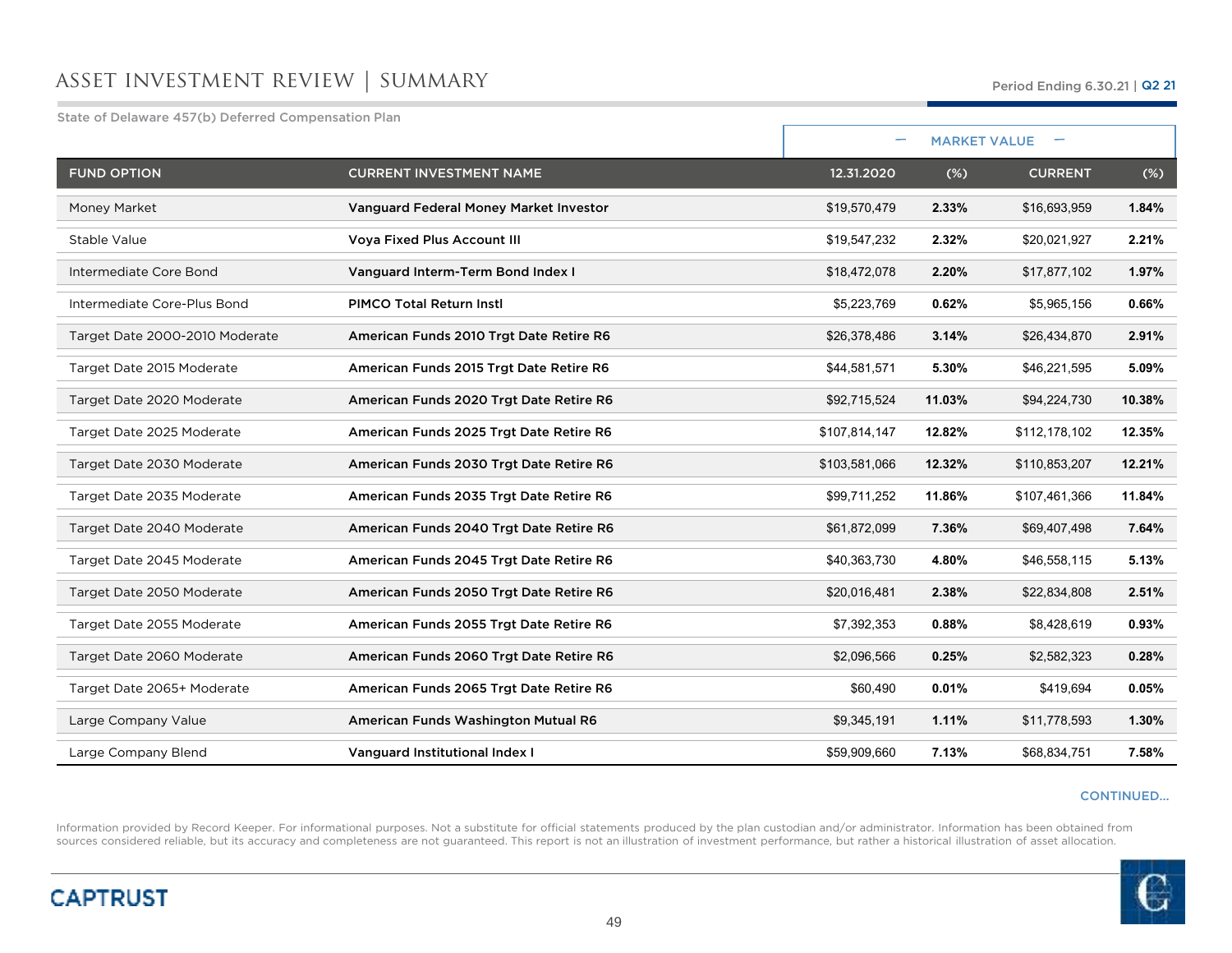# asset investment review | summary

State of Delaware 457(b) Deferred Compensation Plan

|                            |                                         | $\overline{\phantom{0}}$ |        | <b>MARKET VALUE</b> |        |
|----------------------------|-----------------------------------------|--------------------------|--------|---------------------|--------|
| <b>FUND OPTION</b>         | <b>CURRENT INVESTMENT NAME</b>          | 12.31.2020               | $(\%)$ | <b>CURRENT</b>      | $(\%)$ |
| Large Company Growth       | T Rowe Price Blue Chip Growth I         | \$33,195,300             | 3.95%  | \$37,333,209        | 4.11%  |
| Medium Company Blend       | Vanguard Extended Market Index Instl    | \$18,956,849             | 2.25%  | \$22,935,364        | 2.53%  |
| Medium Company Growth      | Champlain Mid Cap Institutional         | \$4,534,586              | 0.54%  | \$5,604,149         | 0.62%  |
| Foreign Large Blend        | <b>Lazard International Equity R6</b>   | \$2,715,907              | 0.32%  | \$2,570,498         | 0.28%  |
| Foreign Large Blend        | Vanguard Total Intl Stock Index I       | \$11,311,373             | 1.35%  | \$13,247,293        | 1.46%  |
| <b>Small Company Blend</b> | JPMorgan US Small Company R6            | \$5,980,381              | 0.71%  | \$8,323,659         | 0.92%  |
| Specialty-Real Estate      | <b>TIAA-CREF Real Estate Sec Instl.</b> | \$3,392,457              | 0.40%  | \$4,290,345         | 0.47%  |
| Self-Directed Brokerage    | <b>TD Ameritrade SDB Securities</b>     | \$22,010,031             | 2.62%  | \$24,898,213        | 2.74%  |
|                            | <b>TOTALS</b>                           | \$840,749,059            | 100%   | \$907,979,148       | 100%   |

Information provided by Record Keeper. For informational purposes. Not a substitute for official statements produced by the plan custodian and/or administrator. Information has been obtained from<br>sources considered reliabl



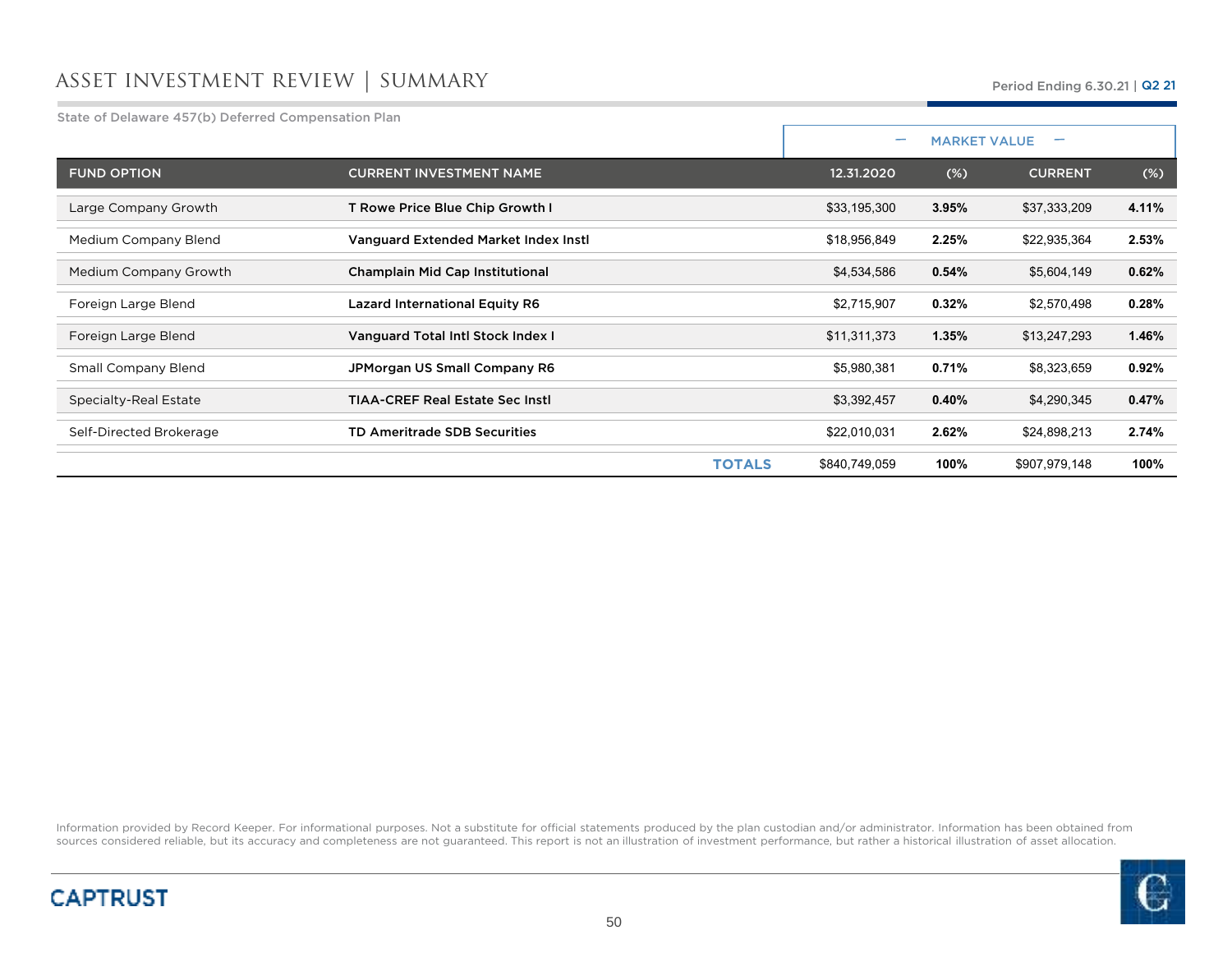| State of Delaware 403(b) Plan  |                                         |              |        |                     |        |
|--------------------------------|-----------------------------------------|--------------|--------|---------------------|--------|
|                                |                                         |              |        | <b>MARKET VALUE</b> |        |
| <b>FUND OPTION</b>             | <b>CURRENT INVESTMENT NAME</b>          | 12.31.2020   | (%)    | <b>CURRENT</b>      | $(\%)$ |
| Money Market                   | Vanguard Federal Money Market Investor  | \$3,048,563  | 1.56%  | \$1,870,881         | 0.83%  |
| Stable Value                   | <b>Voya Fixed Plus Account III</b>      | \$3,632,819  | 1.86%  | \$4,121,937         | 1.84%  |
| Intermediate Core Bond         | Vanguard Interm-Term Bond Index I       | \$3,780,041  | 1.93%  | \$3,896,347         | 1.74%  |
| Intermediate Core-Plus Bond    | <b>PIMCO Total Return Instl</b>         | \$1,465,785  | 0.75%  | \$1,647,074         | 0.73%  |
| Target Date 2000-2010 Moderate | American Funds 2010 Trgt Date Retire R6 | \$1,281,808  | 0.66%  | \$1,354,354         | 0.60%  |
| Target Date 2015 Moderate      | American Funds 2015 Trgt Date Retire R6 | \$2,535,134  | 1.30%  | \$2,918,777         | 1.30%  |
| Target Date 2020 Moderate      | American Funds 2020 Trgt Date Retire R6 | \$14,691,955 | 7.51%  | \$14,380,037        | 6.40%  |
| Target Date 2025 Moderate      | American Funds 2025 Trgt Date Retire R6 | \$17,812,847 | 9.11%  | \$19,648,893        | 8.75%  |
| Target Date 2030 Moderate      | American Funds 2030 Trgt Date Retire R6 | \$21,691,575 | 11.09% | \$24,829,408        | 11.06% |
| Target Date 2035 Moderate      | American Funds 2035 Trgt Date Retire R6 | \$28,746,601 | 14.70% | \$32,720,162        | 14.57% |
| Target Date 2040 Moderate      | American Funds 2040 Trgt Date Retire R6 | \$21,634,923 | 11.07% | \$25,197,172        | 11.22% |
| Target Date 2045 Moderate      | American Funds 2045 Trgt Date Retire R6 | \$17,769,308 | 9.09%  | \$21,751,038        | 9.69%  |
| Target Date 2050 Moderate      | American Funds 2050 Trgt Date Retire R6 | \$10,084,875 | 5.16%  | \$12,510,712        | 5.57%  |
| Target Date 2055 Moderate      | American Funds 2055 Trgt Date Retire R6 | \$5,874,342  | 3.00%  | \$7,042,008         | 3.14%  |
| Target Date 2060 Moderate      | American Funds 2060 Trgt Date Retire R6 | \$1,027,097  | 0.53%  | \$1,334,588         | 0.59%  |
| Target Date 2065+ Moderate     | American Funds 2065 Trgt Date Retire R6 | \$27,121     | 0.01%  | \$57,278            | 0.03%  |
| Large Company Value            | American Funds Washington Mutual R6     | \$2,146,127  | 1.10%  | \$2,912,274         | 1.30%  |
| Large Company Blend            | Vanguard Institutional Index I          | \$12,791,917 | 6.54%  | \$15,112,611        | 6.73%  |

### CONTINUED…

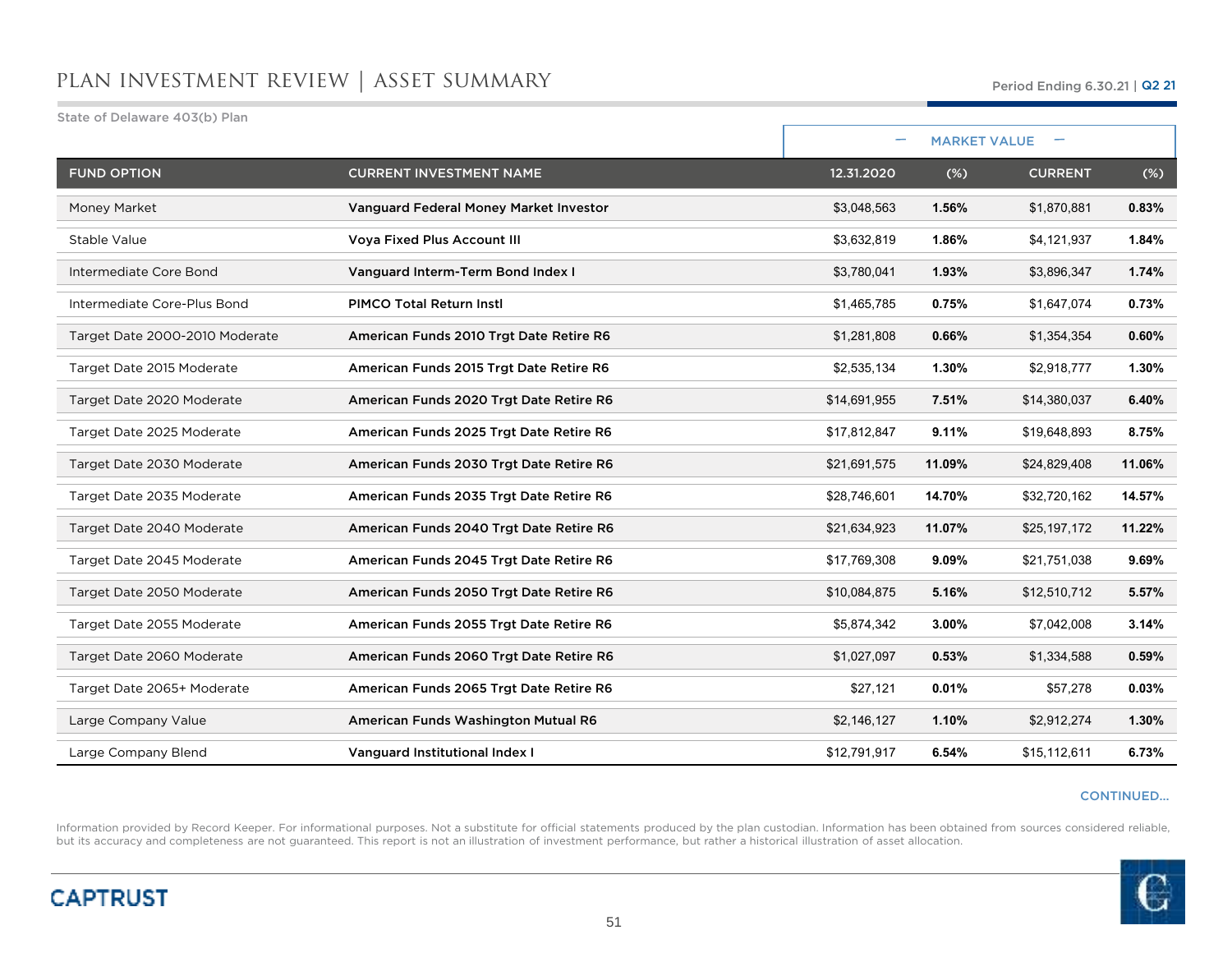| State of Delaware 403(b) Plan |                                         |               |                          |                     |        |
|-------------------------------|-----------------------------------------|---------------|--------------------------|---------------------|--------|
|                               |                                         |               | $\overline{\phantom{0}}$ | <b>MARKET VALUE</b> |        |
| <b>FUND OPTION</b>            | <b>CURRENT INVESTMENT NAME</b>          | 12.31.2020    | (%)                      | <b>CURRENT</b>      | $(\%)$ |
| Large Company Growth          | T Rowe Price Blue Chip Growth I         | \$5,554,077   | 2.84%                    | \$6,568,436         | 2.93%  |
| Medium Company Blend          | Vanguard Extended Market Index Instl    | \$4,233,880   | 2.17%                    | \$5,072,393         | 2.26%  |
| Medium Company Growth         | Champlain Mid Cap Institutional         | \$1,170,248   | 0.60%                    | \$1,495,677         | 0.67%  |
| Foreign Large Blend           | <b>Lazard International Equity R6</b>   | \$751,489     | 0.38%                    | \$881,303           | 0.39%  |
| Foreign Large Blend           | Vanguard Total Intl Stock Index I       | \$3,447,545   | 1.76%                    | \$3,806,779         | 1.70%  |
| <b>Small Company Blend</b>    | JPMorgan US Small Company R6            | \$1,287,176   | 0.66%                    | \$1,742,322         | 0.78%  |
| Specialty-Real Estate         | <b>TIAA-CREF Real Estate Sec Instl.</b> | \$634,422     | 0.32%                    | \$874,883           | 0.39%  |
| Self-Directed Brokerage       | <b>TD Ameritrade SDB Securities</b>     | \$8,390,028   | 4.29%                    | \$10,790,768        | 4.81%  |
|                               | <b>TOTALS</b>                           | \$195,511,703 | 100%                     | \$224,538,110       | 100%   |



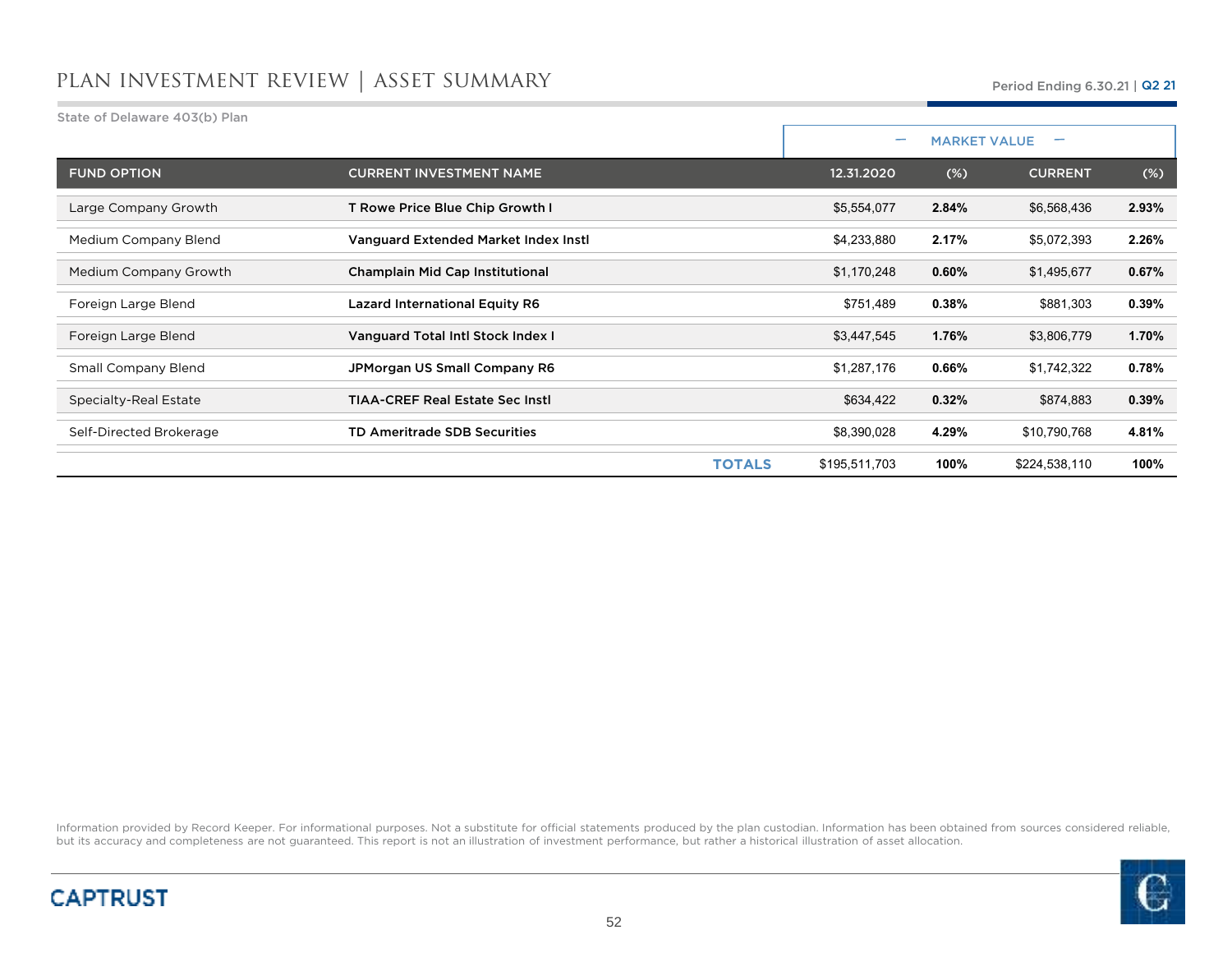| State of Delaware 401(a) Match Plan |                                         |             |                     |                |        |
|-------------------------------------|-----------------------------------------|-------------|---------------------|----------------|--------|
|                                     |                                         | ۰           | <b>MARKET VALUE</b> |                |        |
| <b>FUND OPTION</b>                  | <b>CURRENT INVESTMENT NAME</b>          | 12.31.2020  | $(\%)$              | <b>CURRENT</b> | $(\%)$ |
| Money Market                        | Vanguard Federal Money Market Investor  | \$400,363   | 1.60%               | \$393,487      | 1.49%  |
| Stable Value                        | <b>Voya Fixed Plus Account III</b>      | \$254,524   | 1.02%               | \$262,804      | 0.99%  |
| Intermediate Core Bond              | Vanguard Interm-Term Bond Index I       | \$229,646   | 0.92%               | \$236,280      | 0.89%  |
| Intermediate Core-Plus Bond         | <b>PIMCO Total Return Instl</b>         | \$68,328    | 0.27%               | \$72,535       | 0.27%  |
| Target Date 2000-2010 Moderate      | American Funds 2010 Trgt Date Retire R6 | \$792,528   | 3.16%               | \$786,528      | 2.98%  |
| Target Date 2015 Moderate           | American Funds 2015 Trgt Date Retire R6 | \$1,293,438 | 5.16%               | \$1,331,759    | 5.04%  |
| Target Date 2020 Moderate           | American Funds 2020 Trgt Date Retire R6 | \$2,956,550 | 11.80%              | \$3,000,563    | 11.36% |
| Target Date 2025 Moderate           | American Funds 2025 Trgt Date Retire R6 | \$4,535,576 | 18.10%              | \$4,632,902    | 17.54% |
| Target Date 2030 Moderate           | American Funds 2030 Trgt Date Retire R6 | \$4,242,295 | 16.93%              | \$4,505,205    | 17.06% |
| Target Date 2035 Moderate           | American Funds 2035 Trgt Date Retire R6 | \$4,172,549 | 16.65%              | \$4,416,292    | 16.72% |
| Target Date 2040 Moderate           | American Funds 2040 Trgt Date Retire R6 | \$2,558,933 | 10.21%              | \$2,792,456    | 10.57% |
| Target Date 2045 Moderate           | American Funds 2045 Trgt Date Retire R6 | \$1,064,297 | 4.25%               | \$1,169,239    | 4.43%  |
| Target Date 2050 Moderate           | American Funds 2050 Trgt Date Retire R6 | \$154,132   | 0.62%               | \$170,032      | 0.64%  |
| Target Date 2055 Moderate           | American Funds 2055 Trgt Date Retire R6 | \$9,022     | 0.04%               | \$8,283        | 0.03%  |
| Target Date 2060 Moderate           | American Funds 2060 Trgt Date Retire R6 | \$34,259    | 0.14%               | \$34,343       | 0.13%  |
| Target Date 2065+ Moderate          | American Funds 2065 Trgt Date Retire R6 | \$0         | 0.00%               | \$9,332        | 0.04%  |
| Large Company Value                 | American Funds Washington Mutual R6     | \$119,409   | 0.48%               | \$141,791      | 0.54%  |
| Large Company Blend                 | Vanguard Institutional Index I          | \$802,282   | 3.20%               | \$905,025      | 3.43%  |

### CONTINUED…

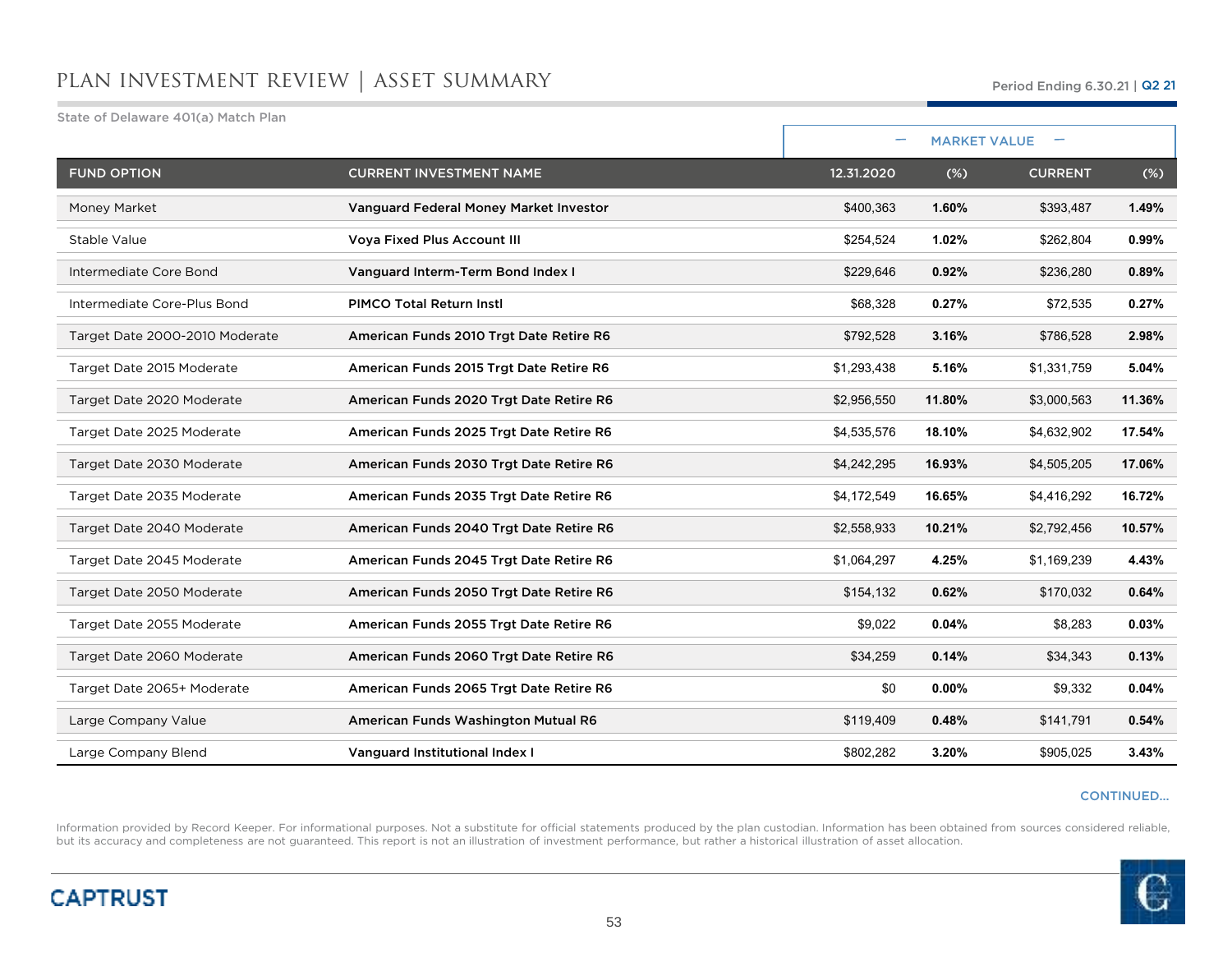| State of Delaware 401(a) Match Plan |                                        |                               |                                                 |                |          |  |
|-------------------------------------|----------------------------------------|-------------------------------|-------------------------------------------------|----------------|----------|--|
|                                     |                                        |                               | <b>MARKET VALUE</b><br>$\overline{\phantom{0}}$ |                |          |  |
| <b>FUND OPTION</b>                  | <b>CURRENT INVESTMENT NAME</b>         | 12.31.2020                    | (%)                                             | <b>CURRENT</b> | $(\%)$   |  |
| Large Company Growth                | T Rowe Price Blue Chip Growth I        | \$663,276                     | 2.65%                                           | \$723,560      | 2.74%    |  |
| Medium Company Blend                | Vanguard Extended Market Index Instl   | \$238,800                     | 0.95%                                           | \$275,265      | $1.04\%$ |  |
| Medium Company Growth               | Champlain Mid Cap Institutional        | \$70,414                      | 0.28%                                           | \$90,871       | 0.34%    |  |
| Foreign Large Blend                 | <b>Lazard International Equity R6</b>  | \$40,054                      | 0.16%                                           | \$39,550       | 0.15%    |  |
| Foreign Large Blend                 | Vanguard Total Intl Stock Index I      | \$145,107                     | 0.58%                                           | \$159,839      | 0.61%    |  |
| <b>Small Company Blend</b>          | JPMorgan US Small Company R6           | \$69,360                      | 0.28%                                           | \$100,901      | 0.38%    |  |
| Specialty-Real Estate               | <b>TIAA-CREF Real Estate Sec Instl</b> | \$44,241                      | 0.18%                                           | \$55,076       | 0.21%    |  |
| Self-Directed Brokerage             | <b>TD Ameritrade SDB Securities</b>    | \$102,359                     | 0.41%                                           | \$99,930       | 0.38%    |  |
|                                     |                                        | <b>TOTALS</b><br>\$25,061,742 | 100%                                            | \$26,413,849   | 100%     |  |



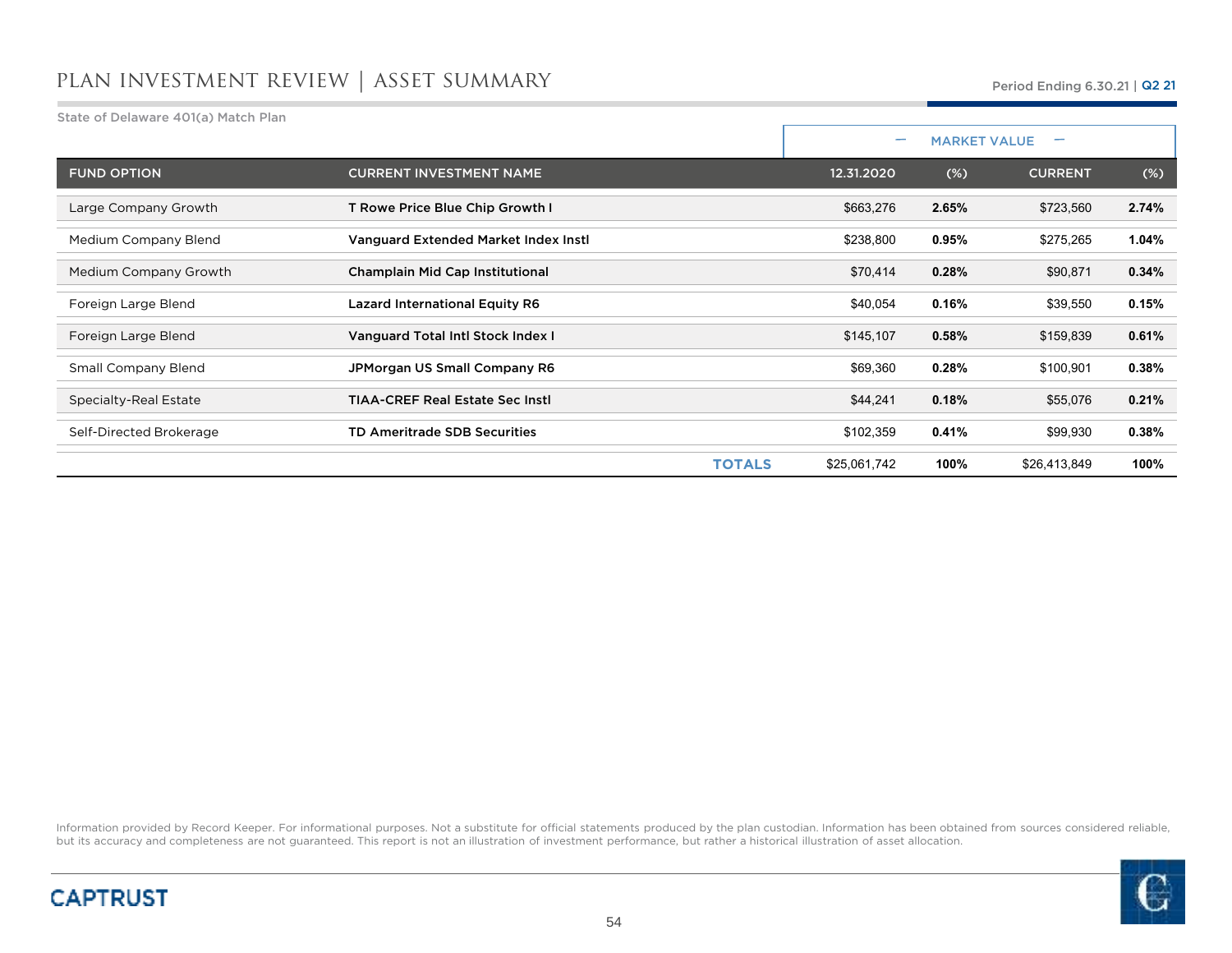State of Delaware

r.

| <b>TEAM MEMBERS</b>                                                                  | <b>RESPONSIBILITIES</b>                                                                                                                                                                                                                                                                                                                                                                                                                                                                                                                              |
|--------------------------------------------------------------------------------------|------------------------------------------------------------------------------------------------------------------------------------------------------------------------------------------------------------------------------------------------------------------------------------------------------------------------------------------------------------------------------------------------------------------------------------------------------------------------------------------------------------------------------------------------------|
| Earle Allen, MBA, CEBS®<br>Principal   Financial Advisor<br>Earle.Allen@captrust.com | <b>Account Role: Lead Consultant</b><br>Our Lead Consultants serve as the primary relationship manager for the fiduciaries of corporate<br>retirement plans. They oversee and ensure quality delivery of comprehensive investment<br>advisory services. They are available to assist with any aspect of clients' accounts, or put them in<br>contact with the appropriate resources here at CAPTRUST.                                                                                                                                                |
| <b>James Duffy</b><br>Senior Analyst   Investments<br>James.Duffy@captrust.com       | Account Role: Research Analyst<br>Our Investment Analysts conduct investment manager research, asset allocation studies,<br>portfolio monitoring and performance measurement. Some of their specific duties include:<br>evaluating fund lineups and investment options, reporting due diligence findings to clients, and<br>researching the various universes for viable investment options. Our team monitors and<br>evaluates mutual funds, separate account managers and alternative investments for use with<br>current and prospective clients. |

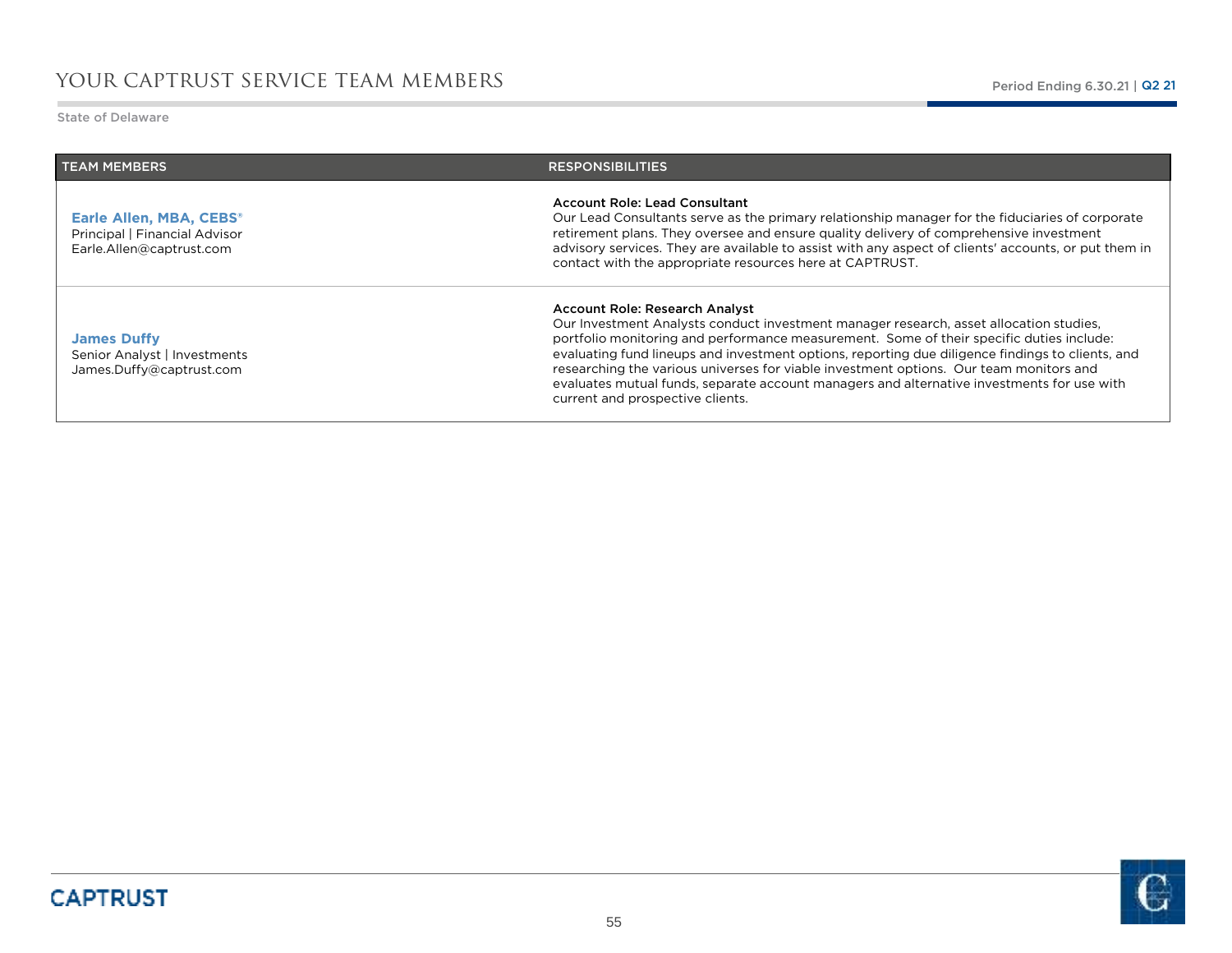## glossary

### **ALPHA**

 Alpha measures a manager's rate of return in excess of that which can be explained by its systematic risk, or Beta. It is a result of regressing a manager's returns against those of a benchmark index. A positive alpha implies that a manager has added value relative to its benchmark on a risk-adjusted basis.

### **BATTING AVERAGE**

Batting Average, an indicator of consistency, measures the percentage of time an active manager outperformed the benchmark.

### **BETA**

Beta measures a manager's sensitivity to systematic, or market risk. Beta is a result of the analysis regressing a manager's returns against those of a benchmark Index. A manager with a Beta of 1 should move perfectly with a benchmark. A Beta of less than 1 implies that a manager's returns are less volatile than the market's (i.e., selected benchmarks). A Beta of greater than 1 implies that a manager exhibits greater volatility than the market (i.e., selected benchmark).

### **CAPTURE RATIO**

 Up Market Capture is the average return of a manager relative to a benchmark index using only periods where the benchmark return was positive. Down Market Capture is the average return of a manager relative to a benchmark index using only periods where the benchmark return was negative. An Up Market Capture of greater than 100% and a Down Market Capture of less than 100% is considered desirable.

### **INFORMATION RATIO**

 The Information Ratio measures a manager's excess return over the passive index divided by the volatility of that excess return, or Tracking Error. To obtain a higher Information Ratio, which is preferable, a manager must demonstrate the ability to generate returns above its benchmark while avoiding large performance swings relative to that same benchmark.

### **PERCENTILE RANK**

Percentile Rankings are based on a manager's performance relative to all other available funds in its universe. Percentiles range from 1, being the best, to 100 being the worst. A ranking in the 50th percentile or above demonstrates that the manager has performed better on a relative basis than at least 50% of its peers.

### **RISK-ADJUSTED PERFORMANCE**

Risk-adjusted Performance, or RAP, measures the level of return that an investment option would generate given a level of risk equivalent to the benchmark index.

### **R-SQUARED**

 R-squared measures the portion of a manager's movements that are explained by movements in a benchmark index. R-squared values range from 0 to 100. An R-squared of 100 means that all movements of a manager are completely explained by movements in the index. This measurement is identified as the coefficient of determination from a regression equation. <sup>A</sup> high R-squared value supports the validity of the Alpha and Beta measures, and it can be used as a measure of style consistency.

### **SHARPE RATIO**

 Sharpe ratio measures a manager's return per unit of risk, or standard deviation. It is the ratio of a manager's excess return above the risk-free rate divided by a manager's standard deviation. A higher sharpe ratio implies greater manager efficiency.

### **STANDARD DEVIATION**

 Standard Deviation is a measure of the extent to which observations in a series vary from the arithmetic mean of the series. This measure of volatility or risk allows the estimation of a range of values for a manager's returns. The wider the range, the more uncertainty, and, therefore, the riskier a manager is assumed to be.

### **TRACKING ERROR**

Tracking Error is the standard deviation of the portfolio's residual (i.e. excess) returns. The lower the tracking error, the closer the portfolio returns have been to its risk index. Aggressively managed portfolios would be expected to have higher tracking errors than portfolios with a more conservative investment style.

### **TREYNOR RATIO**

 The Treynor Ratio is a measure of reward per unit of risk. With Treynor, the numerator (i.e. reward) is defined as the annualized excess return of the portfolio versus the risk-free rate. The denominator (i.e. risk) is defined as the portfolio beta. The result is a measure of excess return per unit of portfolio systematic risk. As with Sharpe and Sortino, the Treynor Ratio only has value when it is used as the basis of comparison between portfolios. The higher the TreynorRatio, the better.